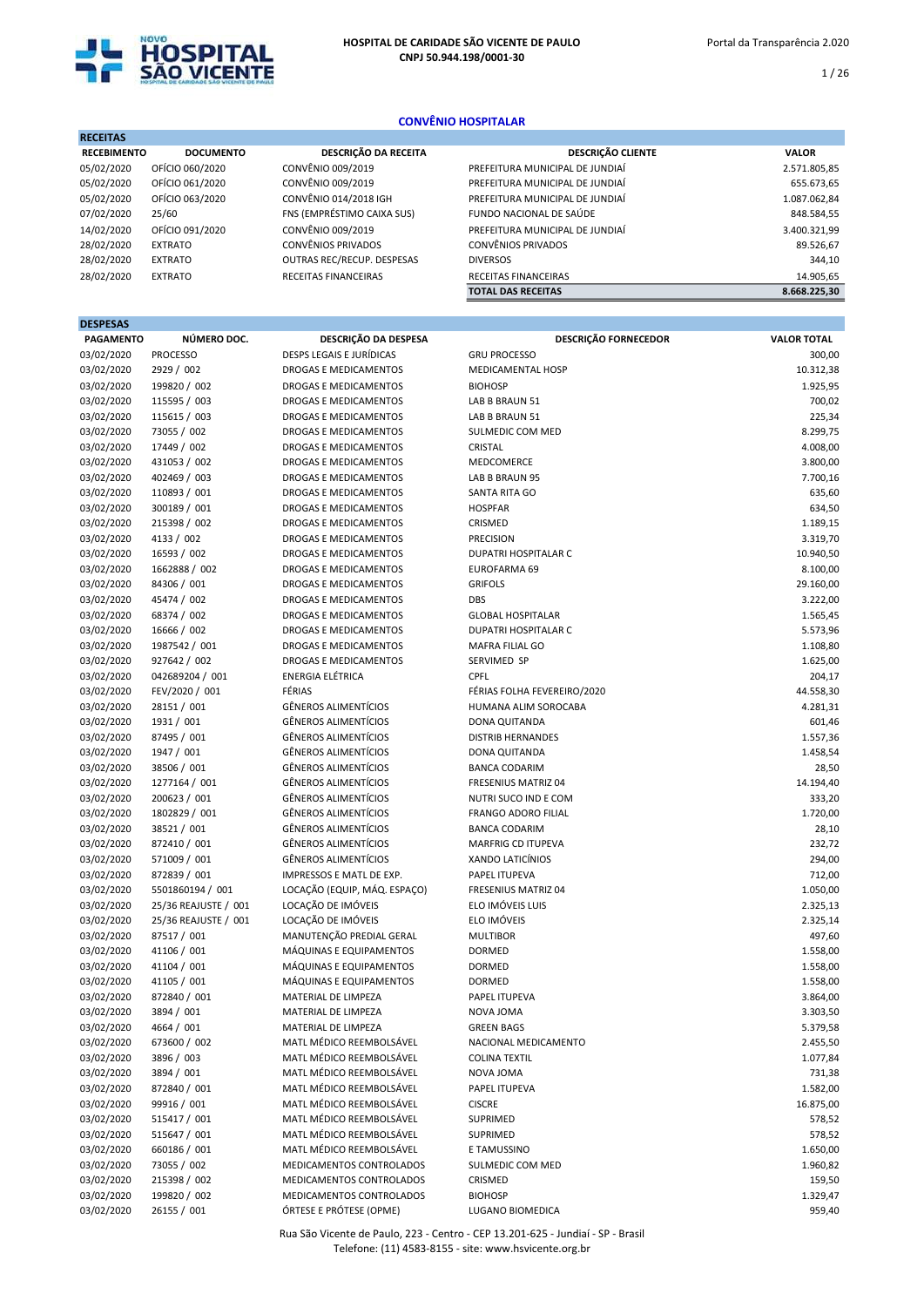

2 / 26

03/02/2020 1970164 / 001 **ÓRTESE E PRÓTESE (OPME)** BOSTON SCIENTIFIC **DE SA ESSECUTADA E DE SA ESCUENTIFIC** DE SA ES 03/02/2020 1970103 / 001 ÓRTESE E PRÓTESE (OPME) BOSTON SCIENTIFIC 903,00 03/02/2020 57067 / 001 ÓRTESE E PRÓTESE (OPME) LUMINAL PRODUTOS MED 3.034,50 03/02/2020 500099 / 001 ÓRTESE E PRÓTESE (OPME) EMPÓRIO HOSPITALAR (OPME) 2.320,00<br>03/02/2020 120223 / 001 ÓRTESE E PRÓTESE (OPME) SCITECH MEDICAL ÓRTESE E PRÓTESE (OPME) 03/02/2020 500472 / 001 ÓRTESE E PRÓTESE (OPME) EMPÓRIO HOSPITALAR 1.287,00 03/02/2020 48099 / 001 ÓRTESE E PRÓTESE (OPME) GADALI MED 2.800,00 03/02/2020 415 / 001 OUTROS CUSTOS GERAIS TAPEÇARIA PRUDENTE CHARGE AND TAPORTE 03/02/2020 RESCISÃO RESCISÕES RESCISÃO 3.973,18 03/02/2020 RESCISÃO RESCISÕES RESCISÃO 2.434,00 03/02/2020 20201433 / 001 SERVS PRESTADOS - PJ PRO RAD 1.417,60 03/02/2020 45288 / 001 SERVS PRESTADOS - PJ ELETRIC TEST 1.000,82 03/02/2020 483 / 001 SERVS PRESTADOS - PJ L VICENTE 9.310,00 03/02/2020 1633 / 001 SERVS PRESTADOS - PJ CAMP TECNICA 2.500,00 03/02/2020 119453906 / 001 TELEFONE CLARO 5,38 03/02/2020 992065151-0 / 001 TELEFONE VIVO VIVO 734,13 03/02/2020 435 / 001 UTENSÍLIOS DE INFORMÁTICA VILELA E SILVA 1.143,00 04/02/2020 4017 / 001 CONT MANUTENÇÃO (EQUIP E INF) IMEX MEDICAL COMERCI COMERCI COMERCI 10.997,50<br>04/02/2020 3277 / 002 DROGAS E MEDICAMENTOS MEDICAMENTAL HOSP 04/02/2020 3277 / 002 DROGAS E MEDICAMENTOS MEDICAMENTAL HOSP 10.997,50 04/02/2020 386625 / 002 DROGAS E MEDICAMENTOS UNIÃO QUÍMICA MG 6.580,00 04/02/2020 1663326 / 002 DROGAS E MEDICAMENTOS EUROFARMA 69 04/02/2020 402668 / 003 **DROGAS E MEDICAMENTOS** LAB B BRAUN 95 389.34 04/02/2020 969524 / 001 FILMES E QUÍMICOS CBS 1.091,64 04/02/2020 571704 / 001 GÊNEROS ALIMENTÍCIOS XANDO LATICÍNIOS 399,00 04/02/2020 8844 / 001 GÊNEROS ALIMENTÍCIOS COMERCIAL GALILEU 600,00 04/02/2020 1954 / 001 GÊNEROS ALIMENTÍCIOS DONA QUITANDA 576,38 04/02/2020 874391 / 001 GÊNEROS ALIMENTÍCIOS MARFRIG CD ITUPEVA 2.306,51 04/02/2020 182453 / 001 GÊNEROS ALIMENTÍCIOS COPOLFOOD COM PROD 379,88 04/02/2020 38520 / 001 GÊNEROS ALIMENTÍCIOS BANCA CODARIM 46,10 04/02/2020 09/12 / 001 LOCAÇÃO DE IMÓVEIS MARIA DA GLORIA A LOCAÇÃO DE IMÓVEIS MARIA DA GLORIA 04/02/2020 258 / 001 MATERIAL DE REPOSIÇÃO MPBIOS REPRESENTACA 949,25 04/02/2020 33106 / 001 MATERIAL DE REPOSIÇÃO SAUBERN 1.731,56 04/02/2020 1161663 / 002 MATL MÉDICO REEMBOLSÁVEL CIRURGICA FERNANDES 1.813,04 04/02/2020 969547 / 001 MATL MÉDICO REEMBOLSÁVEL CBS 1.518,91 04/02/2020 184 / 001 MATL MÉDICO REEMBOLSÁVEL MEDICAMP CIRURGICA E CHARGE A 1.440,00 04/02/2020 OC 70648 / 001 MOBILIÁRIO MARCENARIA PADROEIRA<br>04/02/2020 110 / 001 ÓRTESE E PRÓTESE (OPME) OSTEO21 OSTEO21 (19181 601.81 601.81 04/02/2020 410 / 001 **ÓRTESE E PRÓTESE (OPME)** OSTEO21 601,81 601,81 601,81 601,81 04/02/2020 200698 / 001 ÓRTESE E PRÓTESE (OPME) SOMMA PROD HOSPITALA 3.691,50 04/02/2020 26238 / 001 ÓRTESE E PRÓTESE (OPME) LUGANO BIOMÉDICA 959,40 04/02/2020 26236 / 001 ÓRTESE E PRÓTESE (OPME) LUGANO BIOMEDICA 959,40 04/02/2020 4978 / 001 ÓRTESE E PRÓTESE (OPME) INTERMEDICAL EQUIP 180,00 04/02/2020 OC 70459 / 001 OUTROS CUSTOS GERAIS F & F COM EQUIP MEDI 147,00 04/02/2020 OC 70868 / 001 OUTROS CUSTOS GERAIS SEGBIO COMÉRCIO IMPO 05/02/2020 8238 / 001 CONT MANUTENÇÃO (EQUIP E INF) SPHERE IT<br>05/02/2020 1246066 / 001 DROGAS E MEDICAMENTOS RIOCLARENSE 20 05/02/2020 1246066 / 001 DROGAS E MEDICAMENTOS RIOCLARENSE 20 3.600,00 05/02/2020 137813 / 001 DROGAS E MEDICAMENTOS SOMA SP 30 SOMA SP 359,80 05/02/2020 51609 / 001 GASES MEDICINAIS IBG CRYO FILIAL THE S.589,77 05/02/2020 68095 / 001 GÊNEROS ALIMENTÍCIOS GRAN REAL 1.080,00 05/02/2020 876182 / 001 GÊNEROS ALIMENTÍCIOS MARFRIG CD ITUPEVA 960,23 05/02/2020 1970 / 001 GÊNEROS ALIMENTÍCIOS DONA QUITANDA 616.84 05/02/2020 38564 / 001 GÊNEROS ALIMENTÍCIOS BANCA CODARIM 122,55 05/02/2020 394 / 001 LOCAÇÃO (EQUIP, MÁQ. ESPAÇO) INTERMEDICAL EQUIP 790,50 05/02/2020 50404 / 001 LOCAÇÃO DE EQUIPAMENTOS CAFÉ CAIÇARA 128,00<br>128,00 05/02/2020 07/12 / 001 LOCAÇÃO DE IMÓVEIS ALACYR DEL SANTO FER 05/02/2020 07/12 / 001 LOCAÇÃO DE IMÓVEIS ALACYR DEL SANTO FER 2.270,30 05/02/2020 10/12 / 001 LOCAÇÃO DE IMÓVEIS ITUPEVA ADM CONSTABLE EN 1989,73 05/02/2020 65973 / 001 MANUTENÇÃO E CONSERVAÇÃO COFAL 53,00 05/02/2020 2142 / 001 MANUTENÇÃO PREDIAL GERAL REFRIGERAÇÃO PITANGU 1.996,00 05/02/2020 65973 / 001 MANUTENÇÃO PREDIAL GERAL COFAL 410,49 05/02/2020 66136 / 001 MANUTENÇÃO PREDIAL GERAL COFAL 19,50 05/02/2020 7071 / 001 MANUTENÇÃO PREDIAL GERAL MERCANTIL UNIÃO 1.122,01 05/02/2020 65973 / 001 MATERIAL DE REPOSIÇÃO COFAL 18,69 05/02/2020 59957 / 001 MATERIAL DE REPOSIÇÃO DRAGER 3.591,79 05/02/2020 10566 / 001 MATERIAL DE REPOSIÇÃO APONTO SISTEMAS 1.086,00 05/02/2020 7071 / 001 MATERIAL DE REPOSIÇÃO MERCANTIL UNIÃO 05/02/2020 2143 / 001 MATERIAL DE REPOSIÇÃO REFRIGERACÃO PITANGU 90,00 05/02/2020 65973 / 001 MATERIAL PERMANENTE COFAL 36,62 05/02/2020 7071 / 001 MATERIAL PERMANENTE MERCANTIL UNIÃO 05/02/2020 28168 / 001 MATL MÉDICO REEMBOLSÁVEL HUMANA ALIM SOROCABA 4.350,00 05/02/2020 23732 / 001 MATL MÉDICO REEMBOLSÁVEL DUPATRI HOSPITALAR C 1.440,44 05/02/2020 14730 / 001 MOBILIÁRIO COMAVE 988,00 05/02/2020 14729 / 001 MOBILIÁRIO COMAVE 1.586,00 05/02/2020 493834 / 001 ÓRTESE E PRÓTESE (OPME) SUPRIMED 959,40

> Rua São Vicente de Paulo, 223 - Centro - CEP 13.201-625 - Jundiaí - SP - Brasil Telefone: (11) 4583-8155 - site: www.hsvicente.org.br

05/02/2020 5000 / 001 **ÓRTESE E PRÓTESE (OPME)** INTERMEDICAL EQUIP **180,00** 180,00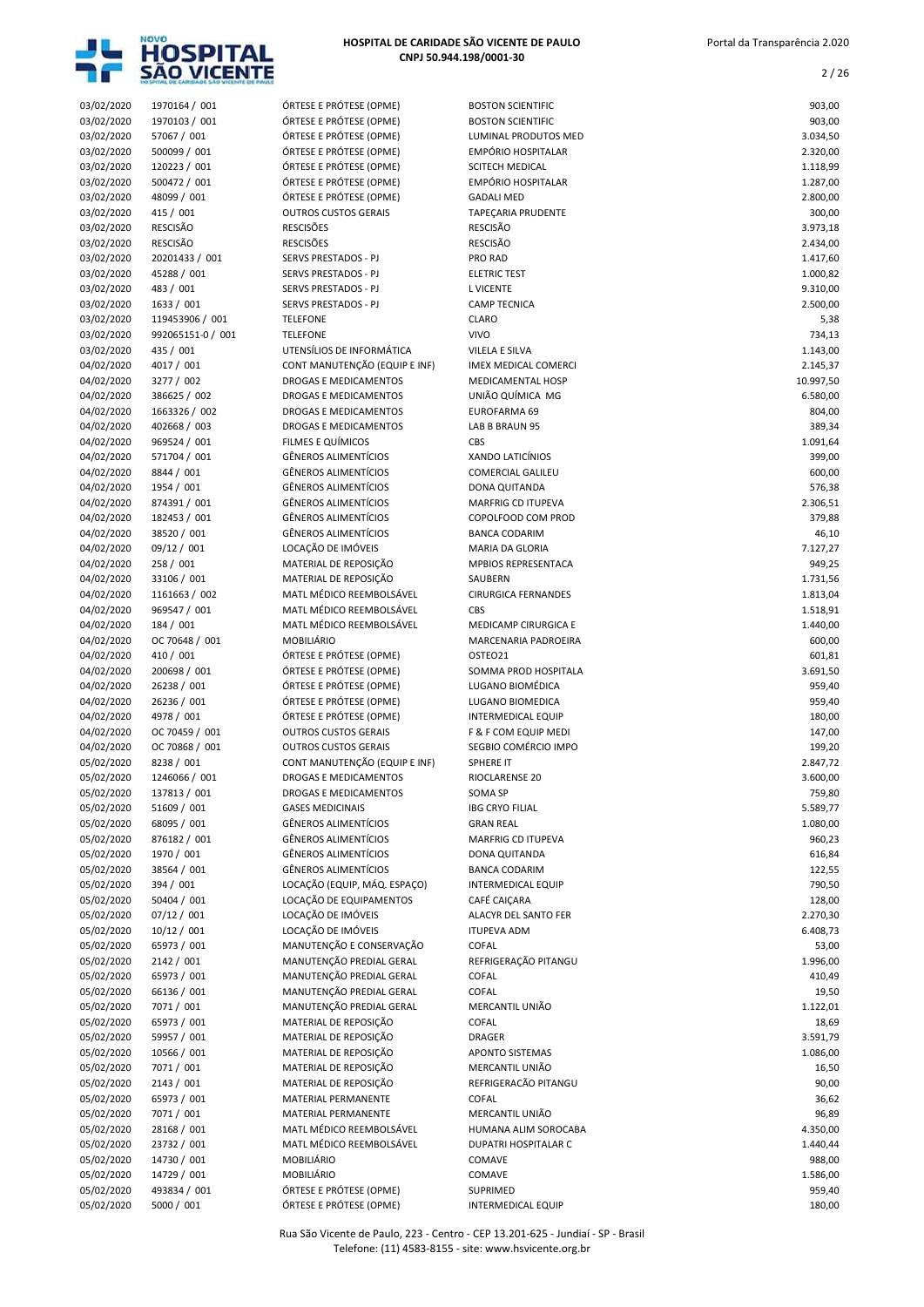

3 / 26

| 05/02/2020               | 4998 / 001                    | ÓRTESE E PRÓTESE (OPME)                          | <b>INTERMEDICAL EQUIP</b>             | 690,00             |
|--------------------------|-------------------------------|--------------------------------------------------|---------------------------------------|--------------------|
| 05/02/2020               | 4993 / 001                    | ÓRTESE E PRÓTESE (OPME)                          | <b>INTERMEDICAL EQUIP</b>             | 2.389,55           |
| 05/02/2020               | 5001 / 001                    | ÓRTESE E PRÓTESE (OPME)                          | <b>INTERMEDICAL EQUIP</b>             | 360,00             |
| 05/02/2020               | 5005 / 001                    | ÓRTESE E PRÓTESE (OPME)                          | <b>INTERMEDICAL EQUIP</b>             | 180,00             |
| 05/02/2020               | 4995 / 001                    | ÓRTESE E PRÓTESE (OPME)                          | INTERMEDICAL EQUIP                    | 180,00             |
| 05/02/2020               | 4980 / 001                    | ÓRTESE E PRÓTESE (OPME)                          | <b>INTERMEDICAL EQUIP</b>             | 180,00             |
| 05/02/2020               | 4999 / 001                    | ÓRTESE E PRÓTESE (OPME)                          | <b>INTERMEDICAL EQUIP</b>             | 360,00             |
| 05/02/2020               | 4996 / 001                    | ÓRTESE E PRÓTESE (OPME)                          | <b>INTERMEDICAL EQUIP</b>             | 180,00             |
| 05/02/2020               | <b>RESCISÃO</b>               | <b>RESCISÕES</b>                                 | <b>RESCISÃO</b>                       | 1.684,48           |
| 05/02/2020               | 166 / 001                     | SEGURO FUNCIONÁRIOS                              | CAIXA SEGURADORA SA                   | 3.569,00           |
| 05/02/2020               | 1002 / 001                    | <b>SERVS PRESTADOS - PJ</b>                      | DIGITAL DOCUMENTOS                    | 1.896,53           |
| 05/02/2020               | 448 / 001                     | SERVS PRESTADOS - PJ                             | DEXTERMED                             | 3.072,80           |
| 06/02/2020               | 1728578 / 001                 | <b>COMBUSTÍVEIS E LUBRIFICANTES</b>              | <b>ULTRAGAZ</b>                       | 3.967,03           |
| 06/02/2020               | 366 / 001                     | CONT MANUTENÇÃO (EQUIP E INF)                    | PROMAN                                | 23.246,21          |
| 06/02/2020               | <b>PROCESSO</b>               | CONTINGÊNCIAS CÍVEIS                             | <b>PROCESSO</b>                       | 5.000,00           |
| 06/02/2020               | <b>PROCESSO</b>               | CONTINGÊNCIAS TRABALHISTAS                       | <b>PROCESSO</b>                       | 159,85             |
| 06/02/2020               | <b>PROCESSO</b>               | CONTINGÊNCIAS TRABALHISTAS                       | <b>PROCESSO</b>                       | 5.501,86           |
| 06/02/2020               | 403332 / 001                  | DROGAS E MEDICAMENTOS                            | SUPERMED FINAL 07                     | 129,84             |
| 06/02/2020               | 403233 / 001<br>305082 / 001  | DROGAS E MEDICAMENTOS<br><b>GASES MEDICINAIS</b> | SUPERMED FINAL 07<br>IBG              | 989,57             |
| 06/02/2020<br>06/02/2020 | 305091 / 001                  | <b>GASES MEDICINAIS</b>                          | IBG                                   | 148,61<br>445,67   |
| 06/02/2020               | 1986 / 001                    | GÊNEROS ALIMENTÍCIOS                             | DONA QUITANDA                         | 769,00             |
| 06/02/2020               | 572445 / 001                  | <b>GÊNEROS ALIMENTÍCIOS</b>                      | <b>XANDO LATICÍNIOS</b>               | 546,00             |
| 06/02/2020               | 38574 / 001                   | <b>GÊNEROS ALIMENTÍCIOS</b>                      | <b>BANCA CODARIM</b>                  | 28,20              |
| 06/02/2020               | 395 / 001                     | LOCAÇÃO (EQUIP, MÁQ. ESPAÇO)                     | INTERMEDICAL EQUIP                    | 800,00             |
| 06/02/2020               | 1061 / 001                    | LOCAÇÃO (EQUIP, MÁQ. ESPAÇO)                     | <b>CONTRAIL</b>                       | 514,86             |
| 06/02/2020               | 09/12 / 001                   | LOCAÇÃO DE IMÓVEIS                               | <b>IBERE LORDELOCOLETA</b>            | 1.992,80           |
| 06/02/2020               | 1275 / 001                    | MANUTENÇÃO PREDIAL GERAL                         | <b>INOVA JUNDIAÍ</b>                  | 428,00             |
| 06/02/2020               | 66206 / 001                   | MANUTENÇÃO PREDIAL GERAL                         | COFAL                                 | 99,30              |
| 06/02/2020               | 1275 / 001                    | MATERIAL DE REPOSIÇÃO                            | <b>INOVA JUNDIAÍ</b>                  | 318,00             |
| 06/02/2020               | 66206 / 001                   | MATERIAL DE REPOSIÇÃO                            | <b>COFAL</b>                          | 10,00              |
| 06/02/2020               | 272 / 001                     | MATERIAL DE REPOSIÇÃO                            | MPBIOS REPRESENTACA                   | 822,84             |
| 06/02/2020               | 5009 / 001                    | ÓRTESE E PRÓTESE (OPME)                          | <b>INTERMEDICAL EQUIP</b>             | 2.630,00           |
| 06/02/2020               | <b>PROCESSO</b>               | <b>OUTROS CUSTOS GERAIS</b>                      | <b>PROCESSO</b>                       | 3.250,00           |
| 06/02/2020               | JAN/2020 / 001                | PENSÃO ALIMENTÍCIA                               | PENSÃO ALIMENTÍCIA FOLHA JANEIRO/2020 | 38.884,06          |
| 06/02/2020               | <b>RESCISÃO</b>               | <b>RESCISÕES</b>                                 | <b>RESCISÃO</b>                       | 5.381,01           |
| 06/02/2020               | <b>RESCISÃO</b>               | <b>RESCISÕES</b>                                 | <b>RESCISÃO</b>                       | 964,09             |
| 06/02/2020               | JAN/2020 / 001                | SALÁRIOS E ORDENADOS                             | FOLHA JANEIRO/2020                    | 125.426,96         |
| 06/02/2020               | JAN/2020 / 001                | SALÁRIOS E ORDENADOS                             | FOLHA JANEIRO/2020                    | 11.126,36          |
| 06/02/2020               | JAN/2020 / 001                | SALÁRIOS E ORDENADOS                             | FOLHA JANEIRO/2020                    | 1.515.852,52       |
| 06/02/2020               | JAN/2020 / 001                | SALÁRIOS E ORDENADOS                             | FOLHA JANEIRO/2020                    | 3.325.835,82       |
| 06/02/2020               | 953 / 001                     | <b>SERVS PRESTADOS - PJ</b>                      | DISTRIBUIDORA PAULIS                  | 24.000,00          |
| 06/02/2020               | 30/001                        | SERVS PRESTADOS - PJ                             | <b>TRACT</b>                          | 7.000,00           |
| 06/02/2020               | 931 / 001                     | <b>SERVS PRESTADOS - PJ</b>                      | OPERACIONAL PROJETOS                  | 26.808,24          |
| 06/02/2020               | 160 / 001                     | <b>SERVS PRESTADOS - PJ</b>                      | <b>AGS SERVIÇOS</b>                   | 22.170,06          |
| 06/02/2020               | 256 / 001                     | SERVS PRESTADOS - PJ                             | ACF INSTRUMENTAL                      | 1.100,00           |
| 06/02/2020               | 66875 / 001                   | SERVS PRESTADOS - PJ                             | MICROAMBIENTAL                        | 165,00             |
| 06/02/2020               | 20200129004176 / 001          | VALE REFEIÇÃO E ALIMENTAÇÃO                      | VR                                    | 7.705,32           |
| 06/02/2020               | 930852 / 001                  | <b>VALE TRANSPORTE</b>                           | TRANSURB                              | 267,10             |
| 06/02/2020               | <b>PROCESSO</b>               | VRS A REPASSAR-FOLHA                             | DEP. JUDICIAL PROCESSO                | 929,69             |
| 07/02/2020<br>07/02/2020 | 136378 / 001                  | DROGAS E MEDICAMENTOS<br>DROGAS E MEDICAMENTOS   | SOMA SP                               | 50.735,00          |
| 07/02/2020               | 211892 / 001<br>1246845 / 001 | DROGAS E MEDICAMENTOS                            | HDL HOSPITALAR<br>RIOCLARENSE 91      | 555,78             |
| 07/02/2020               | 17856 / 003                   | DROGAS E MEDICAMENTOS                            | DUPATRI HOSPITALAR C                  | 7.020,00<br>131,65 |
| 07/02/2020               | 1989853 / 001                 | DROGAS E MEDICAMENTOS                            | MAFRA FILIAL GO                       | 1.256,08           |
| 07/02/2020               | 403530 / 003                  | DROGAS E MEDICAMENTOS                            | LAB B BRAUN 95                        | 732,34             |
| 07/02/2020               | 211863 / 001                  | DROGAS E MEDICAMENTOS                            | HDL HOSPITALAR                        | 1.124,55           |
| 07/02/2020               | 187754 / 001                  | DROGAS E MEDICAMENTOS                            | KONIMAGEM COML LTDA                   | 19.800,00          |
| 07/02/2020               | 403827 / 001                  | DROGAS E MEDICAMENTOS                            | SUPERMED FINAL 07                     | 285,71             |
| 07/02/2020               | 36071 / 001                   | EQUIP. PROC. ELETRÔNICO                          | <b>CRYSTAL INFORMÁT</b>               | 1.085,22           |
| 07/02/2020               | FEV/2020 / 001                | FÉRIAS                                           | FÉRIAS FOLHA FEVEREIRO/2020           | 34.951,92          |
| 07/02/2020               | FEV/2020 / 001                | FÉRIAS                                           | FÉRIAS FOLHA FEVEREIRO/2020           | 441.687,63         |
| 07/02/2020               | JAN/2020 / 001                | <b>FGTS FOLHA</b>                                | FGTS FOLHA JANEIRO/2020               | 697,38             |
| 07/02/2020               | JAN/2020 / 001                | <b>FGTS FOLHA</b>                                | FGTS FOLHA JANEIRO/2020               | 187.896,59         |
| 07/02/2020               | JAN/2020 / 001                | <b>FGTS FOLHA</b>                                | FGTS FOLHA JANEIRO/2020               | 402.742,38         |
| 07/02/2020               | 28205 / 001                   | <b>GÊNEROS ALIMENTÍCIOS</b>                      | HUMANA ALIM SOROCABA                  | 593,28             |
| 07/02/2020               | 8878 / 001                    | GÊNEROS ALIMENTÍCIOS                             | COMERCIAL GALILEU                     | 468,00             |
| 07/02/2020               | 880330 / 001                  | GÊNEROS ALIMENTÍCIOS                             | MARFRIG CD ITUPEVA                    | 1.324,96           |
| 07/02/2020               | 3965 / 001                    | GÊNEROS ALIMENTÍCIOS                             | <b>BEL HORTIFRUTI</b>                 | 94,10              |
| 07/02/2020               | 38582 / 001                   | GÊNEROS ALIMENTÍCIOS                             | <b>BANCA CODARIM</b>                  | 159,30             |
| 07/02/2020               | 1807188 / 001                 | GÊNEROS ALIMENTÍCIOS                             | <b>FRANGO ADORO FILIAL</b>            | 848,00             |
| 07/02/2020               | 14519 / 001                   | GÊNEROS ALIMENTÍCIOS                             | <b>ELITE</b>                          | 3.989,22           |
| 07/02/2020               | 1996 / 001                    | <b>GÊNEROS ALIMENTÍCIOS</b>                      | DONA QUITANDA                         | 297,57             |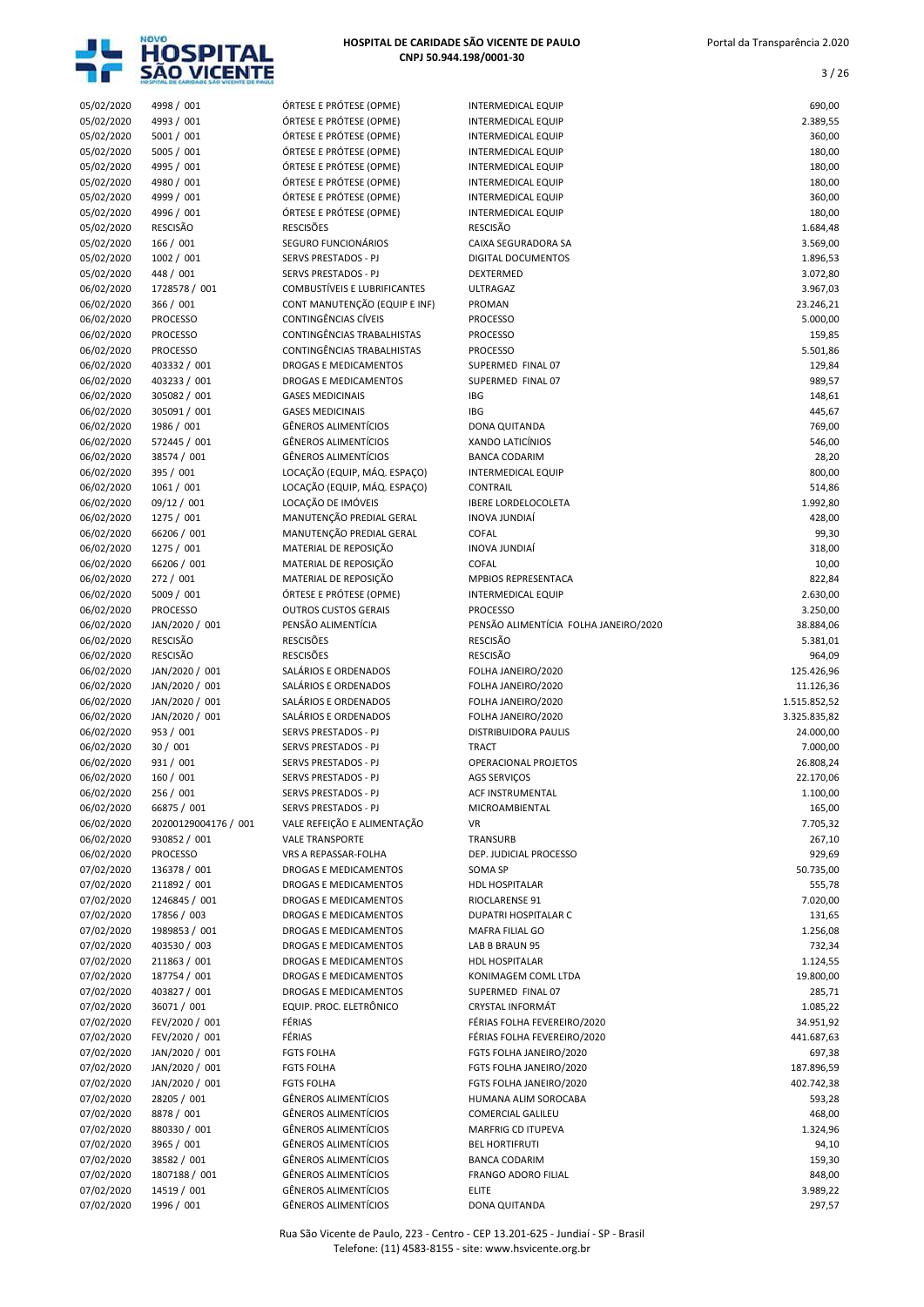

| 07/02/2020               | 48351 / 001                   | <b>GÊNEROS ALIMENTÍCIOS</b>                          | SAMAPI PROD HOSP                               | 375,96                |
|--------------------------|-------------------------------|------------------------------------------------------|------------------------------------------------|-----------------------|
| 07/02/2020               | 335864 / 001                  | <b>IMPOSTO MUNICIPAL</b>                             | PREFEITURA JUNDIAÍ                             | 70,00                 |
| 07/02/2020               | 1863414 / 002                 | IMPRESSOS E MATL DE EXP.                             | <b>IMPAKTO</b>                                 | 50,40                 |
| 07/02/2020               | 283261 / 001                  | IMPRESSOS E MATL DE EXP.                             | PROCOMP                                        | 519,00                |
| 07/02/2020               | 247 / 001                     | IMPRESSOS E MATL DE EXP.                             | CHAVEIRO JUNDIAÍ                               | 269,00                |
| 07/02/2020               | 3852 / 001                    | LOCAÇÃO (EQUIP, MÁQ. ESPAÇO)                         | E.G.M. ENGENHARIA                              | 1.250,00              |
| 07/02/2020               | 3853 / 001                    | LOCAÇÃO (EQUIP, MÁQ. ESPAÇO)                         | E.G.M. ENGENHARIA                              | 950,00                |
| 07/02/2020               | 3851 / 001                    | LOCAÇÃO (EQUIP, MÁQ. ESPAÇO)                         | E.G.M. ENGENHARIA                              | 3.497,26              |
| 07/02/2020               | 14481 / 001<br>65972 / 001    | MANUTENÇÃO PREDIAL GERAL<br>MANUTENÇÃO PREDIAL GERAL | <b>FABRÍCIO UTENSÍLIOS</b><br>COFAL            | 187,50<br>665,50      |
| 07/02/2020<br>07/02/2020 | 399202 / 001                  | MANUTENÇÃO PREDIAL GERAL                             | <b>RONDI</b>                                   | 359,25                |
| 07/02/2020               | 10571 / 001                   | MÁQUINAS E EQUIPAMENTOS                              | APONTO SISTEMAS                                | 1.380,00              |
| 07/02/2020               | 14520 / 001                   | MATERIAL DE LIMPEZA                                  | <b>ELITE</b>                                   | 8.448,18              |
| 07/02/2020               | 1863414 / 002                 | MATERIAL DE LIMPEZA                                  | <b>IMPAKTO</b>                                 | 93,05                 |
| 07/02/2020               | 1876747 / 001                 | MATERIAL DE LIMPEZA                                  | <b>IMPAKTO</b>                                 | 50,00                 |
| 07/02/2020               | 3327 / 001                    | MATERIAL DE REPOSIÇÃO                                | CIRÚRGICA CREMED                               | 987,48                |
| 07/02/2020               | 2147 / 001                    | MATERIAL DE REPOSIÇÃO                                | REFRIGERAÇÃO PITANGU                           | 2.700,00              |
| 07/02/2020               | 60 / 001                      | MATERIAL PERMANENTE                                  | SPL HOSPITALAR                                 | 590,00                |
| 07/02/2020<br>07/02/2020 | 1278725 / 002<br>115930 / 002 | MATL MÉDICO REEMBOLSÁVEL<br>MATL MÉDICO REEMBOLSÁVEL | FRESENIUS MATRIZ 04<br><b>BIOMEDICAL EQUIP</b> | 14.004,75<br>6.417,95 |
| 07/02/2020               | 757621 / 001                  | MATL MÉDICO REEMBOLSÁVEL                             | <b>MAFRA MATRIZ</b>                            | 180,38                |
| 07/02/2020               | 66377 / 001                   | MATL MÉDICO REEMBOLSÁVEL                             | <b>MAX MEDICAL</b>                             | 1.356,50              |
| 07/02/2020               | 403827 / 001                  | MEDICAMENTOS CONTROLADOS                             | SUPERMED FINAL 07                              | 837,35                |
| 07/02/2020               | 417 / 001                     | ÓRTESE E PRÓTESE (OPME)                              | OSTEO21                                        | 1.194,61              |
| 07/02/2020               | 31965 / 001                   | ÓRTESE E PRÓTESE (OPME)                              | <b>IOMED ORTOPEDIA ESPE</b>                    | 6.250,00              |
| 07/02/2020               | 1863414 / 002                 | <b>OUTROS MATERIAIS</b>                              | <b>IMPAKTO</b>                                 | 180,00                |
| 07/02/2020               | 247 / 001                     | <b>OUTROS MATERIAIS</b>                              | CHAVEIRO JUNDIAÍ                               | 132,00                |
| 07/02/2020               | FEV/2020 / 001                | PENSÃO ALIMENTÍCIA                                   | PENSÃO ALIMENTÍCIA FÉRIAS                      | 1.329,66              |
| 07/02/2020<br>07/02/2020 | 122 / 001<br>40 / 001         | SERVS MÉDICOS COMPL - PJ<br>SERVS MÉDICOS COMPL - PJ | <b>EDER MASSUCATO</b><br><b>MARIANA MITRE</b>  | 1.200,00<br>1.800,00  |
| 07/02/2020               | 38 / 001                      | SERVS MÉDICOS COMPL - PJ                             | <b>MARIANA MITRE</b>                           | 600,00                |
| 07/02/2020               | 10/001                        | SERVS MÉDICOS COMPL - PJ                             | NOVELLO SERVIÇOS MED                           | 1.250,00              |
| 07/02/2020               | 321 / 001                     | SERVS MÉDICOS COMPL - PJ                             | <b>ANDRE LUIS</b>                              | 3.378,60              |
| 07/02/2020               | 438 / 001                     | SERVS MÉDICOS COMPL - PJ                             | <b>HDM</b>                                     | 2.346,25              |
| 07/02/2020               | 156 / 001                     | SERVS MÉDICOS COMPL - PJ                             | <b>FRANZON LOURES</b>                          | 7.038,75              |
| 07/02/2020               | 124 / 001                     | SERVS MÉDICOS COMPL - PJ                             | <b>EDER MASSUCATO</b>                          | 3.000,00              |
| 07/02/2020               | 154 / 001                     | SERVS MÉDICOS COMPL - PJ                             | CRAF                                           | 5.631,00              |
| 07/02/2020<br>07/02/2020 | 134 / 001<br>39 / 001         | SERVS MÉDICOS COMPL - PJ<br>SERVS MÉDICOS COMPL - PJ | LUMIA<br>MENDES E MARQUES LTD                  | 3.988,62<br>6.250,00  |
| 07/02/2020               | 128 / 001                     | SERVS MÉDICOS COMPL - PJ                             | LUMIA                                          | 595,94                |
| 07/02/2020               | 32 / 001                      | SERVS MÉDICOS COMPL - PJ                             | CAMACHO COSTA LTDA                             | 8.750,00              |
| 07/02/2020               | 38 / 001                      | SERVS MÉDICOS COMPL - PJ                             | MENDES E MARQUES LTD                           | 2.500,00              |
| 07/02/2020               | 133 / 001                     | SERVS MÉDICOS COMPL - PJ                             | LUMIA                                          | 36.366,87             |
| 07/02/2020               | 35 / 001                      | SERVS MÉDICOS COMPL - PJ                             | <b>MEDPRO S MÉDICOS</b>                        | 1.173,12              |
| 07/02/2020               | 93 / 001                      | SERVS MÉDICOS COMPL - PJ                             | DQA SERVIÇOS MÉDICOS                           | 1.250,00              |
| 07/02/2020               | 34 / 001                      | SERVS MÉDICOS COMPL - PJ                             | MEDPRO S MÉDICOS                               | 4.105,93              |
| 07/02/2020<br>07/02/2020 | 31/001<br>62/001              | SERVS MÉDICOS COMPL - PJ<br>SERVS MÉDICOS COMPL - PJ | CAMACHO COSTA LTDA<br>MED IN SERVICE           | 900,00<br>3.378,60    |
| 07/02/2020               | 144 / 001                     | SERVS MÉDICOS COMPL - PJ                             | RODRIGUES TOSI LTDA                            | 1.250,00              |
| 07/02/2020               | 19 / 001                      | SERVS MÉDICOS COMPL - PJ                             | MAAC                                           | 1.689,30              |
| 07/02/2020               | 10 / 001                      | SERVS MÉDICOS COMPL - PJ                             | JOAO ANTONIO LTDA                              | 6.250,00              |
| 07/02/2020               | 120 / 001                     | SERVS MÉDICOS COMPL - PJ                             | NASCIMENTO E GOMES                             | 1.689,30              |
| 07/02/2020               | 18 / 001                      | SERVS MÉDICOS COMPL - PJ                             | <b>LTA</b>                                     | 5.000,00              |
| 07/02/2020               | 134 / 001                     | SERVS MÉDICOS COMPL - PJ                             | ALESSANDRO MOURA                               | 3.378,60              |
| 07/02/2020               | 35 / 001                      | SERVS MÉDICOS COMPL - PJ                             | SB CLÍNICAS LTDA                               | 1.875,00              |
| 07/02/2020               | 129 / 001                     | SERVS MÉDICOS COMPL - PJ                             | LUMIA                                          | 6.194,10              |
| 07/02/2020<br>07/02/2020 | 33 / 001<br>143 / 001         | SERVS MÉDICOS COMPL - PJ<br>SERVS MÉDICOS COMPL - PJ | MEDPRO S MÉDICOS<br>RODRIGUES TOSI LTDA        | 595,94<br>2.500,00    |
| 07/02/2020               | 39 / 001                      | SERVS MÉDICOS COMPL - PJ                             | <b>MARIANA MITRE</b>                           | 20.625,00             |
| 07/02/2020               | 455 / 001                     | SERVS MÉDICOS COMPL - PJ                             | <b>IMAGEMED LTDA</b>                           | 2.346,25              |
| 07/02/2020               | 117 / 001                     | SERVS MÉDICOS COMPL - PJ                             | VITTA SERV MEDIC LTD                           | 5.000,00              |
| 07/02/2020               | 116 / 001                     | SERVS MÉDICOS COMPL - PJ                             | VITTA SERV MEDIC LTD                           | 1.250,00              |
| 07/02/2020               | 156 / 001                     | SERVS MÉDICOS COMPL - PJ                             | CRAF                                           | 1.173,12              |
| 07/02/2020               | 312 / 001                     | SERVS MÉDICOS COMPL - PJ                             | SAIGA                                          | 2.932,81              |
| 07/02/2020               | 100 / 001                     | SERVS MÉDICOS COMPL - PJ                             | FAGANELLI                                      | 5.279,06              |
| 07/02/2020<br>07/02/2020 | 33 / 001<br>21/001            | SERVS MÉDICOS COMPL - PJ<br>SERVS MÉDICOS COMPL - PJ | SB CLÍNICAS LTDA<br>FF GALEGO LTDA             | 8.750,00<br>21.250,00 |
| 07/02/2020               | 22 / 001                      | SERVS MÉDICOS COMPL - PJ                             | FF GALEGO LTDA                                 | 1.250,00              |
| 07/02/2020               | 454 / 001                     | SERVS MÉDICOS COMPL - PJ                             | <b>IMAGEMED LTDA</b>                           | 1.173,12              |
| 07/02/2020               | 157 / 001                     | SERVS MÉDICOS COMPL - PJ                             | CRAF                                           | 7.038,75              |
| 07/02/2020               | 33 / 001                      | SERVS MÉDICOS COMPL - PJ                             | <b>GUERRA ALVES S M LTD</b>                    | 2.500,00              |
| 07/02/2020               | 24/001                        | SERVS MÉDICOS COMPL - PJ                             | <b>CAROLINA S FREITAS</b>                      | 10.000,00             |
| 07/02/2020               | 82 / 001                      | SERVS MÉDICOS COMPL - PJ                             | PRATES A O SERVIÇOS                            | 1.200,00              |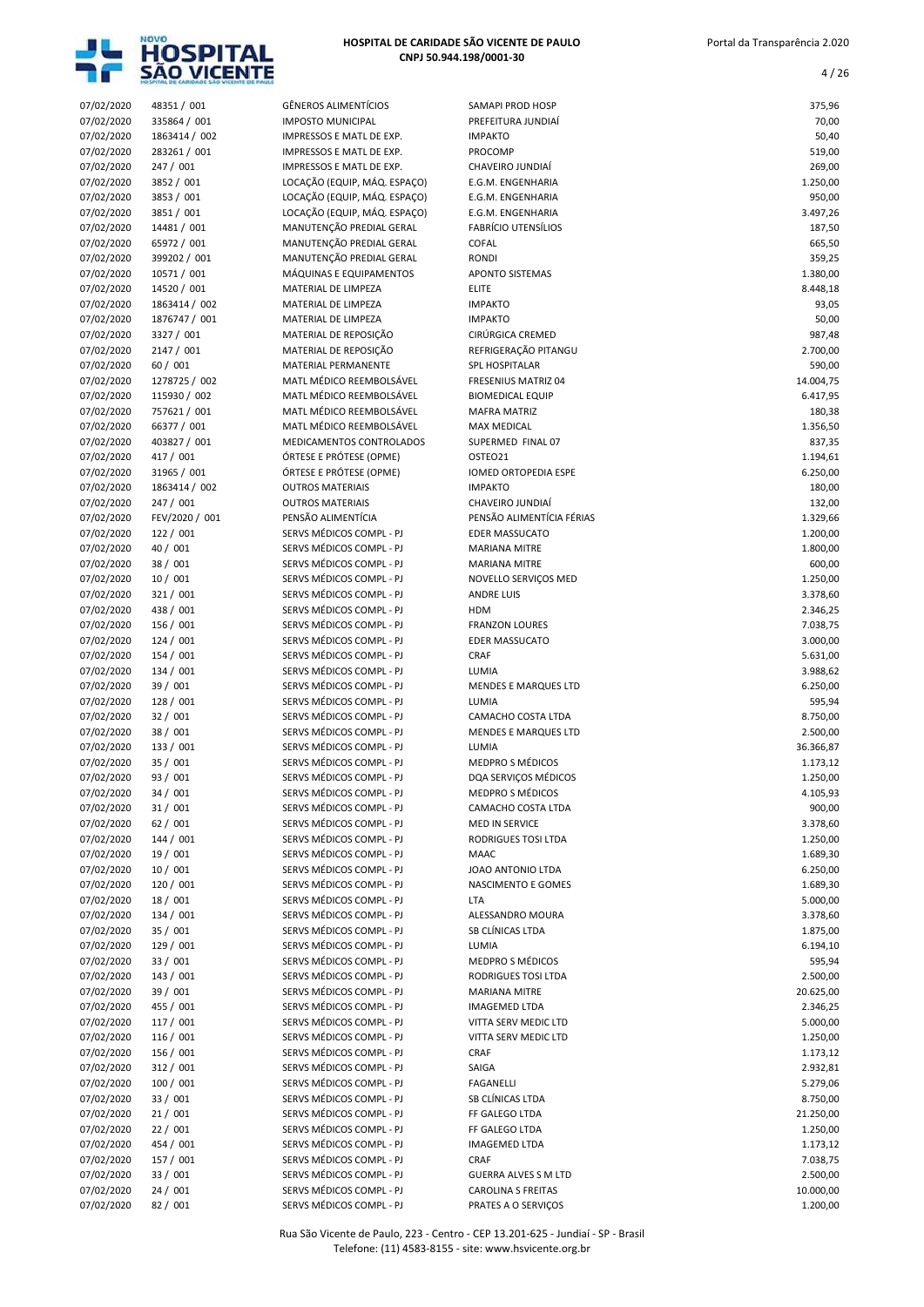

| 07/02/2020               | 157 / 001                  | SERVS MÉDICOS COMPL - PJ                       | <b>FRANZON LOURES</b>          | 1.407,75             |
|--------------------------|----------------------------|------------------------------------------------|--------------------------------|----------------------|
| 07/02/2020               | 267 / 001                  | SERVS MÉDICOS COMPL - PJ                       | <b>GRACIL</b>                  | 2.346,25             |
| 07/02/2020               | 266 / 001                  | SERVS MÉDICOS COMPL - PJ                       | <b>GRACIL</b>                  | 1.595,45             |
| 07/02/2020               | 320 / 001                  | SERVS MÉDICOS COMPL - PJ                       | <b>ANDRE LUIS</b>              | 2.815,50             |
| 07/02/2020               | 123 / 001                  | SERVS MÉDICOS COMPL - PJ                       | <b>EDER MASSUCATO</b>          | 2.400,00             |
| 07/02/2020               | 51 / 001                   | SERVS MÉDICOS COMPL - PJ                       | SB PRESTADORES LTDA            | 12.317,81            |
| 07/02/2020               | 61 / 001                   | SERVS MÉDICOS COMPL - PJ                       | <b>MS FRANCO</b>               | 8.750,00             |
| 07/02/2020               | 214/001                    | SERVS PRESTADOS - PJ                           | AMÉRICA ESQUADRIAS             | 1.980,00             |
| 07/02/2020               | 212 / 001                  | SERVS PRESTADOS - PJ                           | AMÉRICA ESQUADRIAS             | 5.058,00             |
| 07/02/2020               | 213 / 001                  | SERVS PRESTADOS - PJ                           | AMÉRICA ESQUADRIAS             | 1.860,00             |
| 07/02/2020               | 31000 / 001                | SERVS PRESTADOS - PJ                           | <b>DD INSETOS</b>              | 1.479,59             |
| 07/02/2020               | 2020/13 / 001              | SERVS PRESTADOS - PJ                           | SOCIAT                         | 1.877,00             |
| 07/02/2020               | 283260 / 001               | UTENSÍLIOS DE INFORMÁTICA                      | PROCOMP                        | 452,00               |
| 10/02/2020               | 15809 / 001                | ASSISTÊNCIA ODONTOLÓGICA                       | <b>UNIODONTO</b>               | 33.184,30            |
| 10/02/2020               | 18289 / 001                | COMBUSTÍVEIS E LUBRIFICANTES                   | <b>BATE BOLA</b>               | 344,43               |
| 10/02/2020               | 918 / 001                  | COMBUSTÍVEIS E LUBRIFICANTES                   | ULTRAGAZ                       | 3.671,54             |
| 10/02/2020               | 136411 / 001               | CONT MANUTENÇÃO (EQUIP E INF)                  | <b>PIXEON</b>                  | 1.582,58             |
| 10/02/2020               | <b>PROCESSO</b>            | CONTINGÊNCIAS TRABALHISTAS                     | <b>PROCESSO</b>                | 1.100,00             |
| 10/02/2020               | 138086 / 001               | <b>DROGAS E MEDICAMENTOS</b>                   | SOMA SP                        | 597,00               |
| 10/02/2020               | 4780 / 001                 | DROGAS E MEDICAMENTOS                          | PRECISION                      | 21.140,52            |
| 10/02/2020               | 1280154 / 002              | DROGAS E MEDICAMENTOS                          | <b>FRESENIUS MATRIZ 04</b>     | 11.340,00            |
| 10/02/2020               | 106256 / 001               | DROGAS E MEDICAMENTOS                          | SERVIMED SP                    | 780,00               |
| 10/02/2020               | 93734 / 001                | DROGAS E MEDICAMENTOS                          | AGILLE                         | 2.430,58             |
| 10/02/2020               | 5949 / 001                 | DROGAS E MEDICAMENTOS                          | NEUPHARMA                      | 712,00               |
| 10/02/2020               | 4794 / 001                 | DROGAS E MEDICAMENTOS                          | <b>PRECISION</b>               | 2.529,55             |
| 10/02/2020               | 6314 / 001                 | DROGAS E MEDICAMENTOS                          | <b>MEDICAMENTAL HOSP</b>       | 1.135,53             |
| 10/02/2020               | 1247186 / 001              | DROGAS E MEDICAMENTOS                          | RIOCLARENSE 91                 | 15.640,00            |
| 10/02/2020               | 206739 / 001               | DROGAS E MEDICAMENTOS                          | <b>CIRUR SANTA CRUZ</b>        | 1.794,00             |
| 10/02/2020               | 457857 / 001               | DROGAS E MEDICAMENTOS                          | WERBRAN                        | 742,65               |
| 10/02/2020               | 26280 / 001                | DROGAS E MEDICAMENTOS                          | ULTRAFARMA                     | 1.102,50             |
| 10/02/2020               | 27178 / 001                | DROGAS E MEDICAMENTOS                          | ATIVA COMERCIAL                | 3.971,40             |
| 10/02/2020<br>10/02/2020 | 322289 / 001<br>6282 / 001 | DROGAS E MEDICAMENTOS<br>DROGAS E MEDICAMENTOS | ELI LILLY<br>MEDICAMENTAL HOSP | 1.087,45<br>2.189,20 |
| 10/02/2020               | 4777 / 001                 | DROGAS E MEDICAMENTOS                          | <b>PRECISION</b>               | 1.214,00             |
| 10/02/2020               | 70456 / 001                | DROGAS E MEDICAMENTOS                          | <b>GLOBAL HOSPITALAR</b>       | 608,04               |
| 10/02/2020               | 123237 / 001               | <b>DROGAS E MEDICAMENTOS</b>                   | MULTIFARMA                     | 764,40               |
| 10/02/2020               | 24/60 / 001                | FINANCIAMENTOS BANCÁRIOS                       | CAIXA ECONÔMICA FEDERAL        | 848.584,55           |
| 10/02/2020               | 259974 / 001               | <b>GÊNEROS ALIMENTÍCIOS</b>                    | SANNA COM ALIMENTOS            | 120,00               |
| 10/02/2020               | 881945 / 001               | <b>GÊNEROS ALIMENTÍCIOS</b>                    | MARFRIG CD ITUPEVA             | 2.382,35             |
| 10/02/2020               | 3986 / 001                 | <b>GÊNEROS ALIMENTÍCIOS</b>                    | <b>BEL HORTIFRUTI</b>          | 46,95                |
| 10/02/2020               | 38590 / 001                | <b>GÊNEROS ALIMENTÍCIOS</b>                    | <b>BANCA CODARIM</b>           | 42,50                |
| 10/02/2020               | 134003 / 001               | <b>GÊNEROS ALIMENTÍCIOS</b>                    | CAFÉ CAIÇARA                   | 1.456,00             |
| 10/02/2020               | 3980 / 001                 | <b>GÊNEROS ALIMENTÍCIOS</b>                    | <b>BEL HORTIFRUTI</b>          | 84,60                |
| 10/02/2020               | 1281174 / 001              | <b>GÊNEROS ALIMENTÍCIOS</b>                    | <b>FRESENIUS MATRIZ 04</b>     | 420,00               |
| 10/02/2020               | 1243861 / 001              | <b>GÊNEROS ALIMENTÍCIOS</b>                    | <b>MARIUSSO</b>                | 3.212,41             |
| 10/02/2020               | 38713 / 001                | <b>GÊNEROS ALIMENTÍCIOS</b>                    | <b>BANCA CODARIM</b>           | 21,75                |
| 10/02/2020               | 690252 / 001               | <b>GÊNEROS ALIMENTÍCIOS</b>                    | <b>PRIETO</b>                  | 1.225,40             |
| 10/02/2020               | 259877 / 001               | <b>GÊNEROS ALIMENTÍCIOS</b>                    | SANNA COM ALIMENTOS            | 809,50               |
| 10/02/2020               | 2021 / 001                 | <b>GÊNEROS ALIMENTÍCIOS</b>                    | DONA QUITANDA                  | 875,03               |
| 10/02/2020               | 1808778 / 001              | <b>GÊNEROS ALIMENTÍCIOS</b>                    | FRANGO ADORO FILIAL            | 510,00               |
| 10/02/2020               | 573028 / 001               | GÊNEROS ALIMENTÍCIOS                           | XANDO LATICÍNIOS               | 273,00               |
| 10/02/2020               | 3999 / 001                 | <b>GÊNEROS ALIMENTÍCIOS</b>                    | <b>BEL HORTIFRUTI</b>          | 148,18               |
| 10/02/2020               | 2007 / 001                 | <b>GÊNEROS ALIMENTÍCIOS</b>                    | DONA QUITANDA                  | 490,72               |
| 10/02/2020               | 292174 / 001               | GÊNEROS ALIMENTÍCIOS                           | <b>JCA FOODS</b>               | 1.868,95             |
| 10/02/2020               | 38603 / 001                | <b>GÊNEROS ALIMENTÍCIOS</b>                    | <b>BANCA CODARIM</b>           | 131,90               |
| 10/02/2020               | 690251 / 001               | <b>GÊNEROS ALIMENTÍCIOS</b>                    | <b>PRIETO</b>                  | 448,95               |
| 10/02/2020               | 102463 / 001               | <b>GÊNEROS ALIMENTÍCIOS</b>                    | CASA IRMÃOS UNIDOS             | 336,24               |
| 10/02/2020               | 93721 / 001                | <b>GÊNEROS ALIMENTÍCIOS</b>                    | <b>TERRÃO</b>                  | 936,00               |
| 10/02/2020               |                            |                                                |                                | 20.943,60            |
|                          | 96747 / 002                | GÊNEROS ALIMENTÍCIOS                           | JOATE COM E REP                |                      |
| 10/02/2020               | <b>DPVAT</b>               | <b>IMPOSTO ESTADUAL</b>                        | <b>DPVAT</b>                   | 5,23                 |
| 10/02/2020               | <b>DPVAT</b>               | <b>IMPOSTO ESTADUAL</b>                        | <b>DPVAT</b>                   | 5,23                 |
| 10/02/2020               | <b>DPVAT</b>               | <b>IMPOSTO ESTADUAL</b>                        | <b>DPVAT</b>                   | 5,23                 |
| 10/02/2020               | <b>DPVAT</b>               | <b>IMPOSTO ESTADUAL</b>                        | <b>DPVAT</b>                   | 5,23                 |
| 10/02/2020               | <b>DPVAT</b>               | <b>IMPOSTO ESTADUAL</b>                        | <b>DPVAT</b>                   | 8,11                 |
| 10/02/2020               | <b>DPVAT</b>               | <b>IMPOSTO ESTADUAL</b>                        | <b>DPVAT</b>                   | 5,23                 |
| 10/02/2020               | <b>DPVAT</b>               | <b>IMPOSTO ESTADUAL</b>                        | <b>DPVAT</b>                   | 5,23                 |
| 10/02/2020               | <b>DPVAT</b>               | <b>IMPOSTO ESTADUAL</b>                        | <b>DPVAT</b>                   | 5,23                 |
| 10/02/2020               | <b>DPVAT</b>               | <b>IMPOSTO ESTADUAL</b>                        | <b>DPVAT</b>                   | 5,78                 |
| 10/02/2020               | <b>DPVAT</b>               | <b>IMPOSTO ESTADUAL</b>                        | <b>DPVAT</b>                   | 5,23                 |
| 10/02/2020               | <b>DPVAT</b>               | <b>IMPOSTO ESTADUAL</b>                        | <b>DPVAT</b>                   | 12,30                |
| 10/02/2020               | 2054 / 001                 | IMPRESSOS E MATL DE EXP.                       | <b>VOLKEN PRESS</b>            | 553,45               |
| 10/02/2020               | 5447 / 001                 | MANUTENÇÃO PREDIAL GERAL                       | AMBIARTE                       | 955,00               |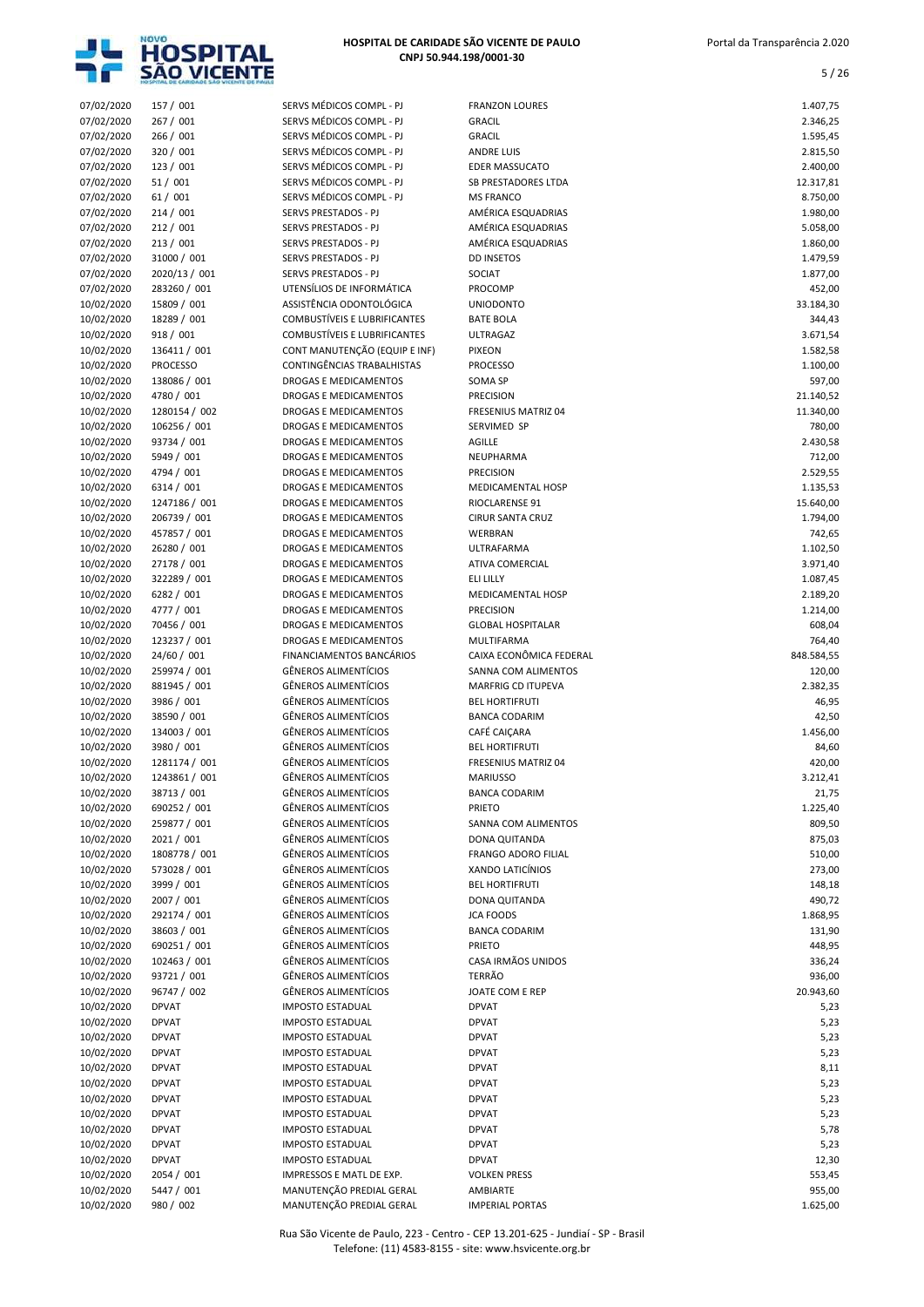

| 10/02/2020               | 117228 / 001                     | MATERIAL DE LIMPEZA                                  | <b>ITW FLUIDS E HYGIENE</b>                       | 9.807,18           |
|--------------------------|----------------------------------|------------------------------------------------------|---------------------------------------------------|--------------------|
| 10/02/2020               | 117227 / 001                     | MATERIAL DE LIMPEZA                                  | <b>ITW FLUIDS E HYGIENE</b>                       | 7.586,82           |
| 10/02/2020               | 117090 / 001                     | MATERIAL DE LIMPEZA                                  | <b>ITW FLUIDS E HYGIENE</b>                       | 9.215,95           |
| 10/02/2020               | 3328 / 001                       | MATERIAL DE REPOSIÇÃO                                | <b>CIRURGICA CREMED</b>                           | 1.279,90           |
| 10/02/2020               | 9750 / 001                       | MATERIAL DE REPOSIÇÃO                                | REMAN IND E COM                                   | 606,02             |
| 10/02/2020<br>10/02/2020 | 17647 / 002<br>3328 / 001        | MATERIAL DE USO PAC.NAO REEMB<br>MATERIAL PERMANENTE | LABOR IMPORT 40<br><b>CIRURGICA CREMED</b>        | 3,73<br>305,00     |
| 10/02/2020               | 26751 / 001                      | MATERIAL PERMANENTE                                  | ITM SA EDLO                                       | 2.926,84           |
| 10/02/2020               | 17647 / 002                      | MATL MÉDICO REEMBOLSÁVEL                             | LABOR IMPORT 40                                   | 4.305,04           |
| 10/02/2020               | 116133 / 003                     | MATL MÉDICO REEMBOLSÁVEL                             | LAB B BRAUN 51                                    | 949,88             |
| 10/02/2020               | 17602 / 002                      | MATL MÉDICO REEMBOLSÁVEL                             | LABOR IMPORT 40                                   | 1.722,60           |
| 10/02/2020               | 1163463 / 002                    | MATL MÉDICO REEMBOLSÁVEL                             | <b>CIRURGICA FERNANDES</b>                        | 3.927,12           |
| 10/02/2020               | 118706 / 002                     | MATL MÉDICO REEMBOLSÁVEL                             | ZAMMI                                             | 10.293,35          |
| 10/02/2020               | 516837 / 001                     | MATL MÉDICO REEMBOLSÁVEL                             | SUPRIMED                                          | 2.933,52           |
| 10/02/2020               | 921881 / 001                     | MATL MÉDICO REEMBOLSÁVEL                             | <b>BAXTER</b>                                     | 8.352,00           |
| 10/02/2020               | 1293187 / 001                    | MATL MÉDICO REEMBOLSÁVEL                             | <b>FRESENIUS MATRIZ 04</b>                        | 6.509,25           |
| 10/02/2020               | 1293209 / 001                    | MATL MÉDICO REEMBOLSÁVEL                             | <b>FRESENIUS MATRIZ 04</b>                        | 1.400,00           |
| 10/02/2020               | 683833 / 001                     | MATL MÉDICO REEMBOLSÁVEL                             | NACIONAL MEDICAMENTO                              | 2.193,50           |
| 10/02/2020<br>10/02/2020 | 1293350 / 001<br>1293203 / 001   | MATL MÉDICO REEMBOLSÁVEL<br>MATL MÉDICO REEMBOLSÁVEL | FRESENIUS MATRIZ 04<br><b>FRESENIUS MATRIZ 04</b> | 517,50<br>3.000,00 |
| 10/02/2020               | 1293792 / 001                    | MATL MÉDICO REEMBOLSÁVEL                             | FRESENIUS MATRIZ 04                               | 1.552,50           |
| 10/02/2020               | 372052 / 001                     | MATL MÉDICO REEMBOLSÁVEL                             | SMITH E NEPHEW FILIA                              | 779,00             |
| 10/02/2020               | 168312 / 001                     | MATL MÉDICO REEMBOLSÁVEL                             | <b>DIFARMIG</b>                                   | 859,20             |
| 10/02/2020               | 683682 / 001                     | MATL MÉDICO REEMBOLSÁVEL                             | NACIONAL MEDICAMENTO                              | 2.355,54           |
| 10/02/2020               | 6314 / 001                       | MEDICAMENTOS CONTROLADOS                             | MEDICAMENTAL HOSP                                 | 1.575,00           |
| 10/02/2020               | JAN/2020 / 001                   | MÉDICOS BOLSISTAS                                    | FOLHA JANEIRO/2020 - RESIDENTES                   | 5.328,68           |
| 10/02/2020               | JAN/2020 / 001                   | MÉDICOS BOLSISTAS                                    | FOLHA JANEIRO/2020 - RESIDENTES                   | 71.937,18          |
| 10/02/2020               | 14744 / 001                      | <b>MOBILIÁRIO</b>                                    | COMAVE                                            | 572,00             |
| 10/02/2020               | 14748 / 001                      | MOBILIÁRIO                                           | COMAVE                                            | 546,00             |
| 10/02/2020               | 21079 / 001                      | ÓRTESE E PRÓTESE (OPME)                              | DOC MED                                           | 2.034,50           |
| 10/02/2020               | 201032 / 001                     | ÓRTESE E PRÓTESE (OPME)                              | SOMMA PROD HOSPITALA                              | 1.529,48           |
| 10/02/2020               | 10249 / 001                      | ÓRTESE E PRÓTESE (OPME)                              | <b>EUROPRO COMERCIAL</b>                          | 10.134,03          |
| 10/02/2020<br>10/02/2020 | 26384 / 001<br>2856 / 001        | ÓRTESE E PRÓTESE (OPME)<br>ÓRTESE E PRÓTESE (OPME)   | LUGANO BIOMÉDICA<br>SPINE HEALTH                  | 959,40<br>600,00   |
| 10/02/2020               | 77258 / 001                      | ÓRTESE E PRÓTESE (OPME)                              | MM MEDICAL                                        | 595,00             |
| 10/02/2020               | DEZ/19 / 001                     | <b>OUTROS CUSTOS GERAIS</b>                          | REEMBOLSO - MUNAROLO E SEDANO SOCIEDADE DE ADV    | 76,40              |
| 10/02/2020               | 1163463 / 002                    | <b>OUTROS MATERIAIS</b>                              | <b>CIRURGICA FERNANDES</b>                        | 883,81             |
| 10/02/2020               | 3328 / 001                       | <b>OUTROS MATERIAIS</b>                              | <b>CIRURGICA CREMED</b>                           | 176,24             |
| 10/02/2020               | 2019 / 003                       | <b>SEGUROS</b>                                       | <b>BAS BRADESCO SEGUROS</b>                       | 336,50             |
| 10/02/2020               | JAN/2020 / 001                   | SERV.PRESTADOS PF RPA                                | <b>RPA</b>                                        | 419,09             |
| 10/02/2020               | JAN/2020 / 001                   | SERV.PRESTADOS PF RPA                                | <b>RPA</b>                                        | 3.859,93           |
| 10/02/2020               | JAN/2020 / 001                   | SERV.PRESTADOS PF RPA                                | <b>RPA</b>                                        | 3.191,74           |
| 10/02/2020               | JAN/2020 / 001                   | SERV.PRESTADOS PF RPA                                | <b>RPA</b>                                        | 2.837,13           |
| 10/02/2020               | JAN/2020 / 001                   | SERV.PRESTADOS PF RPA                                | <b>RPA</b>                                        | 2.880,70           |
| 10/02/2020               | JAN/2020 / 001                   | SERV.PRESTADOS PF RPA                                | <b>RPA</b>                                        | 4.179,12           |
| 10/02/2020               | JAN/2020 / 001                   | SERV.PRESTADOS PF RPA                                | <b>RPA</b>                                        | 795,60             |
| 10/02/2020               | JAN/2020 / 001                   | SERV.PRESTADOS PF RPA                                | <b>RPA</b>                                        | 419,09             |
| 10/02/2020<br>10/02/2020 | JAN/2020 / 001<br>JAN/2020 / 001 | SERV.PRESTADOS PF RPA<br>SERV.PRESTADOS PF RPA       | <b>RPA</b><br>RPA                                 | 838,19<br>838,19   |
| 10/02/2020               | JAN/2020 / 001                   | SERV.PRESTADOS PF RPA                                | RPA                                               | 838,19             |
| 10/02/2020               | JAN/2020 / 001                   | SERV.PRESTADOS PF RPA                                | <b>RPA</b>                                        | 1.778,40           |
| 10/02/2020               | JAN/2020 / 001                   | SERV.PRESTADOS PF RPA                                | <b>RPA</b>                                        | 1.676,38           |
| 10/02/2020               | 21832 / 001                      | SERVS MÉDICOS COMPL - PJ                             | MED NET MEDICINA E S                              | 55,00              |
| 10/02/2020               | 97 / 001                         | SERVS MÉDICOS COMPL - PJ                             | MALAGUTI                                          | 12.388,20          |
| 10/02/2020               | 58 / 001                         | SERVS MÉDICOS COMPL - PJ                             | MED CAMPOS SERVIÇOS                               | 3.600,00           |
| 10/02/2020               | 16 / 001                         | SERVS MÉDICOS COMPL - PJ                             | JULIA VIEIRA NUNES                                | 10.625,00          |
| 10/02/2020               | 724 / 001                        | SERVS MÉDICOS COMPL - PJ                             | JUND CARDIO SERVIÇOS                              | 9.009,60           |
| 10/02/2020               | 174604 / 001                     | SERVS PRESTADOS - PJ                                 | <b>BIONEXO</b>                                    | 6.143,95           |
| 10/02/2020               | 237 / 001                        | SERVS PRESTADOS - PJ                                 | SAMANTHA P MACHADO D                              | 10.000,00          |
| 10/02/2020               | 405 / 001                        | SERVS PRESTADOS - PJ                                 | MUNAROLO E SEDANO                                 | 12.000,00          |
| 10/02/2020               | 6470 / 001                       | SERVS PRESTADOS - PJ                                 | AVENTA LOC EQUIPAMEN                              | 4.800,00           |
| 10/02/2020<br>10/02/2020 | 53878 / 001<br>59 / 002          | SERVS PRESTADOS - PJ<br>SERVS PRESTADOS - PJ         | <b>ELEVADORES ATLAS</b><br>R.F. SERRALHERIA       | 286,05<br>3.617,50 |
| 10/02/2020               | 159100 / 001                     | SERVS PRESTADOS - PJ                                 | WESTCON                                           | 172,00             |
| 10/02/2020               | JAN/2020 / 001                   | VRS A REPASSAR-FOLHA                                 | MENSALIDADE SIND ENFERMAGEM                       | 475,00             |
| 10/02/2020               | JAN/2020 / 001                   | VRS A REPASSAR-FOLHA                                 | CONVÊNIO FARMAVIDA                                | 51.599,20          |
| 10/02/2020               | JAN/2020 / 001                   | VRS A REPASSAR-FOLHA                                 | CONTRIBUIÇÃO SIND SAÚDE                           | 2.602,11           |
| 11/02/2020               | 7944 / 001                       | CONT MANUTENÇÃO (EQUIP E INF)                        | <b>IBG CRYO FILIAL</b>                            | 590,42             |
| 11/02/2020               | IRRF RESCISÃO                    | DESPESAS FINANC MUNICIPAL                            | IRRF RESCISÃO                                     | 53,43              |
| 11/02/2020               | <b>IRRF RESCISÃO</b>             | DESPESAS FINANC MUNICIPAL                            | IRRF RESCISÃO                                     | 8,39               |
| 11/02/2020               | <b>PROCESSO</b>                  | DESPS LEGAIS E JURÍDICAS                             | <b>CUSTAS PROCESSO</b>                            | 1.000,00           |
| 11/02/2020               | 116551 / 001                     | DROGAS E MEDICAMENTOS                                | SERVIMED SP                                       | 187,16             |
| 11/02/2020               | 204373 / 002                     | DROGAS E MEDICAMENTOS                                | CIRUR SANTA CRUZ                                  | 2.102,49           |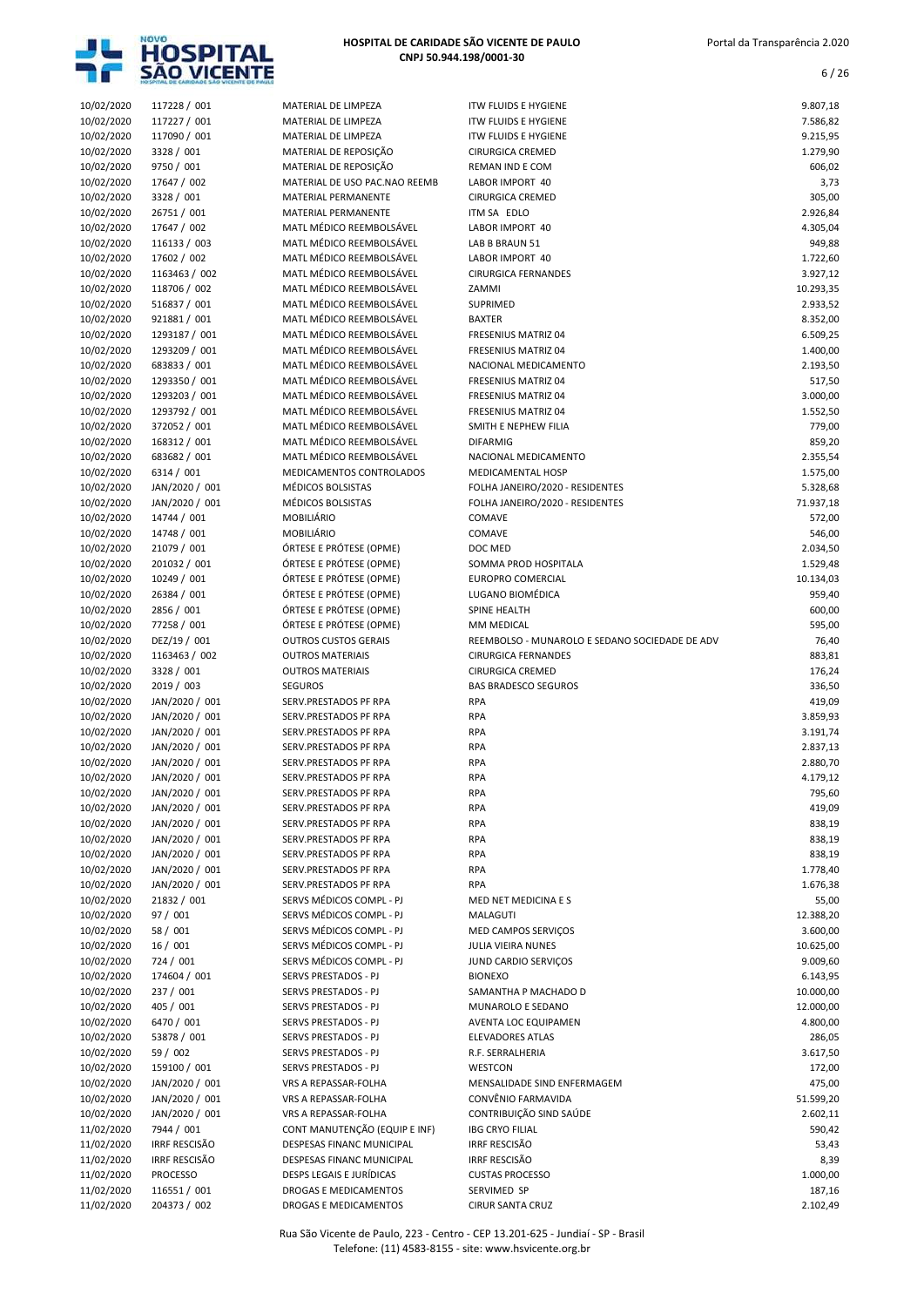

7 / 26

| 11/02/2020 | 404691 / 001         |
|------------|----------------------|
|            |                      |
| 11/02/2020 | 6062 / 001           |
| 11/02/2020 | 123506 / 003         |
| 11/02/2020 | 123506 / 001         |
|            |                      |
| 11/02/2020 | 657 / 001            |
| 11/02/2020 | 664 / 001            |
|            |                      |
| 11/02/2020 | 51757 / 001          |
| 11/02/2020 | 573701/001           |
|            | 17727 / 001          |
| 11/02/2020 |                      |
| 11/02/2020 | 26980 / 001          |
| 11/02/2020 | 4006 / 001           |
|            |                      |
| 11/02/2020 | 1809793 / 001        |
| 11/02/2020 | 38604 / 001          |
|            | 93816 / 001          |
| 11/02/2020 |                      |
| 11/02/2020 | 944298 / 001         |
| 11/02/2020 | 2035 / 001           |
|            |                      |
| 11/02/2020 | <b>IRRF RESCISÃO</b> |
| 11/02/2020 | IRRF RESCISÃO        |
|            |                      |
| 11/02/2020 | 132982 / 001         |
| 11/02/2020 | 35755 / 001          |
| 11/02/2020 | 2020117 / 001        |
|            |                      |
| 11/02/2020 | 413011 / 001         |
| 11/02/2020 | 413011 / 001         |
|            | 22509 / 001          |
| 11/02/2020 |                      |
| 11/02/2020 | 22509 / 001          |
| 11/02/2020 | 1265548 / 003        |
|            |                      |
| 11/02/2020 | 971247 / 001         |
| 11/02/2020 | 404678 / 001         |
| 11/02/2020 | 51482 / 001          |
|            |                      |
| 11/02/2020 | 2796 / 001           |
| 11/02/2020 | 196 / 001            |
|            | 61624 / 002          |
| 11/02/2020 |                      |
| 11/02/2020 | 287436 / 001         |
| 11/02/2020 | 19458 / 001          |
|            | 26431 / 001          |
| 11/02/2020 |                      |
| 11/02/2020 | 66439 / 001          |
| 11/02/2020 | JAN/2020 / 001       |
|            |                      |
| 11/02/2020 | 176 / 001            |
|            |                      |
| 11/02/2020 | 175 / 001            |
|            |                      |
| 11/02/2020 | 126 / 001            |
| 11/02/2020 | 127 / 001            |
| 11/02/2020 | 63 / 001             |
|            |                      |
| 11/02/2020 | 9032 / 001           |
| 11/02/2020 | 2619 / 001           |
|            |                      |
| 11/02/2020 | 1089 / 001           |
| 11/02/2020 | JAN/2020 / 001       |
| 11/02/2020 | JAN/2020 / 001       |
|            |                      |
| 12/02/2020 | <b>PROCESSO</b>      |
| 12/02/2020 | <b>PROCESSO</b>      |
| 12/02/2020 | <b>PROCESSO</b>      |
|            |                      |
| 12/02/2020 | <b>PROCESSO</b>      |
| 12/02/2020 | <b>PROCESSO</b>      |
|            |                      |
| 12/02/2020 | <b>PROCESSO</b>      |
| 12/02/2020 | 138236 / 001         |
| 12/02/2020 | 1295257 / 001        |
|            |                      |
| 12/02/2020 | 119499 / 001         |
| 12/02/2020 | 25845 / 001          |
| 12/02/2020 | 9172 / 001           |
|            |                      |
| 12/02/2020 | 405129 / 001         |
| 12/02/2020 | 305502 / 001         |
|            |                      |
| 12/02/2020 | 886755 / 001         |
| 12/02/2020 | 886746 / 001         |
| 12/02/2020 |                      |
|            | 497673 / 001         |
| 12/02/2020 | 28868 / 001          |
| 12/02/2020 | 16162 / 001          |
| 12/02/2020 |                      |
|            | 38690 / 001          |
| 12/02/2020 | 726056 / 001         |
| 12/02/2020 | 1244984 / 001        |
| 12/02/2020 | 1811657 / 001        |
|            |                      |
| 12/02/2020 | 16169 / 001          |
| 12/02/2020 | 9240 / 001           |
| 12/02/2020 | 2053 / 001           |

|                          | HOSPITAL DE CARIDADE SÃO VICENTE DE PAULI |                                                            |                                               |                        |
|--------------------------|-------------------------------------------|------------------------------------------------------------|-----------------------------------------------|------------------------|
| 11/02/2020               | 404691 / 001                              | DROGAS E MEDICAMENTOS                                      | SUPERMED FINAL 07                             | 4.607,57               |
| 11/02/2020               | 6062 / 001                                | DROGAS E MEDICAMENTOS                                      | FARMAVIDA                                     | 60,90                  |
| 11/02/2020               | 123506 / 003                              | EQUIP. PROC. ELETRÔNICO                                    | <b>SCANSOURCE FILIAL</b>                      | 9.360,00               |
| 11/02/2020<br>11/02/2020 | 123506 / 001<br>657 / 001                 | EQUIP. PROC. ELETRÔNICO<br><b>FRETES E CARRETOS</b>        | <b>SCANSOURCE FILIAL</b><br><b>DU EXPRESS</b> | 9.360,00<br>150,00     |
| 11/02/2020               | 664 / 001                                 | <b>FRETES E CARRETOS</b>                                   | <b>DU EXPRESS</b>                             | 100,00                 |
| 11/02/2020               | 51757 / 001                               | <b>GASES MEDICINAIS</b>                                    | <b>IBG CRYO FILIAL</b>                        | 3.041,12               |
| 11/02/2020               | 573701 / 001                              | <b>GÊNEROS ALIMENTÍCIOS</b>                                | XANDO LATICÍNIOS                              | 294,00                 |
| 11/02/2020               | 17727 / 001                               | <b>GÊNEROS ALIMENTÍCIOS</b>                                | AO COZINHEIRO                                 | 1.430,55               |
| 11/02/2020               | 26980 / 001                               | <b>GÊNEROS ALIMENTÍCIOS</b>                                | <b>LONDRES DISTR</b>                          | 534,60                 |
| 11/02/2020               | 4006 / 001                                | <b>GÊNEROS ALIMENTÍCIOS</b>                                | <b>BEL HORTIFRUTI</b>                         | 43,10                  |
| 11/02/2020               | 1809793 / 001                             | <b>GÊNEROS ALIMENTÍCIOS</b>                                | <b>FRANGO ADORO FILIAL</b>                    | 340,00                 |
| 11/02/2020               | 38604 / 001                               | <b>GÊNEROS ALIMENTÍCIOS</b>                                | <b>BANCA CODARIM</b>                          | 30,60                  |
| 11/02/2020               | 93816 / 001                               | <b>GÊNEROS ALIMENTÍCIOS</b><br><b>GÊNEROS ALIMENTÍCIOS</b> | <b>TERRÃO</b><br>CDI                          | 786,94                 |
| 11/02/2020<br>11/02/2020 | 944298 / 001<br>2035 / 001                | <b>GÊNEROS ALIMENTÍCIOS</b>                                | DONA QUITANDA                                 | 333,20<br>1.203,75     |
| 11/02/2020               | <b>IRRF RESCISÃO</b>                      | <b>IRRF A REPASSAR</b>                                     | <b>IRRF RESCISÃO</b>                          | 236,35                 |
| 11/02/2020               | <b>IRRF RESCISÃO</b>                      | <b>IRRF A REPASSAR</b>                                     | <b>IRRF RESCISÃO</b>                          | 36,44                  |
| 11/02/2020               | 132982 / 001                              | LOCAÇÃO (EQUIP, MÁQ. ESPAÇO)                               | <b>IBG</b>                                    | 1.188,88               |
| 11/02/2020               | 35755 / 001                               | LOCAÇÃO (EQUIP, MÁQ. ESPAÇO)                               | <b>IBG CRYO FILIAL</b>                        | 2.235,00               |
| 11/02/2020               | 2020117 / 001                             | LOCAÇÃO DE EQUIPAMENTOS                                    | <b>INTERACT</b>                               | 5.101,01               |
| 11/02/2020               | 413011 / 001                              | MANUTENÇÃO E CONSERVAÇÃO                                   | SCHIOPPA - RODÍZIOS                           | 323,40                 |
| 11/02/2020               | 413011 / 001                              | MANUTENÇÃO PREDIAL GERAL                                   | SCHIOPPA - RODÍZIOS                           | 1.276,28               |
| 11/02/2020               | 22509 / 001                               | MATERIAL DE LAVANDERIA                                     | SANDRA CRISTIANE GOD                          | 1.750,00               |
| 11/02/2020               | 22509 / 001                               | MATL MÉDICO REEMBOLSÁVEL                                   | <b>SANDRA CRISTIANE GOD</b>                   | 744,25                 |
| 11/02/2020<br>11/02/2020 | 1265548 / 003<br>971247 / 001             | MATL MÉDICO REEMBOLSÁVEL<br>MATL MÉDICO REEMBOLSÁVEL       | FRESENIUS MATRIZ 04<br><b>CBS</b>             | 849,99<br>20,94        |
| 11/02/2020               | 404678 / 001                              | MATL MÉDICO REEMBOLSÁVEL                                   | SUPERMED FINAL 07                             | 318,00                 |
| 11/02/2020               | 51482 / 001                               | MATL MÉDICO REEMBOLSÁVEL                                   | SUPERMED FINAL 41                             | 2.298,56               |
| 11/02/2020               | 2796 / 001                                | MATL MÉDICO REEMBOLSÁVEL                                   | FOX INDUSTRIA                                 | 15,50                  |
| 11/02/2020               | 196 / 001                                 | MATL MÉDICO REEMBOLSÁVEL                                   | MEDICAMP CIRURGICA E                          | 1.080,00               |
| 11/02/2020               | 61624 / 002                               | MATL MÉDICO REEMBOLSÁVEL                                   | <b>DE PAULI</b>                               | 3.785,67               |
| 11/02/2020               | 287436 / 001                              | MATL MÉDICO REEMBOLSÁVEL                                   | <b>CREMER MG</b>                              | 1.320,88               |
| 11/02/2020               | 19458 / 001                               | ÓRTESE E PRÓTESE (OPME)                                    | <b>FOR ORTICS</b>                             | 23.851,10              |
| 11/02/2020               | 26431 / 001                               | ÓRTESE E PRÓTESE (OPME)                                    | LUGANO BIOMÉDICA                              | 959,40                 |
| 11/02/2020               | 66439 / 001                               | <b>OUTROS MATERIAIS</b>                                    | <b>MAX MEDICAL</b>                            | 902,40                 |
| 11/02/2020               | JAN/2020 / 001                            | SERV.PRESTADOS PF RPA                                      | <b>RPA</b>                                    | 419,09                 |
| 11/02/2020<br>11/02/2020 | 176 / 001<br>175 / 001                    | SERVS MÉDICOS REPASSE - PJ<br>SERVS MÉDICOS REPASSE - PJ   | INST DE ONCOLOGIA<br>INST DE ONCOLOGIA        | 11.896,98<br>82.088,03 |
| 11/02/2020               | 126 / 001                                 | SERVS PRESTADOS - PJ                                       | SOUZA SAMPAIO                                 | 999,99                 |
| 11/02/2020               | 127 / 001                                 | SERVS PRESTADOS - PJ                                       | SOUZA SAMPAIO                                 | 999,99                 |
| 11/02/2020               | 63 / 001                                  | SERVS PRESTADOS - PJ                                       | <b>CARLOS UMBERTO</b>                         | 10.000,00              |
| 11/02/2020               | 9032 / 001                                | <b>SERVS PRESTADOS - PJ</b>                                | CAÇAMBINHAS                                   | 174,10                 |
| 11/02/2020               | 2619 / 001                                | SERVS PRESTADOS - PJ                                       | DIRECTFONE TELECOMUN                          | 1.200,00               |
| 11/02/2020               | 1089 / 001                                | UTENSÍLIOS DE INFORMÁTICA                                  | DIRECTFONE TELECOMUN                          | 2.944,00               |
| 11/02/2020               | JAN/2020 / 001                            | VRS A REPASSAR-FOLHA                                       | CONV C.E.F. A REPASSAR EMPRÉSTIMO             | 22.252,66              |
| 11/02/2020               | JAN/2020 / 001                            | VRS A REPASSAR-FOLHA                                       | CONTRIBUIÇÃO CONFEDERATIVA                    | 12.253,80              |
| 12/02/2020               | <b>PROCESSO</b>                           | CONTINGÊNCIAS TRABALHISTAS                                 | <b>PROCESSO</b>                               | 414,65                 |
| 12/02/2020               | <b>PROCESSO</b>                           | CONTINGÊNCIAS TRABALHISTAS<br>CONTINGÊNCIAS TRABALHISTAS   | <b>PROCESSO</b><br><b>PROCESSO</b>            | 7.329,01               |
| 12/02/2020<br>12/02/2020 | <b>PROCESSO</b><br><b>PROCESSO</b>        | CONTINGÊNCIAS TRABALHISTAS                                 | <b>PROCESSO</b>                               | 17.535,74<br>14.536,42 |
| 12/02/2020               | <b>PROCESSO</b>                           | DESPS LEGAIS E JURÍDICAS                                   | <b>GPS PROCESSO</b>                           | 3.439,60               |
| 12/02/2020               | <b>PROCESSO</b>                           | DESPS LEGAIS E JURÍDICAS                                   | HONORÁRIOS PERICIAIS PROCESSO                 | 1.800,00               |
| 12/02/2020               | 138236 / 001                              | DROGAS E MEDICAMENTOS                                      | SOMA SP                                       | 4.732,50               |
| 12/02/2020               | 1295257 / 001                             | DROGAS E MEDICAMENTOS                                      | <b>FRESENIUS MATRIZ 04</b>                    | 4.250,00               |
| 12/02/2020               | 119499 / 001                              | DROGAS E MEDICAMENTOS                                      | COSTA CAMARGO                                 | 2.028,60               |
| 12/02/2020               | 25845 / 001                               | DROGAS E MEDICAMENTOS                                      | DUPATRI HOSPITALAR C                          | 4.574,20               |
| 12/02/2020               | 9172 / 001                                | DROGAS E MEDICAMENTOS                                      | FRESENIUS FILIAL 90                           | 496,20                 |
| 12/02/2020               | 405129 / 001                              | FILMES E QUÍMICOS                                          | SUPERMED FINAL 07                             | 183,51                 |
| 12/02/2020               | 305502 / 001                              | <b>GASES MEDICINAIS</b>                                    | <b>IBG</b>                                    | 297,16                 |
| 12/02/2020               | 886755 / 001                              | <b>GÊNEROS ALIMENTÍCIOS</b>                                | MARFRIG CD ITUPEVA                            | 2.015,60               |
| 12/02/2020<br>12/02/2020 | 886746 / 001                              | <b>GÊNEROS ALIMENTÍCIOS</b><br>GÊNEROS ALIMENTÍCIOS        | MARFRIG CD ITUPEVA                            | 1.094,72               |
| 12/02/2020               | 497673 / 001<br>28868 / 001               | <b>GÊNEROS ALIMENTÍCIOS</b>                                | PREMIUM DISTRIBUIDOR<br><b>RB ALIMENTOS</b>   | 159,84<br>712,00       |
| 12/02/2020               | 16162 / 001                               | <b>GÊNEROS ALIMENTÍCIOS</b>                                | ALIANÇA                                       | 1.590,00               |
| 12/02/2020               | 38690 / 001                               | GÊNEROS ALIMENTÍCIOS                                       | <b>BANCA CODARIM</b>                          | 353,10                 |
| 12/02/2020               | 726056 / 001                              | GÊNEROS ALIMENTÍCIOS                                       | TOP SERVICE DISTRIBU                          | 132,13                 |
| 12/02/2020               | 1244984 / 001                             | <b>GÊNEROS ALIMENTÍCIOS</b>                                | <b>MARIUSSO</b>                               | 1.605,24               |
| 12/02/2020               | 1811657 / 001                             | <b>GÊNEROS ALIMENTÍCIOS</b>                                | FRANGO ADORO FILIAL                           | 1.290,63               |
| 12/02/2020               | 16169 / 001                               | GÊNEROS ALIMENTÍCIOS                                       | <b>IRMÃOS KANESHI</b>                         | 90,70                  |
| 12/02/2020               | 9240 / 001                                | <b>GÊNEROS ALIMENTÍCIOS</b>                                | QUALYLAB                                      | 1.569,36               |
| 12/02/2020               | 2053 / 001                                | <b>GÊNEROS ALIMENTÍCIOS</b>                                | DONA QUITANDA                                 | 237,74                 |
| 12/02/2020               | 1300 / 001                                | MANUTENÇÃO PREDIAL GERAL                                   | <b>INOVA JUNDIAÍ</b>                          | 676,10                 |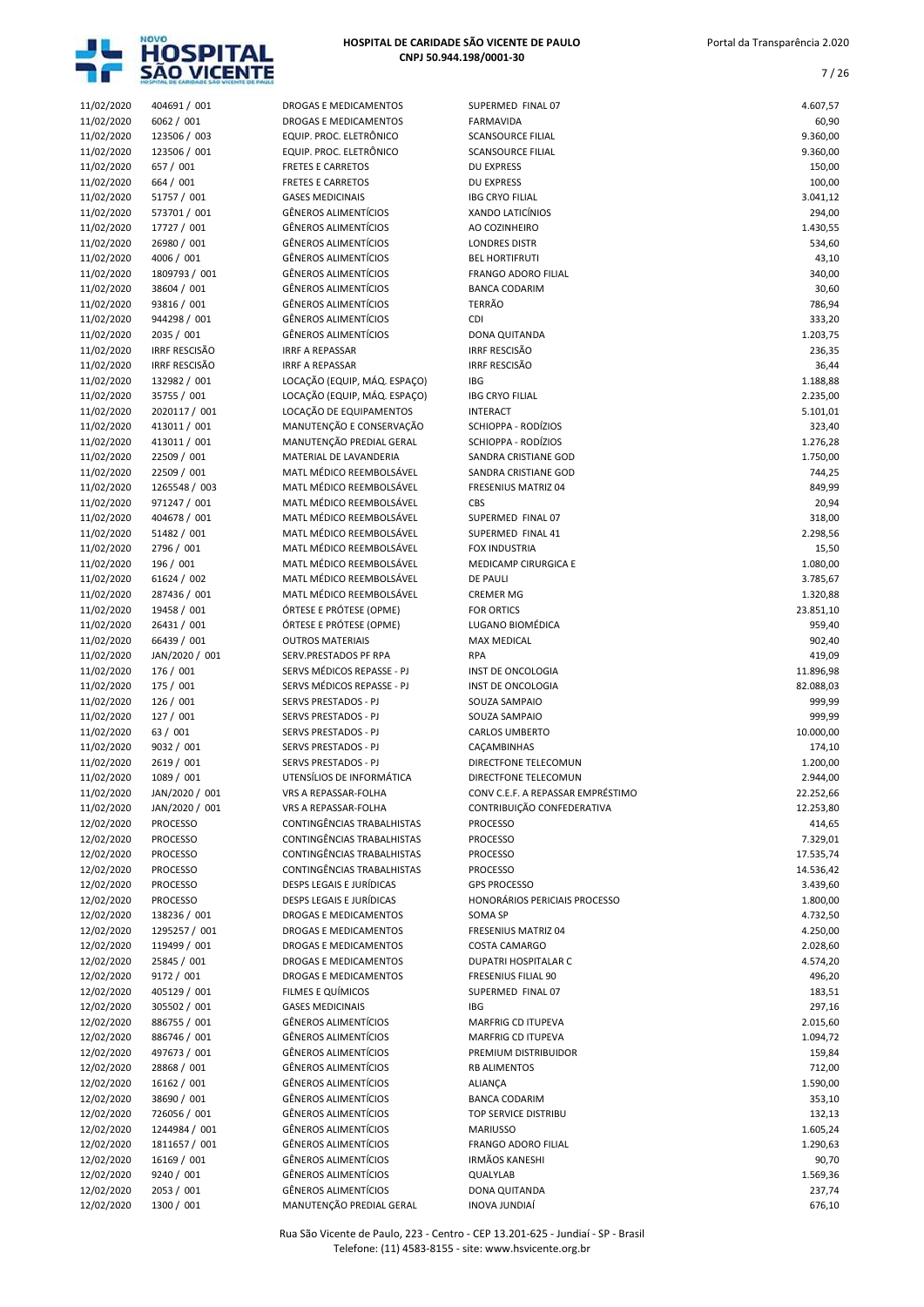

| 12/02/2020               | 191713 / 001                       | MATERIAL DE LIMPEZA                                    | <b>COMERCIAL 3 ALBE</b>                | 3.000,00             |
|--------------------------|------------------------------------|--------------------------------------------------------|----------------------------------------|----------------------|
| 12/02/2020               | 610951 / 001                       | MATERIAL DE LIMPEZA                                    | AMADE                                  | 1.975,00             |
| 12/02/2020               | 93775 / 001                        | MATERIAL DE LIMPEZA                                    | <b>TERRÃO</b>                          | 329,00               |
| 12/02/2020               | 1300 / 001                         | MATERIAL DE REPOSIÇÃO                                  | <b>INOVA JUNDIAÍ</b>                   | 5,40                 |
| 12/02/2020               | 405129 / 001<br>51727 / 001        | MATL MÉDICO REEMBOLSÁVEL<br>MATL MÉDICO REEMBOLSÁVEL   | SUPERMED FINAL 07<br>SUPERMED FINAL 41 | 1.750,96<br>4.916,01 |
| 12/02/2020<br>12/02/2020 | 441169 / 001                       | MATL MÉDICO REEMBOLSÁVEL                               | <b>BIOMEDICAL</b>                      | 2.430,50             |
| 12/02/2020               | 138236 / 001                       | MEDICAMENTOS CONTROLADOS                               | <b>SOMA SP</b>                         | 654,00               |
| 12/02/2020               | 78707 / 001                        | ÓRTESE E PRÓTESE (OPME)                                | MM MEDICAL                             | 595,00               |
| 12/02/2020               | 78674 / 001                        | ÓRTESE E PRÓTESE (OPME)                                | MM MEDICAL                             | 595,00               |
| 12/02/2020               | 427 / 001                          | ÓRTESE E PRÓTESE (OPME)                                | OSTEO21                                | 1.203,62             |
| 12/02/2020               | 78671 / 001                        | ÓRTESE E PRÓTESE (OPME)                                | MM MEDICAL                             | 595,00               |
| 12/02/2020               | 78673 / 001                        | ÓRTESE E PRÓTESE (OPME)                                | MM MEDICAL                             | 595,00               |
| 12/02/2020               | 2396 / 001                         | <b>OUTROS CUSTOS GERAIS</b>                            | PANIFICADORA MUSSOLI                   | 497,50               |
| 12/02/2020               | 1989 / 001                         | <b>OUTROS CUSTOS GERAIS</b>                            | NOVA JUNDIAÍ                           | 773,62               |
| 12/02/2020               | 642 / 001                          | <b>OUTROS CUSTOS GERAIS</b>                            | CKS AUD E CONSUL                       | 155,08               |
| 12/02/2020               | 2785 / 001                         | <b>OUTROS MATERIAIS</b>                                | FOX INDÚSTRIA                          | 15.960,00            |
| 12/02/2020               | 610951 / 001                       | <b>OUTROS MATERIAIS</b>                                | AMADE                                  | 144,20               |
| 12/02/2020               | 2787 / 001                         | <b>OUTROS MATERIAIS</b>                                | FOX INDÚSTRIA                          | 942,50               |
| 12/02/2020<br>12/02/2020 | <b>RESCISÃO</b><br><b>RESCISÃO</b> | <b>RESCISÕES</b><br><b>RESCISÕES</b>                   | <b>RESCISÃO</b><br><b>RESCISÃO</b>     | 1.581,14<br>2.264,79 |
| 12/02/2020               | <b>RESCISÃO</b>                    | <b>RESCISÕES</b>                                       | <b>RESCISÃO</b>                        | 1.701,32             |
| 12/02/2020               | 760 / 001                          | TREINAMENTOS E CONGRESSOS                              | <b>DESTRA CURSOS</b>                   | 297,00               |
| 12/02/2020               | 530786 / 001                       | <b>VALE TRANSPORTE</b>                                 | RÁPIDO LUXO                            | 100,80               |
| 12/02/2020               | JAN/2020 / 001                     | VRS A REPASSAR-FOLHA                                   | <b>CONSIGNADO SANTANDER</b>            | 168.246,68           |
| 13/02/2020               | <b>PROCESSO</b>                    | DEPOSITO RECURSAL/JUDICIAL                             | <b>PROCESSO</b>                        | 2.190,75             |
| 13/02/2020               | <b>PROCESSO</b>                    | DESPESAS FINANC MUNICIPAL                              | <b>PROCESSO</b>                        | 0,01                 |
| 13/02/2020               | 548 / 001                          | <b>DROGAS E MEDICAMENTOS</b>                           | <b>WALKMED PHARMA</b>                  | 1.750,00             |
| 13/02/2020               | 403233 / 002                       | DROGAS E MEDICAMENTOS                                  | SUPERMED FINAL 07                      | 989,56               |
| 13/02/2020               | 52345 / 001                        | DROGAS E MEDICAMENTOS                                  | SUPERMED FINAL 41                      | 435,82               |
| 13/02/2020               | 1993191 / 001                      | DROGAS E MEDICAMENTOS                                  | MAFRA FILIAL GO                        | 57.629,75            |
| 13/02/2020               | 405806 / 001                       | DROGAS E MEDICAMENTOS                                  | SUPERMED FINAL 07                      | 93,34                |
| 13/02/2020               | 60737 / 001                        | <b>GASES MEDICINAIS</b>                                | OXILUZ                                 | 6.150,00             |
| 13/02/2020               | 60742 / 001                        | <b>GASES MEDICINAIS</b>                                | OXILUZ                                 | 6.398,00             |
| 13/02/2020               | 60735 / 001                        | <b>GASES MEDICINAIS</b>                                | OXILUZ                                 | 851,00               |
| 13/02/2020               | 60744 / 001                        | <b>GASES MEDICINAIS</b><br><b>GÊNEROS ALIMENTÍCIOS</b> | OXILUZ<br><b>IRMÃOS KANESHI</b>        | 828,00               |
| 13/02/2020<br>13/02/2020 | 16186 / 001<br>888632 / 001        | <b>GÊNEROS ALIMENTÍCIOS</b>                            | <b>MARFRIG CD ITUPEVA</b>              | 34,50<br>652,76      |
| 13/02/2020               | 87979 / 001                        | <b>GÊNEROS ALIMENTÍCIOS</b>                            | <b>DISTRIB HERNANDES</b>               | 822,50               |
| 13/02/2020               | 1812197 / 001                      | <b>GÊNEROS ALIMENTÍCIOS</b>                            | <b>FRANGO ADORO FILIAL</b>             | 510,00               |
| 13/02/2020               | 890001 / 001                       | <b>GÊNEROS ALIMENTÍCIOS</b>                            | MARFRIG CD ITUPEVA                     | 1.107,03             |
| 13/02/2020               | 2066 / 001                         | <b>GÊNEROS ALIMENTÍCIOS</b>                            | DONA QUITANDA                          | 272,98               |
| 13/02/2020               | 574506 / 001                       | <b>GÊNEROS ALIMENTÍCIOS</b>                            | XANDO LATICÍNIOS                       | 525,00               |
| 13/02/2020               | 877543 / 001                       | <b>GÊNEROS ALIMENTÍCIOS</b>                            | PAPEL ITUPEVA                          | 580,00               |
| 13/02/2020               | 38691 / 001                        | <b>GÊNEROS ALIMENTÍCIOS</b>                            | BANCA CODARIM                          | 41,80                |
| 13/02/2020               | 4031 / 001                         | <b>GÊNEROS ALIMENTÍCIOS</b>                            | <b>BEL HORTIFRUTI</b>                  | 12,46                |
| 13/02/2020               | 1879422 / 001                      | <b>GÊNEROS ALIMENTÍCIOS</b>                            | <b>IMPAKTO</b>                         | 882,60               |
| 13/02/2020               | 877544 / 001                       | GÊNEROS ALIMENTÍCIOS                                   | PAPEL ITUPEVA                          | 651,45               |
| 13/02/2020               | 877545 / 001                       | IMPRESSOS E MATL DE EXP.                               | PAPEL ITUPEVA                          | 1.424,00             |
| 13/02/2020               | 32974 / 001                        | IMPRESSOS E MATL DE EXP.                               | <b>BAZAR HELENA</b>                    | 1.184,12             |
| 13/02/2020<br>13/02/2020 | 32972 / 001<br>877550 / 001        | IMPRESSOS E MATL DE EXP.<br>MATERIAL DE LIMPEZA        | <b>BAZAR HELENA</b><br>PAPEL ITUPEVA   | 318,00<br>2.254,00   |
| 13/02/2020               | 1248618 / 001                      | MATERIAL DE LIMPEZA                                    | RIOCLARENSE 91                         | 165,00               |
| 13/02/2020               | 1879424 / 001                      | MATERIAL DE LIMPEZA                                    | <b>IMPAKTO</b>                         | 26,95                |
| 13/02/2020               | 877547 / 001                       | MATERIAL DE LIMPEZA                                    | PAPEL ITUPEVA                          | 3.864,00             |
| 13/02/2020               | 117348 / 001                       | MATERIAL DE LIMPEZA                                    | <b>ITW FLUIDS E HYGIENE</b>            | 7.818,20             |
| 13/02/2020               | 60742 / 001                        | MATERIAL DE REPOSIÇÃO                                  | <b>OXILUZ</b>                          | 16,90                |
| 13/02/2020               | 60737 / 001                        | MATERIAL DE REPOSIÇÃO                                  | OXILUZ                                 | 50,70                |
| 13/02/2020               | 877547 / 001                       | MATL MÉDICO REEMBOLSÁVEL                               | PAPEL ITUPEVA                          | 142,65               |
| 13/02/2020               | 16192 / 001                        | MATL MÉDICO REEMBOLSÁVEL                               | ALIANÇA                                | 507,50               |
| 13/02/2020               | 1248618 / 001                      | MATL MÉDICO REEMBOLSÁVEL                               | RIOCLARENSE 91                         | 1.240,29             |
| 13/02/2020               | 1172876 / 001                      | MATL MÉDICO REEMBOLSÁVEL                               | <b>CIRURGICA FERNANDES</b>             | 5.919,49             |
| 13/02/2020               | 138343 / 001                       | MATL MÉDICO REEMBOLSÁVEL                               | SOMA SP                                | 663,00               |
| 13/02/2020               | 405639 / 001                       | MATL MÉDICO REEMBOLSÁVEL                               | SUPERMED FINAL 07                      | 1.209,60             |
| 13/02/2020<br>13/02/2020 | 116552 / 001<br>16948 / 001        | MATL MÉDICO REEMBOLSÁVEL<br>MATL MÉDICO REEMBOLSÁVEL   | SERVIMED SP<br>MEDICAL PANIAGUA        | 2.028,51<br>525,00   |
| 13/02/2020               | 52076 / 001                        | MATL MÉDICO REEMBOLSÁVEL                               | SUPERMED FINAL 41                      | 1.027,12             |
| 13/02/2020               | 119413 / 001                       | MATL MÉDICO REEMBOLSÁVEL                               | ZAMMI                                  | 6.994,30             |
| 13/02/2020               | 52101 / 001                        | MATL MÉDICO REEMBOLSÁVEL                               | SUPERMED FINAL 41                      | 2.740,52             |
| 13/02/2020               | 212713 / 001                       | MATL MÉDICO REEMBOLSÁVEL                               | <b>HDL HOSPITALAR</b>                  | 3.360,00             |
| 13/02/2020               | 3634 / 001                         | MATL MÉDICO REEMBOLSÁVEL                               | SEROPLAST                              | 1.628,60             |
| 13/02/2020               | 972092 / 001                       | MATL MÉDICO REEMBOLSÁVEL                               | <b>CBS</b>                             | 126,00               |
| 13/02/2020               | 184427 / 001                       | MATL MÉDICO REEMBOLSÁVEL                               | <b>DIPROMED</b>                        | 1.968,00             |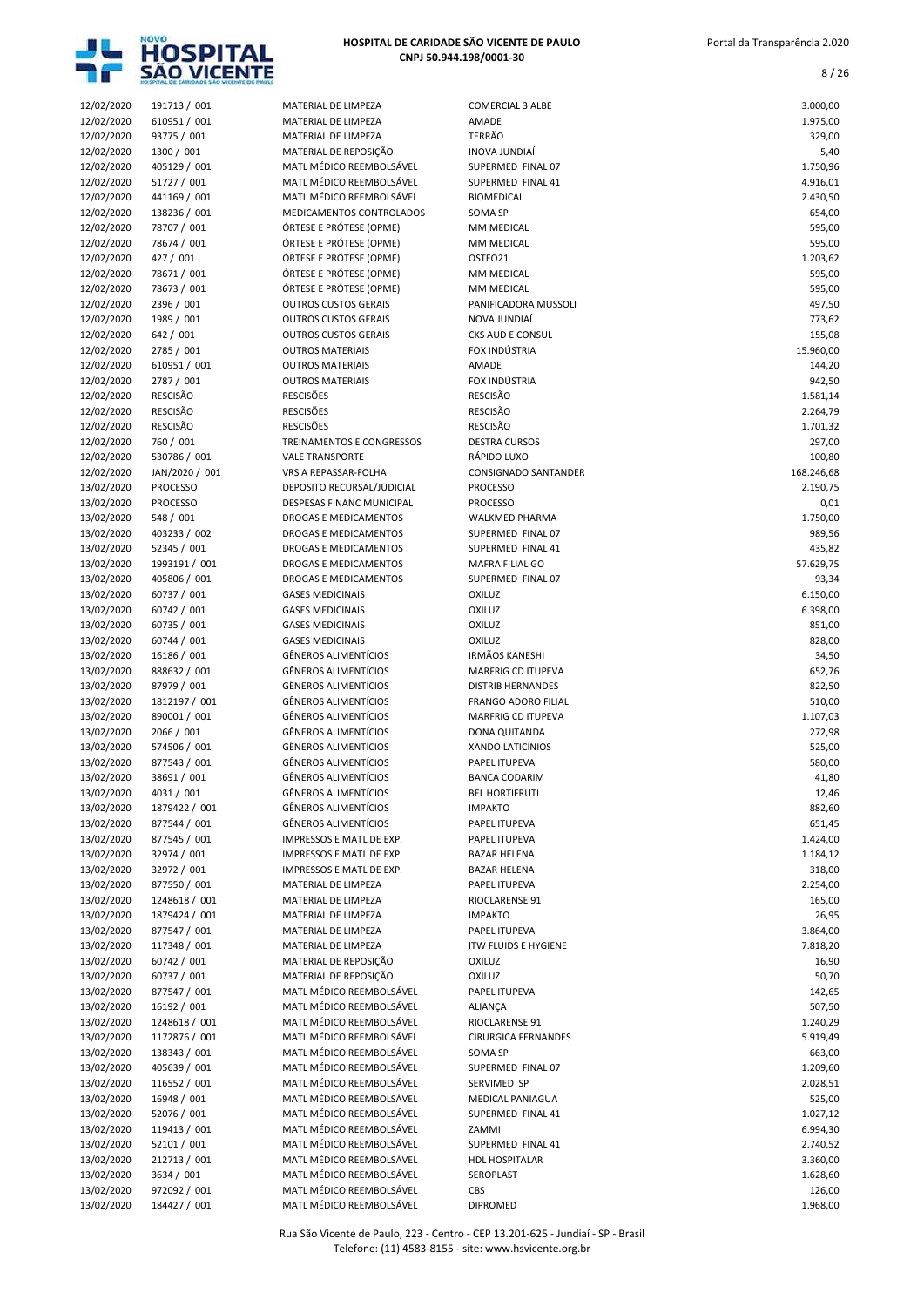

| 13/02/2020               | 19206 / 001                    | MATL MÉDICO REEMBOLSÁVEL                           | LABOR IMPORT 40                   | 721,13             |
|--------------------------|--------------------------------|----------------------------------------------------|-----------------------------------|--------------------|
| 13/02/2020               | 972196 / 001                   | MATL MÉDICO REEMBOLSÁVEL                           | CBS                               | 145,18             |
| 13/02/2020               | 47584 / 002                    | MATL MÉDICO REEMBOLSÁVEL                           | SUPERMED FINAL 41                 | 6.340,27           |
| 13/02/2020               | 766544 / 001                   | MATL MÉDICO REEMBOLSÁVEL                           | <b>MAFRA MATRIZ</b>               | 2.945,55           |
| 13/02/2020               | 662198 / 001                   | ÓRTESE E PRÓTESE (OPME)                            | E TAMUSSINO                       | 585,00             |
| 13/02/2020               | 78760 / 001                    | ÓRTESE E PRÓTESE (OPME)                            | MM MEDICAL                        | 595,00             |
| 13/02/2020               | 589485 / 001                   | <b>OUTROS MATERIAIS</b>                            | <b>BALASKA</b>                    | 1.215,64           |
| 13/02/2020<br>13/02/2020 | 1879424 / 001<br>138343 / 001  | <b>OUTROS MATERIAIS</b><br><b>OUTROS MATERIAIS</b> | <b>IMPAKTO</b><br><b>SOMA SP</b>  | 113,40<br>1.583,64 |
| 13/02/2020               | 1248618 / 001                  | <b>OUTROS MATERIAIS</b>                            | RIOCLARENSE 91                    | 1.096,80           |
| 13/02/2020               | 16192 / 001                    | <b>OUTROS MATERIAIS</b>                            | <b>ALIANÇA</b>                    | 5.817,50           |
| 13/02/2020               | 1172876 / 001                  | <b>OUTROS MATERIAIS</b>                            | <b>CIRURGICA FERNANDES</b>        | 1.126,73           |
| 13/02/2020               | <b>RESCISÃO</b>                | <b>RESCISÕES</b>                                   | <b>RESCISÃO</b>                   | 1.627,22           |
| 13/02/2020               | <b>RESCISÃO</b>                | <b>RESCISÕES</b>                                   | <b>RESCISÃO</b>                   | 179,73             |
| 13/02/2020               | 684 / 001                      | SERVS PRESTADOS - PJ                               | LIBA CONTABILIDADE                | 6.300,00           |
| 13/02/2020               | 160064 / 001                   | SERVS PRESTADOS - PJ                               | WESTCON                           | 386,56             |
| 13/02/2020               | CONF DÍV / 014                 | TERMO CONFISSÃO DÍVIDA                             | <b>FAMA TRANSP E TUR</b>          | 8.054,96           |
| 13/02/2020               | CONF DÍV / 016                 | TERMO CONFISSÃO DÍVIDA                             | SPINE HEALTH                      | 2.060,84           |
| 14/02/2020               | 3368 / 001                     | CONT MANUTENÇÃO (EQUIP E INF)                      | SISQUAL                           | 12.051,44          |
| 14/02/2020               | 5677 / 001                     | CONT MANUTENÇÃO (EQUIP E INF)                      | MV SISTEMAS                       | 30.997,90          |
| 14/02/2020               | 2020/5 / 001                   | CONT MANUTENÇÃO (EQUIP E INF)                      | <b>MV NORDESTE</b>                | 4.460,69           |
| 14/02/2020               | 5062 / 001                     | CONT MANUTENÇÃO (EQUIP E INF)                      | E.G.M. ENGENHARIA                 | 1.259,91           |
| 14/02/2020               | 5061 / 001                     | CONT MANUTENÇÃO (EQUIP E INF)                      | E.G.M. ENGENHARIA                 | 4.686,44           |
| 14/02/2020               | 800 / 001                      | DESPESAS DE VEÍCULOS                               | <b>ACCORSI PNEUS</b>              | 1.496,00           |
| 14/02/2020<br>14/02/2020 | D-1709926 / 001<br>67412 / 001 | DESPESAS FINANC MUNICIPAL<br>DROGAS E MEDICAMENTOS | IRRF - P. JURÍDICA<br>CRISTAL     | 1,64<br>3.200,00   |
| 14/02/2020               | 1069763 / 001                  | DROGAS E MEDICAMENTOS                              | DUPATRI CNPJ 26 GO                | 253,35             |
| 14/02/2020               | 15566 / 001                    | DROGAS E MEDICAMENTOS                              | <b>BELIVE FILIAL GO</b>           | 2.337,50           |
| 14/02/2020               | 70714 / 001                    | DROGAS E MEDICAMENTOS                              | <b>GLOBAL HOSPITALAR</b>          | 514,71             |
| 14/02/2020               | 27529 / 001                    | DROGAS E MEDICAMENTOS                              | DUPATRI HOSPITALAR C              | 1.512,00           |
| 14/02/2020               | 58636 / 001                    | DROGAS E MEDICAMENTOS                              | <b>BELIVE</b>                     | 4.037,50           |
| 14/02/2020               | 114179 / 001                   | DROGAS E MEDICAMENTOS                              | <b>HEALTH TECH</b>                | 924,00             |
| 14/02/2020               | 58828 / 001                    | DROGAS E MEDICAMENTOS                              | <b>BELIVE</b>                     | 1.656,00           |
| 14/02/2020               | 1673073 / 001                  | DROGAS E MEDICAMENTOS                              | EUROFARMA 69                      | 804,00             |
| 14/02/2020               | 403827 / 002                   | DROGAS E MEDICAMENTOS                              | SUPERMED FINAL 07                 | 261,96             |
| 14/02/2020               | 58711 / 001                    | DROGAS E MEDICAMENTOS                              | <b>BELIVE</b>                     | 871,20             |
| 14/02/2020               | 213075 / 001                   | DROGAS E MEDICAMENTOS                              | HDL HOSPITALAR                    | 2.105,25           |
| 14/02/2020               | 26353 / 001                    | DROGAS E MEDICAMENTOS                              | ULTRAFARMA                        | 1.035,00           |
| 14/02/2020               | 1673080 / 001                  | DROGAS E MEDICAMENTOS                              | EUROFARMA 69                      | 9.000,00           |
| 14/02/2020               | 1673081 / 001                  | DROGAS E MEDICAMENTOS                              | EUROFARMA 69                      | 8.125,00           |
| 14/02/2020               | 58625 / 001                    | DROGAS E MEDICAMENTOS                              | <b>BELIVE</b>                     | 2.100,00           |
| 14/02/2020<br>14/02/2020 | 406811 / 001<br>17129 / 001    | DROGAS E MEDICAMENTOS<br>DROGAS E MEDICAMENTOS     | SUPERMED FINAL 07<br>POLI MEDICAL | 553,24<br>1.441,20 |
| 14/02/2020               | 70883 / 001                    | DROGAS E MEDICAMENTOS                              | <b>GLOBAL HOSPITALAR</b>          | 1.435,77           |
| 14/02/2020               | 75119 / 001                    | DROGAS E MEDICAMENTOS                              | GÊNÉSIO A MENDES                  | 4.214,34           |
| 14/02/2020               | 3561 / 001                     | DROGAS E MEDICAMENTOS                              | FARMÁCIA SOBAM                    | 1.571,00           |
| 14/02/2020               | 114170 / 001                   | DROGAS E MEDICAMENTOS                              | <b>HEALTH TECH</b>                | 360,80             |
| 14/02/2020               | 44827027 / 001                 | ENERGIA ELÉTRICA                                   | <b>CPFL</b>                       | 1.036,71           |
| 14/02/2020               | 972421 / 001                   | FILMES E QUÍMICOS                                  | CBS                               | 1.091,64           |
| 14/02/2020               | 60751 / 001                    | <b>GÊNEROS ALIMENTÍCIOS</b>                        | NATBIO IMPORTADORA                | 2.208,00           |
| 14/02/2020               | 2075 / 001                     | <b>GÊNEROS ALIMENTÍCIOS</b>                        | DONA QUITANDA                     | 290,67             |
| 14/02/2020               | 38708 / 001                    | <b>GÊNEROS ALIMENTÍCIOS</b>                        | <b>BANCA CODARIM</b>              | 82,50              |
| 14/02/2020               | 98152 / 001                    | <b>GÊNEROS ALIMENTÍCIOS</b>                        | <b>OVOS PRETI</b>                 | 243,00             |
| 14/02/2020               | 1866425 / 002                  | <b>GÊNEROS ALIMENTÍCIOS</b>                        | <b>IMPAKTO</b>                    | 828,14             |
| 14/02/2020               | 4043 / 001                     | <b>GÊNEROS ALIMENTÍCIOS</b>                        | <b>BEL HORTIFRUTI</b>             | 52,50              |
| 14/02/2020               | 16206 / 001                    | <b>GÊNEROS ALIMENTÍCIOS</b>                        | IRMÃOS KANESHI                    | 240,50             |
| 14/02/2020               | 158610 / 001                   | <b>GÊNEROS ALIMENTÍCIOS</b>                        | MARTIPLAST MATRIZ                 | 635,24             |
| 14/02/2020               | D-1709926 / 001                | <b>IMPOSTO FEDERAL</b><br>IMPRESSOS E MATL DE EXP. | IRRF - P. JURÍDICA                | 17,93              |
| 14/02/2020<br>14/02/2020 | 284330 / 001<br>658963 / 001   | IMPRESSOS E MATL DE EXP.                           | PROCOMP<br><b>ESPACIAL</b>        | 2.235,69<br>487,91 |
| 14/02/2020               | 396 / 001                      | LOCAÇÃO (EQUIP, MÁQ. ESPAÇO)                       | <b>INTERMEDICAL EQUIP</b>         | 800,00             |
| 14/02/2020               | 399938 / 001                   | MANUTENÇÃO PREDIAL GERAL                           | <b>RONDI</b>                      | 758,98             |
| 14/02/2020               | 104817 / 001                   | MÁQUINAS E EQUIPAMENTOS                            | CASA DOS BEBEDOUROS               | 709,00             |
| 14/02/2020               | 3942 / 001                     | MATERIAL DE LIMPEZA                                | NOVA JOMA                         | 1.890,40           |
| 14/02/2020               | 605741 / 001                   | MATERIAL DE REPOSIÇÃO                              | FRIGELAR OSASCO                   | 786,34             |
| 14/02/2020               | 31817 / 001                    | MATL MÉDICO REEMBOLSÁVEL                           | CIRURGICA RIBEIRÃO P              | 1.565,50           |
| 14/02/2020               | 22259 / 001                    | MATL MÉDICO REEMBOLSÁVEL                           | H MAX                             | 400,00             |
| 14/02/2020               | 406808 / 001                   | MATL MÉDICO REEMBOLSÁVEL                           | SUPERMED FINAL 07                 | 967,08             |
| 14/02/2020               | 23775 / 001                    | MATL MÉDICO REEMBOLSÁVEL                           | LIBEMA                            | 210,00             |
| 14/02/2020               | 3941 / 001                     | MATL MÉDICO REEMBOLSÁVEL                           | NOVA JOMA                         | 1.305,62           |
| 14/02/2020               | 117006 / 001                   | MATL MÉDICO REEMBOLSÁVEL                           | <b>BIOMEDICAL EQUIP</b>           | 2.299,50           |
| 14/02/2020               | 116944 / 001                   | MATL MÉDICO REEMBOLSÁVEL                           | <b>BIOMEDICAL EQUIP</b>           | 1.892,00           |
| 14/02/2020               | 100952 / 001                   | MATL MÉDICO REEMBOLSÁVEL                           | <b>CISCRE</b>                     | 10.125,00          |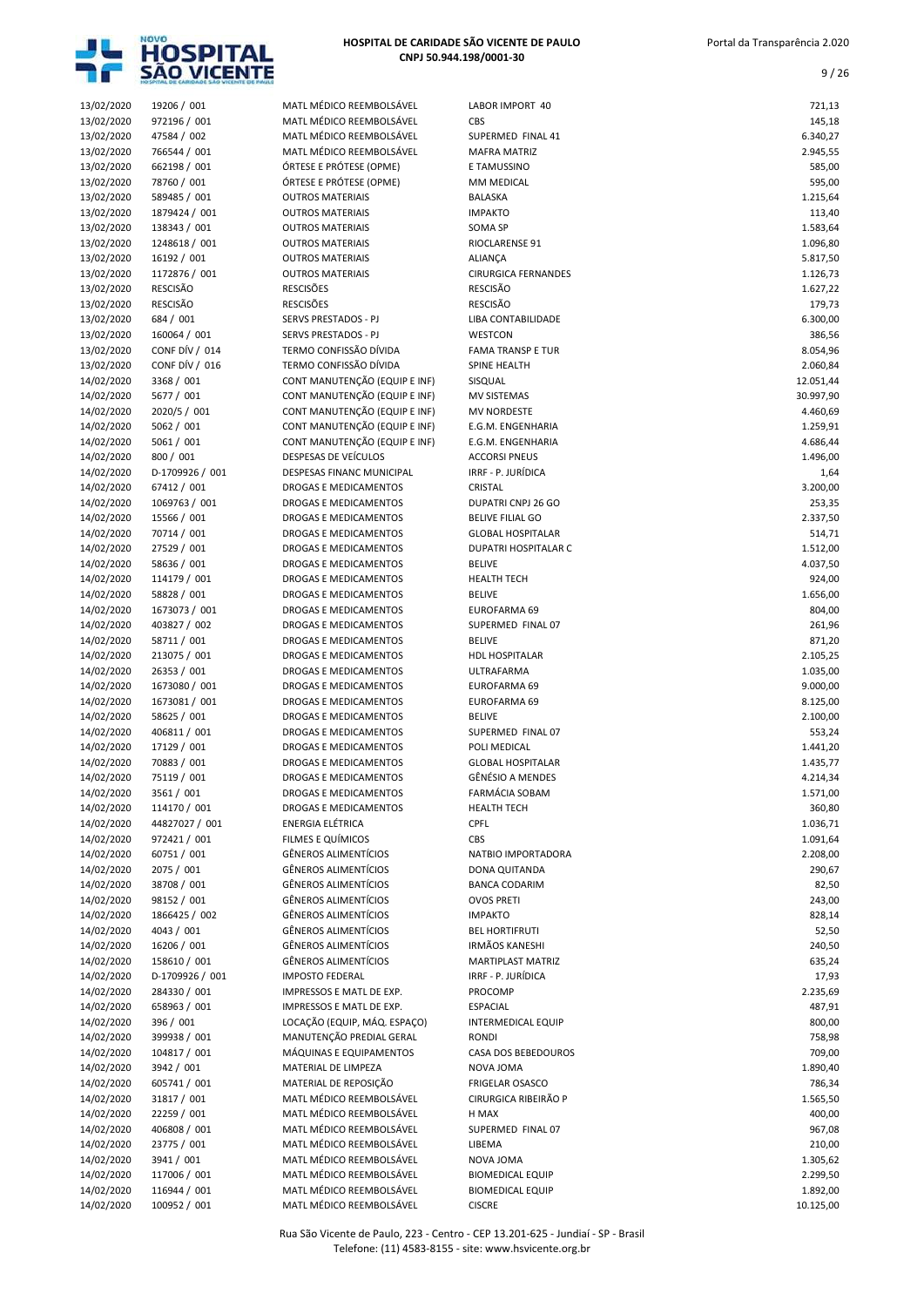

|--|--|

| 14/02/2020               | 188107 / 001                 | MATL MÉDICO REEMBOLSÁVEL                           | KONIMAGEM COML LTDA                      | 1.030,00           |
|--------------------------|------------------------------|----------------------------------------------------|------------------------------------------|--------------------|
| 14/02/2020               | 1504 / 001                   | MATL MÉDICO REEMBOLSÁVEL                           | CITYMED                                  | 920,00             |
| 14/02/2020               | 7342 / 001                   | MATL MÉDICO REEMBOLSÁVEL                           | <b>UNIBIO</b>                            | 1.350,00           |
| 14/02/2020               | 116945 / 001                 | MATL MÉDICO REEMBOLSÁVEL                           | <b>BIOMEDICAL EQUIP</b>                  | 799,00             |
| 14/02/2020               | 11219 / 001                  | MATL MÉDICO REEMBOLSÁVEL                           | LUIMED                                   | 712,00             |
| 14/02/2020               | 27499 / 001                  | MATL MÉDICO REEMBOLSÁVEL                           | <b>DUPATRI HOSPITALAR C</b>              | 178,20             |
| 14/02/2020               | 1069744 / 001                | MATL MÉDICO REEMBOLSÁVEL                           | DUPATRI CNPJ 26 GO                       | 165,00             |
| 14/02/2020               | 117385 / 001                 | MATL MÉDICO REEMBOLSÁVEL                           | <b>BACE</b>                              | 1.350,00           |
| 14/02/2020               | 7344 / 001                   | MATL MÉDICO REEMBOLSÁVEL                           | <b>UNIBIO</b>                            | 799,20             |
| 14/02/2020               | 20238 / 001                  | MATL MÉDICO REEMBOLSÁVEL                           | RP COMÉRCIO                              | 769,84             |
| 14/02/2020               | 47888 / 002                  | MATL MÉDICO REEMBOLSÁVEL                           | SUPERMED FINAL 41                        | 1.937,25           |
| 14/02/2020               | 403827 / 002                 | MEDICAMENTOS CONTROLADOS                           | SUPERMED FINAL 07                        | 767,76             |
| 14/02/2020               | 14781 / 001                  | <b>MOBILIÁRIO</b>                                  | COMAVE                                   | 260,00             |
| 14/02/2020               | 503121 / 001                 | ÓRTESE E PRÓTESE (OPME)                            | <b>EMPÓRIO HOSPITALAR</b>                | 1.287,00           |
| 14/02/2020               | 502711/001                   | ÓRTESE E PRÓTESE (OPME)                            | EMPÓRIO HOSPITALAR                       | 125,00             |
| 14/02/2020               | 515309 / 001                 | ÓRTESE E PRÓTESE (OPME)                            | SUPRIMED                                 | 959,40             |
| 14/02/2020               | 515494 / 001                 | ÓRTESE E PRÓTESE (OPME)                            | SUPRIMED                                 | 1.918,80           |
| 14/02/2020               | 502696 / 001                 | ÓRTESE E PRÓTESE (OPME)<br>ÓRTESE E PRÓTESE (OPME) | EMPÓRIO HOSPITALAR<br>EMPÓRIO HOSPITALAR | 2.066,00           |
| 14/02/2020               | 502675 / 001<br>905559 / 001 | ÓRTESE E PRÓTESE (OPME)                            | <b>BIOTRONIK</b>                         | 2.066,00           |
| 14/02/2020<br>14/02/2020 | 77514 / 001                  | ÓRTESE E PRÓTESE (OPME)                            | MM MEDICAL                               | 5.424,93<br>595,00 |
| 14/02/2020               | 502709 / 001                 | ÓRTESE E PRÓTESE (OPME)                            | EMPÓRIO HOSPITALAR                       | 1.033,00           |
| 14/02/2020               | 502705 / 001                 | ÓRTESE E PRÓTESE (OPME)                            | <b>EMPÓRIO HOSPITALAR</b>                | 1.033,00           |
| 14/02/2020               | 502683 / 001                 | ÓRTESE E PRÓTESE (OPME)                            | <b>EMPÓRIO HOSPITALAR</b>                | 1.541,00           |
| 14/02/2020               | 201969 / 001                 | ÓRTESE E PRÓTESE (OPME)                            | SOMMA PROD HOSPITALA                     | 4.012,40           |
| 14/02/2020               | 58086 / 001                  | ÓRTESE E PRÓTESE (OPME)                            | LUMINAL PRODUTOS MED                     | 2.034,50           |
| 14/02/2020               | 58177 / 001                  | ÓRTESE E PRÓTESE (OPME)                            | LUMINAL PRODUTOS MED                     | 390,90             |
| 14/02/2020               | 5028 / 001                   | ÓRTESE E PRÓTESE (OPME)                            | <b>INTERMEDICAL EQUIP</b>                | 180,00             |
| 14/02/2020               | 21185 / 001                  | ÓRTESE E PRÓTESE (OPME)                            | DOC MED                                  | 2.034,50           |
| 14/02/2020               | 502681 / 001                 | ÓRTESE E PRÓTESE (OPME)                            | <b>EMPÓRIO HOSPITALAR</b>                | 1.033,00           |
| 14/02/2020               | 502677 / 001                 | ÓRTESE E PRÓTESE (OPME)                            | EMPÓRIO HOSPITALAR                       | 2.066,00           |
| 14/02/2020               | 77520 / 001                  | ÓRTESE E PRÓTESE (OPME)                            | MM MEDICAL                               | 3.977,48           |
| 14/02/2020               | 428 / 001                    | ÓRTESE E PRÓTESE (OPME)                            | OSTEO21                                  | 4.372,67           |
| 14/02/2020               | 26466 / 001                  | ÓRTESE E PRÓTESE (OPME)                            | LUGANO BIOMÉDICA                         | 959,40             |
| 14/02/2020               | 58085 / 001                  | ÓRTESE E PRÓTESE (OPME)                            | LUMINAL PRODUTOS MED                     | 2.034,50           |
| 14/02/2020               | 58084 / 001                  | ÓRTESE E PRÓTESE (OPME)                            | LUMINAL PRODUTOS MED                     | 195,45             |
| 14/02/2020               | 431 / 001                    | ÓRTESE E PRÓTESE (OPME)                            | OSTEO21                                  | 1.083,62           |
| 14/02/2020               | 515373 / 001                 | ÓRTESE E PRÓTESE (OPME)                            | SUPRIMED                                 | 1.287,00           |
| 14/02/2020               | 502714 / 001                 | ÓRTESE E PRÓTESE (OPME)                            | <b>EMPÓRIO HOSPITALAR</b>                | 2.066,00           |
| 14/02/2020               | 502703 / 001                 | ÓRTESE E PRÓTESE (OPME)                            | EMPÓRIO HOSPITALAR                       | 1.287,00           |
| 14/02/2020               | 78927 / 001                  | ÓRTESE E PRÓTESE (OPME)                            | MM MEDICAL                               | 3.977,48           |
| 14/02/2020               | 21292 / 001                  | ÓRTESE E PRÓTESE (OPME)                            | DOC MED                                  | 500,00             |
| 14/02/2020               | 5030 / 001                   | ÓRTESE E PRÓTESE (OPME)                            | <b>INTERMEDICAL EQUIP</b>                | 2.400,00           |
| 14/02/2020               | 5026 / 001                   | ÓRTESE E PRÓTESE (OPME)                            | <b>INTERMEDICAL EQUIP</b>                | 180,00             |
| 14/02/2020               | 77570 / 001                  | ÓRTESE E PRÓTESE (OPME)                            | MM MEDICAL                               | 595,00             |
| 14/02/2020               | 77681 / 001                  | ÓRTESE E PRÓTESE (OPME)                            | MM MEDICAL                               | 3.977,48           |
| 14/02/2020               | 21293 / 001                  | ÓRTESE E PRÓTESE (OPME)                            | DOC MED                                  | 500,00             |
| 14/02/2020               | 5029 / 001                   | ÓRTESE E PRÓTESE (OPME)                            | <b>INTERMEDICAL EQUIP</b>                | 180,00             |
| 14/02/2020               | 267 / 001                    | <b>OUTROS CUSTOS GERAIS</b>                        | PANIFICADORA VILLAÇA                     | 477,25             |
| 14/02/2020               | 3702 / 001                   | <b>OUTROS CUSTOS GERAIS</b>                        | <b>ACCORSI PNEUS</b><br>SOGIMA EPI'S     | 135,00             |
| 14/02/2020<br>14/02/2020 | 9508 / 001<br>16208 / 001    | <b>OUTROS MATERIAIS</b><br><b>OUTROS MATERIAIS</b> | ALIANÇA                                  | 202,20<br>1.824,00 |
| 14/02/2020               | 22259 / 001                  | <b>OUTROS MATERIAIS</b>                            | H MAX                                    | 266,40             |
| 14/02/2020               | 31817 / 001                  | <b>OUTROS MATERIAIS</b>                            | CIRURGICA RIBEIRÃO P                     | 387,50             |
| 14/02/2020               | 658963 / 001                 | <b>OUTROS MATERIAIS</b>                            | <b>ESPACIAL</b>                          | 5,18               |
| 14/02/2020               | 202000000000703 / 001        | SERVS PRESTADOS - PJ                               | DIGITAL WAY SERVICE                      | 1.245,00           |
| 14/02/2020               | 6043 / 001                   | SERVS PRESTADOS - PJ                               | AVENTA LOC EQUIPAMEN                     | 4.800,00           |
| 14/02/2020               | 153149 / 011                 | SOFTWARE                                           | <b>BIONEXO</b>                           | 714,29             |
| 14/02/2020               | 153150 / 011                 | SOFTWARE                                           | <b>BIONEXO</b>                           | 714,29             |
| 14/02/2020               | CONF DÍV / 001               | TERMO CONFISSÃO DÍVIDA                             | CPFL                                     | 26.063,97          |
| 14/02/2020               | 1209 / 001                   | TRANSPORTE DE EMPREGADOS                           | <b>FAMA TRANSP E TUR</b>                 | 196.024,58         |
| 17/02/2020               | 134383 / 001                 | CONT MANUTENÇÃO (EQUIP E INF)                      | <b>PIXEON</b>                            | 1.505,36           |
| 17/02/2020               | <b>PROCESSO</b>              | CONTINGÊNCIAS TRABALHISTAS                         | <b>PROCESSO</b>                          | 5.580,00           |
| 17/02/2020               | 1308 / 001                   | DESPESAS DE VEÍCULOS                               | MECÂNICA DINIZ                           | 86,80              |
| 17/02/2020               | 1309 / 001                   | DESPESAS DE VEÍCULOS                               | MECÂNICA DINIZ                           | 389,80             |
| 17/02/2020               | 3891 / 001                   | DESPESAS DE VEÍCULOS                               | CAEME LUBRIFICANTE                       | 30,00              |
| 17/02/2020               | 3890 / 001                   | DESPESAS DE VEÍCULOS                               | CAEME LUBRIFICANTE                       | 30,00              |
| 17/02/2020               | FEV/2020 / 001               | FÉRIAS                                             | FÉRIAS FOLHA FEVEREIRO/2020              | 7.341,31           |
| 17/02/2020               | FEV/2020 / 001               | FÉRIAS                                             | FÉRIAS FOLHA FEVEREIRO/2020              | 37.029,79          |
| 17/02/2020               | 892456 / 001                 | <b>GÊNEROS ALIMENTÍCIOS</b>                        | MARFRIG CD ITUPEVA                       | 1.091,43           |
| 17/02/2020               | 2094 / 001                   | <b>GÊNEROS ALIMENTÍCIOS</b>                        | DONA QUITANDA                            | 460,35             |
| 17/02/2020               | 16236 / 001                  | <b>GÊNEROS ALIMENTÍCIOS</b>                        | <b>IRMÃOS KANESHI</b>                    | 272,00             |
| 17/02/2020               | 183091 / 001                 | <b>GÊNEROS ALIMENTÍCIOS</b>                        | COPOLFOOD COM PROD                       | 534,24             |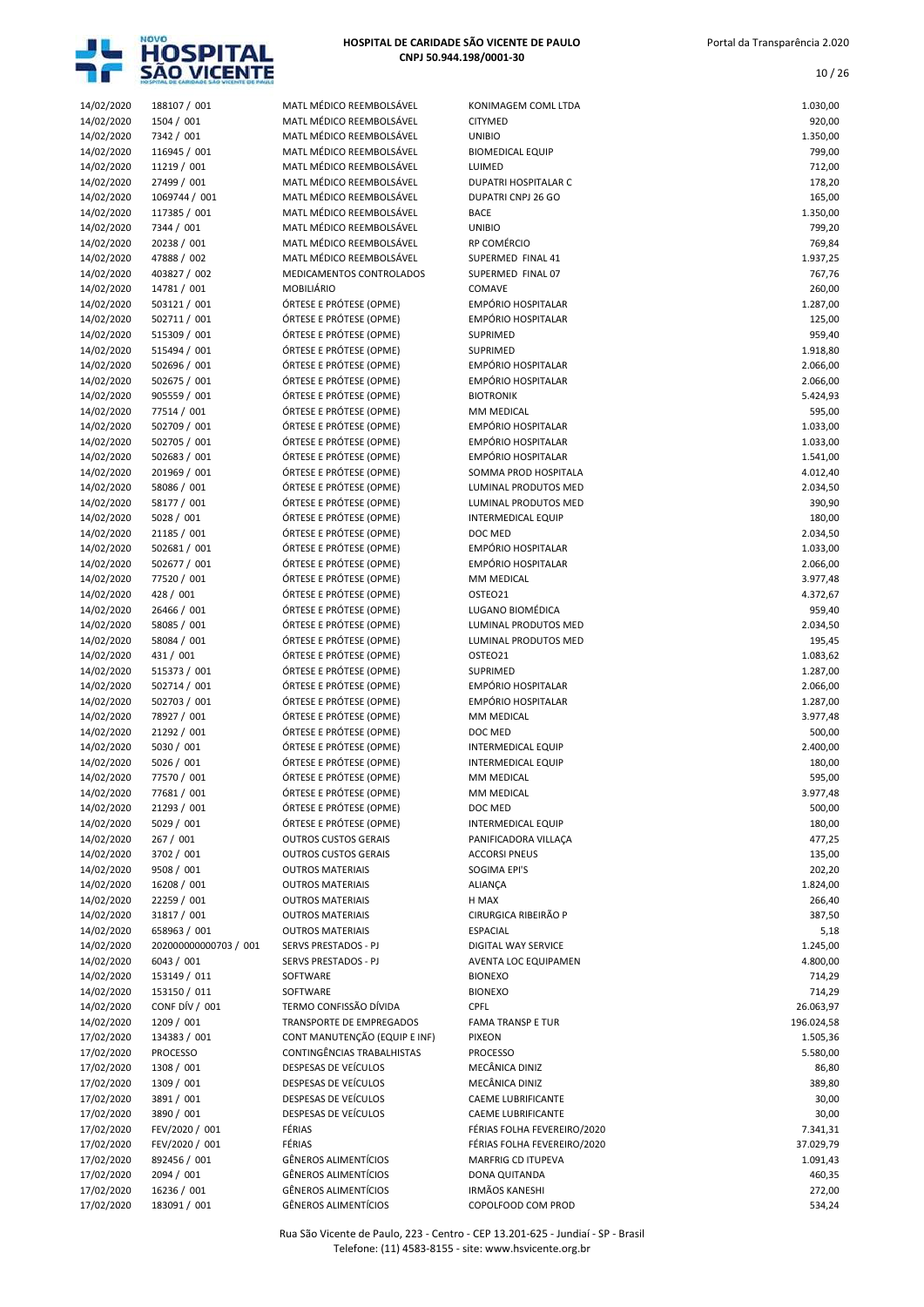

| 17/02/2020 |                       |                             |                            |           |
|------------|-----------------------|-----------------------------|----------------------------|-----------|
|            | 575121 / 001          | <b>GÊNEROS ALIMENTÍCIOS</b> | <b>XANDO LATICÍNIOS</b>    | 357,00    |
| 17/02/2020 | 53528 / 001           | <b>GÊNEROS ALIMENTÍCIOS</b> | SB ALIMENT SUPERMERC       | 510,00    |
| 17/02/2020 | 57639 / 001           | <b>GÊNEROS ALIMENTÍCIOS</b> | <b>GTS DISTRIBUIDORA</b>   | 560,00    |
| 17/02/2020 | 38730 / 001           | <b>GÊNEROS ALIMENTÍCIOS</b> | <b>BANCA CODARIM</b>       | 258,50    |
|            |                       | <b>GÊNEROS ALIMENTÍCIOS</b> | <b>BEL HORTIFRUTI</b>      |           |
| 17/02/2020 | 4093 / 001            |                             |                            | 75,73     |
| 17/02/2020 | 201303 / 001          | <b>GÊNEROS ALIMENTÍCIOS</b> | NUTRI SUCO IND E COM       | 501,00    |
| 17/02/2020 | 612254 / 001          | <b>GÊNEROS ALIMENTÍCIOS</b> | AMADE                      | 299,00    |
| 17/02/2020 | 38717 / 001           | <b>GÊNEROS ALIMENTÍCIOS</b> | <b>BANCA CODARIM</b>       | 215,85    |
| 17/02/2020 | 68648 / 001           | <b>GÊNEROS ALIMENTÍCIOS</b> | <b>GRAN REAL</b>           | 1.560,00  |
| 17/02/2020 | 1814896 / 001         | <b>GÊNEROS ALIMENTÍCIOS</b> | FRANGO ADORO FILIAL        | 1.620,00  |
| 17/02/2020 | 14454 / 001           | <b>GÊNEROS ALIMENTÍCIOS</b> | <b>FABRÍCIO UTENSÍLIOS</b> | 645,89    |
|            | 879625 / 001          | <b>GÊNEROS ALIMENTÍCIOS</b> | PAPEL ITUPEVA              | 574,80    |
| 17/02/2020 |                       |                             |                            |           |
| 17/02/2020 | 4082 / 001            | <b>GÊNEROS ALIMENTÍCIOS</b> | <b>BEL HORTIFRUTI</b>      | 31,50     |
| 17/02/2020 | 4061 / 001            | <b>GÊNEROS ALIMENTÍCIOS</b> | <b>BEL HORTIFRUTI</b>      | 15,75     |
| 17/02/2020 | 16221 / 001           | <b>GÊNEROS ALIMENTÍCIOS</b> | <b>IRMÃOS KANESHI</b>      | 51,50     |
| 17/02/2020 | 2085 / 001            | <b>GÊNEROS ALIMENTÍCIOS</b> | DONA QUITANDA              | 386,37    |
| 17/02/2020 | 1414 / 001            | IMPRESSOS E MATL DE EXP.    | <b>GRÁFICA MEGA FLEX</b>   | 337,20    |
| 17/02/2020 | 492 / 001             | LOCAÇÃO DE DIVERSOS         | LOUVETEL                   | 660,00    |
|            |                       |                             |                            |           |
| 17/02/2020 | 16104 / 002           | MATL MÉDICO REEMBOLSÁVEL    | ALIANÇAA                   | 253,75    |
| 17/02/2020 | 184596 / 001          | MATL MÉDICO REEMBOLSÁVEL    | <b>DIPROMED</b>            | 2.043,10  |
| 17/02/2020 | 62153 / 001           | MATL MÉDICO REEMBOLSÁVEL    | <b>DE PAULI</b>            | 5.101,42  |
| 17/02/2020 | 78941 / 001           | ÓRTESE E PRÓTESE (OPME)     | MM MEDICAL                 | 3.977,48  |
| 17/02/2020 | 2025366076 / 001      | <b>OUTROS CUSTOS GERAIS</b> | PEDÁGIO SEM PARAR          | 306,20    |
| 17/02/2020 | 2541 / 001            | <b>OUTROS CUSTOS GERAIS</b> | MECÂNICA DINIZ             | 650,00    |
|            | 2542 / 001            |                             | MECÂNICA DINIZ             |           |
| 17/02/2020 |                       | <b>OUTROS CUSTOS GERAIS</b> |                            | 120,00    |
| 17/02/2020 | 2540 / 001            | <b>OUTROS CUSTOS GERAIS</b> | MECÂNICA DINIZ             | 740,00    |
| 17/02/2020 | 399368 / 002          | <b>OUTROS MATERIAIS</b>     | SUPERMED FINAL 07          | 6.198,95  |
| 17/02/2020 | 16210 / 001           | <b>OUTROS MATERIAIS</b>     | ALIANÇA                    | 5.370,00  |
| 17/02/2020 | 62153 / 001           | <b>OUTROS MATERIAIS</b>     | <b>DE PAULI</b>            | 780,00    |
| 17/02/2020 | 16104 / 002           | <b>OUTROS MATERIAIS</b>     | ALIANÇA                    | 3.580,00  |
| 17/02/2020 | 184596 / 001          | <b>OUTROS MATERIAIS</b>     | <b>DIPROMED</b>            | 68,64     |
|            |                       |                             |                            |           |
| 17/02/2020 | <b>RESCISÃO</b>       | <b>RESCISÕES</b>            | <b>RESCISÃO</b>            | 535,33    |
| 17/02/2020 | 173 / 001             | SERVS MÉDICOS COMPL - PJ    | REZENDE DO VALE            | 2.815,50  |
| 17/02/2020 | 11177 / 001           | SERVS MÉDICOS COMPL - PJ    | FONSECA DE MELLO           | 1.407,75  |
| 17/02/2020 | 1248 / 001            | SERVS MÉDICOS COMPL - PJ    | N A ALIANÇA                | 2.857,55  |
| 17/02/2020 | 685 / 001             | SERVS MÉDICOS COMPL - PJ    | CLÍNICA MÉDICA DR CA       | 7.977,25  |
| 17/02/2020 | 585 / 001             | SERVS MÉDICOS COMPL - PJ    | SAO PEDRO ASSISTÊNCIA      | 3.800,92  |
|            |                       |                             |                            |           |
| 17/02/2020 | 290 / 001             | SERVS PRESTADOS - PJ        | L.F. BALDEZ CUNHA          | 12.278,00 |
|            |                       |                             |                            |           |
| 17/02/2020 | 1445272 / 001         | SERVS PRESTADOS - PJ        | SOFTMATIC                  | 134,59    |
| 17/02/2020 | 174187 / 001          | SERVS PRESTADOS - PJ        | <b>BIONEXO</b>             | 3.200,00  |
| 17/02/2020 | 174070 / 001          | SERVS PRESTADOS - PJ        | <b>BIONEXO</b>             | 3.153,00  |
|            |                       |                             |                            |           |
| 17/02/2020 | 173474 / 001          | SERVS PRESTADOS - PJ        | <b>BIONEXO</b>             | 1.500,00  |
| 17/02/2020 | 21434 / 001           | SERVS PRESTADOS - PJ        | ALFATEL                    | 3.068,00  |
| 17/02/2020 | 202000000000706 / 001 | <b>SERVS PRESTADOS - PJ</b> | DIGITAL WAY SERVICE        | 1.545,00  |
| 17/02/2020 | 202000000014652 / 001 | SERVS PRESTADOS - PJ        | <b>APONTO SISTEMAS</b>     | 1.040,00  |
| 17/02/2020 | 933457 / 001          | <b>VALE TRANSPORTE</b>      | TRANSURB                   | 191,90    |
| 17/02/2020 | 531772 / 001          | <b>VALE TRANSPORTE</b>      | RÁPIDO LUXO                | 99,90     |
|            |                       |                             |                            |           |
| 18/02/2020 | 336578 / 001          | DESPESAS FINANC MUNICIPAL   | PREFEITURA JUNDIAÍ         | 0,92      |
| 18/02/2020 | 336406 / 001          | DESPESAS FINANC MUNICIPAL   | PREFEITURA JUNDIAÍ         | 1,15      |
| 18/02/2020 | 336575 / 001          | DESPESAS FINANC MUNICIPAL   | PREFEITURA JUNDIAÍ         | 0,92      |
| 18/02/2020 | 407033 / 001          | DROGAS E MEDICAMENTOS       | SUPERMED FINAL 07          | 4.607,57  |
| 18/02/2020 | 44626784 / 001        | ENERGIA ELÉTRICA            | <b>CPFL</b>                | 988,47    |
| 18/02/2020 | 44631331 / 001        | ENERGIA ELÉTRICA            | <b>CPFL</b>                | 285,73    |
|            | 44630177 / 001        | ENERGIA ELÉTRICA            | <b>CPFL</b>                | 406,84    |
| 18/02/2020 |                       |                             |                            |           |
| 18/02/2020 | 44623222 / 001        | ENERGIA ELÉTRICA            | <b>CPFL</b>                | 1.666,63  |
| 18/02/2020 | 44506985 / 001        | ENERGIA ELÉTRICA            | CPFL                       | 442,72    |
| 18/02/2020 | 44632803 / 001        | ENERGIA ELÉTRICA            | <b>CPFL</b>                | 571,10    |
| 18/02/2020 | 4668 / 002            | EQUIP. PROC. ELETRÔNICO     | ALFATEL                    | 433,28    |
| 18/02/2020 | <b>GRRF RESCISÃO</b>  | <b>FGTS RESCISÓRIO</b>      | <b>GRRF RESCISÃO</b>       | 5.838,77  |
| 18/02/2020 | 60868 / 001           | <b>GASES MEDICINAIS</b>     | <b>OXILUZ</b>              | 7.269,00  |
|            |                       |                             |                            |           |
| 18/02/2020 | 60869 / 001           | <b>GASES MEDICINAIS</b>     | OXILUZ                     | 1.035,00  |
| 18/02/2020 | 16254 / 001           | <b>GÊNEROS ALIMENTÍCIOS</b> | <b>IRMÃOS KANESHI</b>      | 147,00    |
| 18/02/2020 | 893770 / 001          | GÊNEROS ALIMENTÍCIOS        | MARFRIG CD ITUPEVA         | 2.253,24  |
| 18/02/2020 | 2102 / 001            | GÊNEROS ALIMENTÍCIOS        | DONA QUITANDA              | 364,80    |
| 18/02/2020 | 895521 / 001          | <b>GÊNEROS ALIMENTÍCIOS</b> | MARFRIG CD ITUPEVA         | 3.796,10  |
| 18/02/2020 | 38735 / 001           | GÊNEROS ALIMENTÍCIOS        | <b>BANCA CODARIM</b>       | 53,90     |
| 18/02/2020 | 38781 / 001           | GÊNEROS ALIMENTÍCIOS        | <b>BANCA CODARIM</b>       | 149,80    |
|            |                       |                             |                            |           |
| 18/02/2020 | 2103 / 001            | <b>GÊNEROS ALIMENTÍCIOS</b> | DONA QUITANDA              | 440,00    |
| 18/02/2020 | 1870010 / 002         | <b>GÊNEROS ALIMENTÍCIOS</b> | <b>IMPAKTO</b>             | 179,75    |
| 18/02/2020 | 575888 / 001          | GÊNEROS ALIMENTÍCIOS        | XANDO LATICÍNIOS           | 336,00    |
| 18/02/2020 | 199553 / 001          | GÊNEROS ALIMENTÍCIOS        | <b>CATABY FINAL 57</b>     | 324,36    |
| 18/02/2020 | 4103 / 001            | <b>GÊNEROS ALIMENTÍCIOS</b> | <b>BEL HORTIFRUTI</b>      | 10,50     |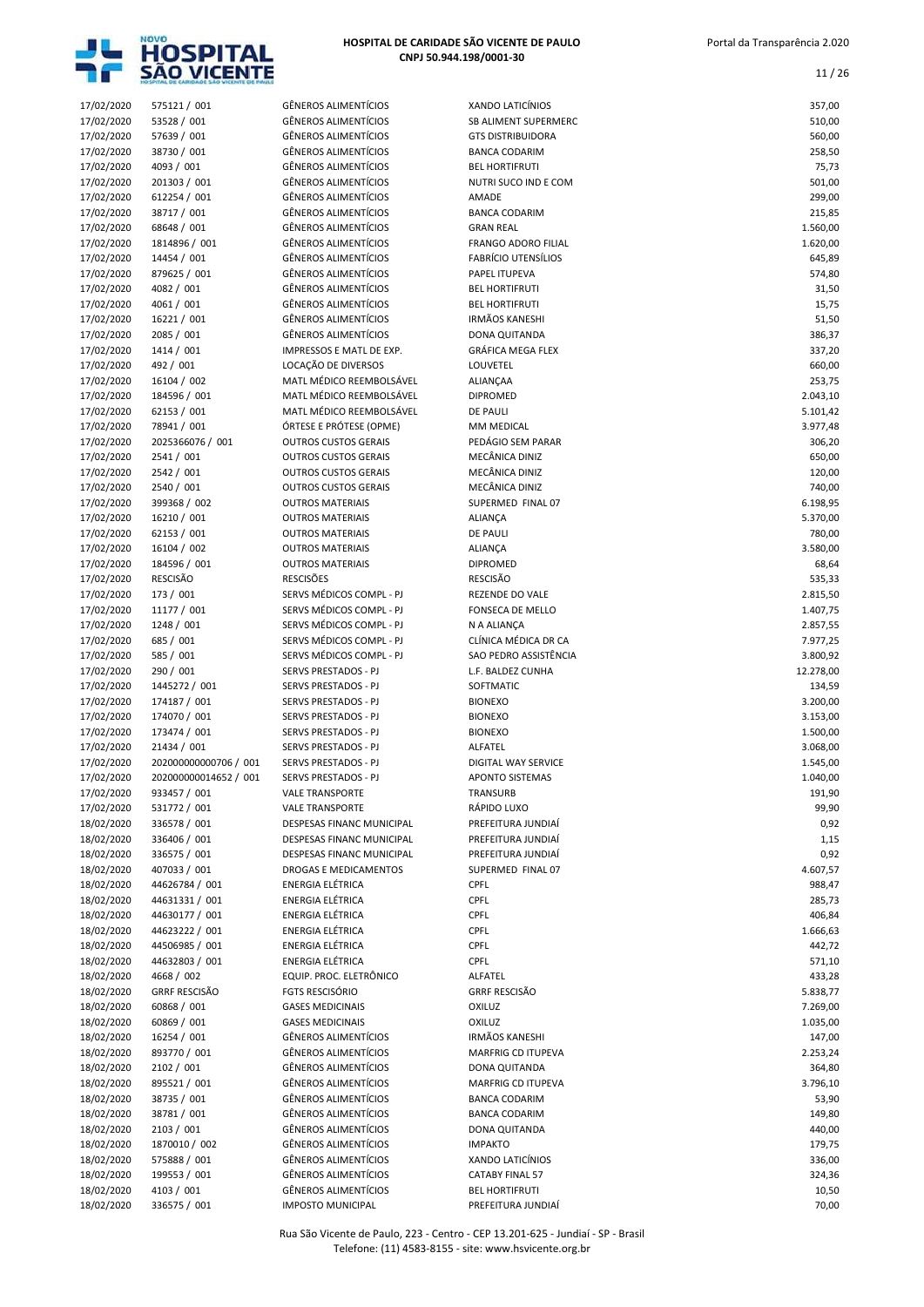

12 / 26

| 18/02/2020 | 336578 / 001          | <b>IMPOSTO MUNICIPAL</b>       | PREFEITURA JUNDIAÍ          | 70,00     |
|------------|-----------------------|--------------------------------|-----------------------------|-----------|
| 18/02/2020 | 336406 / 001          | <b>IMPOSTO MUNICIPAL</b>       | PREFEITURA JUNDIAÍ          | 70,00     |
| 18/02/2020 | 4674 / 002            | MANUTENÇÃO PREDIAL GERAL       | ALFATEL                     | 581,37    |
| 18/02/2020 | 6445 / 001            | MANUTENÇÃO PREDIAL GERAL       | <b>CENTER FECHA</b>         | 638,60    |
| 18/02/2020 | 10559 / 002           | MÁQUINAS E EQUIPAMENTOS        | APONTO SISTEMAS             | 7.820,00  |
| 18/02/2020 | 333143 / 003          | MÁQUINAS E EQUIPAMENTOS        | FRIOVIX REFRIGERAÇÃO        | 2.073,30  |
| 18/02/2020 | 60868 / 001           | MATERIAL DE REPOSIÇÃO          | <b>OXILUZ</b>               | 33,80     |
| 18/02/2020 | 2148 / 001            | MATERIAL DE REPOSIÇÃO          | REFRIGERAÇÃO PITANGU        | 1.290,00  |
| 18/02/2020 | 58037 / 001           | MATERIAL PERMANENTE            | KARCHER CENTER ALTEX        | 636,00    |
|            |                       |                                | ALFATEL                     |           |
| 18/02/2020 | 4674 / 002            | MATERIAL PERMANENTE            |                             | 459,34    |
| 18/02/2020 | 126851 / 001          | MATERIAL PERMANENTE            | SCHOBELL                    | 285,89    |
| 18/02/2020 | 973161 / 001          | MATL MÉDICO REEMBOLSÁVEL       | CBS                         | 217,77    |
| 18/02/2020 | 53046 / 001           | MATL MÉDICO REEMBOLSÁVEL       | SUPERMED FINAL 41           | 3.090,38  |
| 18/02/2020 | 4668 / 002            | <b>MOBILIÁRIO</b>              | ALFATEL                     | 79,84     |
| 18/02/2020 | 26582 / 001           | ÓRTESE E PRÓTESE (OPME)        | LUGANO BIOMÉDICA            | 959,40    |
| 18/02/2020 | 14433 / 001           | ÓRTESE E PRÓTESE (OPME)        | <b>EVMED</b>                | 117,00    |
| 18/02/2020 | RESCISÃO              | <b>RESCISÕES</b>               | <b>RESCISÃO</b>             | 2.940,34  |
| 18/02/2020 | 2159 / 001            | SERVS PRESTADOS - PJ           | ASO SAÚDE                   | 3.378,60  |
| 18/02/2020 | 21292 / 002           | SERVS PRESTADOS - PJ           | ALFATEL                     | 881,67    |
| 18/02/2020 | 952 / 001             | SERVS PRESTADOS - PJ           | DISTRIBUIDORA PAULIS        | 4.400,00  |
| 18/02/2020 | 201900000014563 / 002 | SERVS PRESTADOS - PJ           | <b>APONTO SISTEMAS</b>      | 1.600,00  |
| 19/02/2020 | 70 / 003              | DESPESAS FINANC MUNICIPAL      | LUMIERE ESQUADRIAS          | 0,01      |
| 19/02/2020 | 66073 / 001           | DESPESAS FINANC MUNICIPAL      | <b>MEDICOR</b>              | 65,95     |
|            |                       |                                |                             |           |
| 19/02/2020 | 7397 / 001            | DROGAS E MEDICAMENTOS          | MEDICAMENTAL HOSP           | 708,75    |
| 19/02/2020 | 118548 / 001          | DROGAS E MEDICAMENTOS          | LAB B BRAUN 95              | 394,33    |
| 19/02/2020 | 27568 / 001           | DROGAS E MEDICAMENTOS          | <b>ATIVA COMERCIAL</b>      | 877,29    |
| 19/02/2020 | <b>GRRF RESCISÃO</b>  | <b>FGTS RESCISÓRIO</b>         | <b>GRRF RESCISÃO</b>        | 36.449,69 |
| 19/02/2020 | 405129 / 002          | FILMES E QUÍMICOS              | SUPERMED FINAL 07           | 183,51    |
| 19/02/2020 | 51967 / 001           | <b>GASES MEDICINAIS</b>        | <b>IBG CRYO FILIAL</b>      | 3.869,84  |
| 19/02/2020 | 306087 / 001          | <b>GASES MEDICINAIS</b>        | <b>IBG</b>                  | 1.574,99  |
| 19/02/2020 | 2120 / 001            | <b>GÊNEROS ALIMENTÍCIOS</b>    | DONA QUITANDA               | 710,04    |
| 19/02/2020 | 16275 / 001           | <b>GÊNEROS ALIMENTÍCIOS</b>    | <b>IRMÃOS KANESHI</b>       | 71,25     |
| 19/02/2020 | 53651 / 001           | <b>GÊNEROS ALIMENTÍCIOS</b>    | SB ALIMENT SUPERMERC        | 1.292,00  |
| 19/02/2020 | 57640 / 001           | <b>GÊNEROS ALIMENTÍCIOS</b>    | <b>GTS DISTRIBUIDORA</b>    | 1.236,00  |
| 19/02/2020 | 880235 / 001          | <b>GÊNEROS ALIMENTÍCIOS</b>    | PAPEL ITUPEVA               | 580,00    |
| 19/02/2020 | 134404 / 001          | <b>GÊNEROS ALIMENTÍCIOS</b>    | CAFÉ CAIÇARA                | 525,00    |
| 19/02/2020 | 1247243 / 001         | <b>GÊNEROS ALIMENTÍCIOS</b>    | <b>MARIUSSO</b>             | 986,40    |
| 19/02/2020 | 1817196 / 001         | <b>GÊNEROS ALIMENTÍCIOS</b>    | <b>FRANGO ADORO FILIAL</b>  | 1.290,00  |
| 19/02/2020 | 102507 / 001          | <b>GÊNEROS ALIMENTÍCIOS</b>    | CASA IRMÃOS UNIDOS          | 538,32    |
|            |                       |                                |                             |           |
| 19/02/2020 | 102506 / 001          | <b>GÊNEROS ALIMENTÍCIOS</b>    | CASA IRMÃOS UNIDOS          | 887,60    |
| 19/02/2020 | 337074 / 001          | <b>IMPOSTO MUNICIPAL</b>       | PREFEITURA JUNDIAÍ          | 70,00     |
| 19/02/2020 | 69059 / 001           | IMPRESSOS E MATL DE EXP.       | <b>GCE COMÉRCIO INTERNA</b> | 3.197,00  |
| 19/02/2020 | 284955 / 001          | IMPRESSOS E MATL DE EXP.       | PROCOMP                     | 166,32    |
| 19/02/2020 | 1327 / 001            | MANUTENÇÃO PREDIAL GERAL       | <b>INOVA JUNDIAÍ</b>        | 1.974,50  |
| 19/02/2020 | 1316 / 001            | MANUTENÇÃO PREDIAL GERAL       | INOVA JUNDIAÍ               | 1.600,00  |
| 19/02/2020 | 7178 / 001            | MANUTENÇÃO PREDIAL GERAL       | MERCANTIL UNIÃO             | 1.628,70  |
| 19/02/2020 | 616 / 001             | MANUTENÇÃO PREDIAL GERAL       | GESSO SANTA FÉ              | 6.930,00  |
| 19/02/2020 | 935 / 001             | MÃO-DE-OBRA - PROJETO ACOLHA U | OPERACIONAL PROJETOS        | 80.067,34 |
| 19/02/2020 | OC 71364 / 001        | MATERIAIS - PROJETO ACOLHA UM  | AMERICA ESQUADRIAS          | 11.139,52 |
| 19/02/2020 | 59912 / 003           | MATERIAIS - PROJETO ACOLHA UM  | <b>BHP ENGENHARIA</b>       | 25.354,34 |
| 19/02/2020 | 59911 / 003           | MATERIAIS - PROJETO ACOLHA UM  | <b>BHP ENGENHARIA</b>       | 27.304,67 |
| 19/02/2020 | 70 / 003              | MATERIAIS - PROJETO ACOLHA UM  | LUMIERE ESQUADRIAS          | 4.817,94  |
| 19/02/2020 | 4740 / 001            | MATERIAL DE LIMPEZA            | <b>GREEN BAGS</b>           | 3.385,00  |
|            |                       |                                |                             |           |
| 19/02/2020 | 6914 / 001            | MATERIAL DE LIMPEZA            | PRISMA COMERCIAL            | 1.062,00  |
| 19/02/2020 | 3276195 / 001         | MATERIAL DE LIMPEZA            | SALES                       | 356,40    |
| 19/02/2020 | 3915 / 001            | MATERIAL DE REPOSIÇÃO          | DP ALABARCE                 | 6.923,07  |
| 19/02/2020 | 163122 / 001          | MATERIAL DE REPOSIÇÃO          | FRIGELAR COM E DIST.        | 756,44    |
| 19/02/2020 | 7178 / 001            | MATERIAL DE REPOSIÇÃO          | MERCANTIL UNIÃO             | 463,50    |
| 19/02/2020 | 7178 / 001            | MATERIAL PERMANENTE            | MERCANTIL UNÃO              | 10,20     |
| 19/02/2020 | 66073 / 001           | MATL MÉDICO REEMBOLSÁVEL       | <b>MEDICOR</b>              | 3.332,40  |
| 19/02/2020 | 6914 / 001            | MATL MÉDICO REEMBOLSÁVEL       | PRISMA COMERCIAL            | 1.260,00  |
| 19/02/2020 | 405129 / 002          | MATL MÉDICO REEMBOLSÁVEL       | SUPERMED FINAL 07           | 1.750,95  |
| 19/02/2020 | 1299143 / 001         | MATL MÉDICO REEMBOLSÁVEL       | <b>FRESENIUS MATRIZ 04</b>  | 6.312,00  |
| 19/02/2020 | 38503 / 001           | MATL MÉDICO REEMBOLSÁVEL       | <b>MEDICONE</b>             | 572,00    |
| 19/02/2020 | 407474 / 001          | MATL MÉDICO REEMBOLSÁVEL       | SUPERMED FINAL 07           | 318,00    |
| 19/02/2020 | 38505 / 001           | MATL MÉDICO REEMBOLSÁVEL       | <b>MEDICONE</b>             | 660,00    |
| 19/02/2020 | 51727 / 002           | MATL MÉDICO REEMBOLSÁVEL       | SUPERMED FINAL 41           | 4.916,00  |
|            |                       |                                |                             |           |
| 19/02/2020 | 2825 / 001            | MATL MÉDICO REEMBOLSÁVEL       | PRINCESA ARTEFATOS T        | 961,80    |
| 19/02/2020 | 118549 / 001          | MATL MÉDICO REEMBOLSÁVEL       | LAB B BRAUN 51              | 949,85    |
| 19/02/2020 | 29125 / 001           | MATL MÉDICO REEMBOLSÁVEL       | FORTECARE                   | 1.856,00  |
| 19/02/2020 | 27568 / 001           | MEDICAMENTOS CONTROLADOS       | ATIVA COMERCIAL             | 427,02    |
| 19/02/2020 | 5049 / 001            | ÓRTESE E PRÓTESE (OPME)        | <b>INTERMEDICAL EQUIP</b>   | 180,00    |
| 19/02/2020 | 5047 / 001            | ÓRTESE E PRÓTESE (OPME)        | INTERMEDICAL EQUIP          | 180,00    |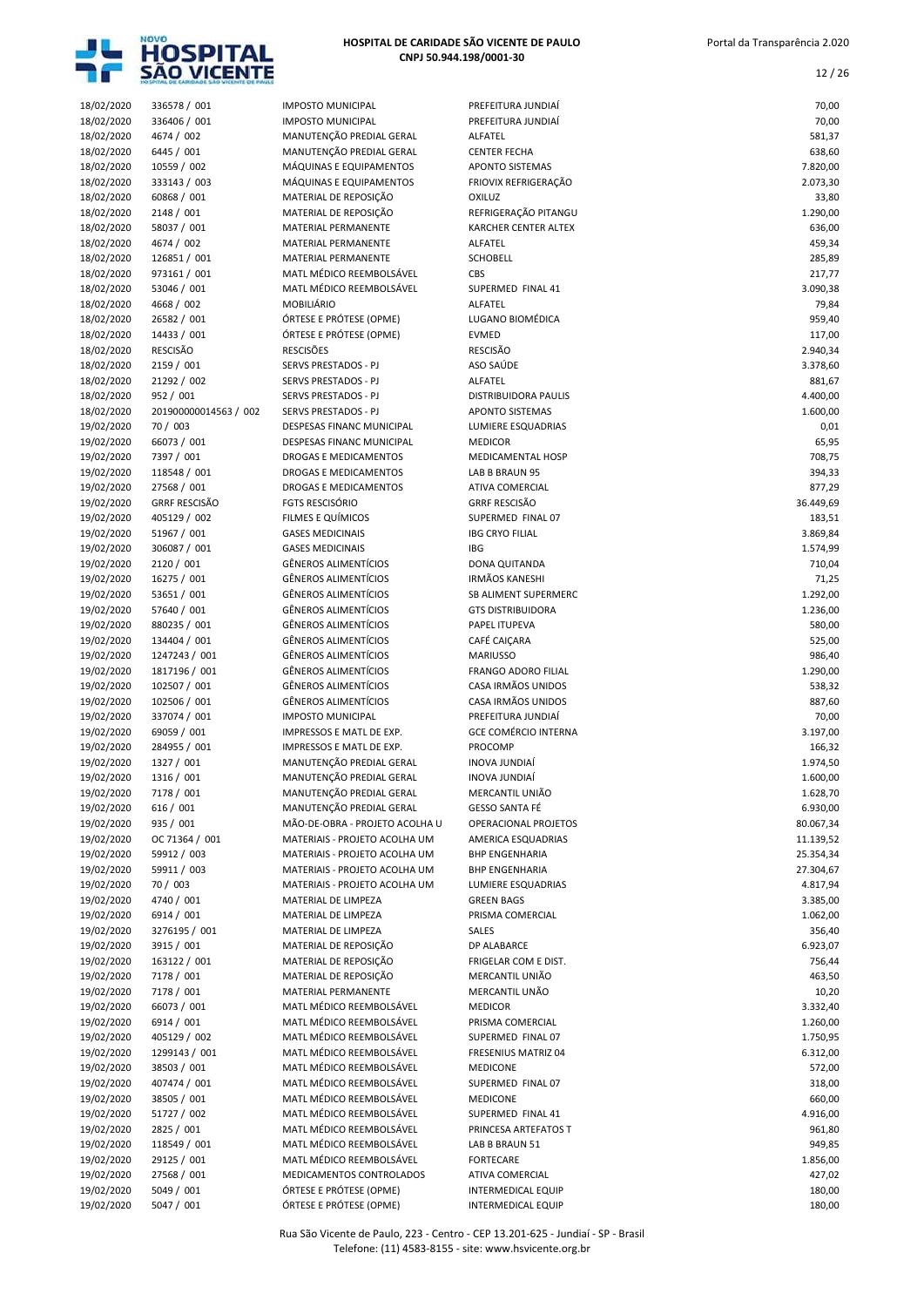

| 19/02/2020               | 5050 / 001                      | ÓRTESE E PRÓTESE (OPME)                            | <b>INTERMEDICAL EQUIP</b>                | 870,00               |
|--------------------------|---------------------------------|----------------------------------------------------|------------------------------------------|----------------------|
| 19/02/2020               | 5051 / 001                      | ÓRTESE E PRÓTESE (OPME)                            | <b>INTERMEDICAL EQUIP</b>                | 180,00               |
| 19/02/2020               | 5052 / 001                      | ÓRTESE E PRÓTESE (OPME)                            | <b>INTERMEDICAL EQUIP</b>                | 360,00               |
| 19/02/2020<br>19/02/2020 | 503963 / 001                    | ÓRTESE E PRÓTESE (OPME)<br>ÓRTESE E PRÓTESE (OPME) | EMPÓRIO HOSPITALAR                       | 2.303,00             |
| 19/02/2020               | 5053 / 001<br>503954 / 001      | ÓRTESE E PRÓTESE (OPME)                            | INTERMEDICAL EQUIP<br>EMPÓRIO HOSPITALAR | 180,00<br>1.033,00   |
| 19/02/2020               | 503958 / 001                    | ÓRTESE E PRÓTESE (OPME)                            | EMPÓRIO HOSPITALAR                       | 102,00               |
| 19/02/2020               | 503949 / 001                    | ÓRTESE E PRÓTESE (OPME)                            | EMPÓRIO HOSPITALAR                       | 2.066,00             |
| 19/02/2020               | 5048 / 001                      | ÓRTESE E PRÓTESE (OPME)                            | INTERMEDICAL EQUIP                       | 180,00               |
| 19/02/2020               | 3276195 / 001                   | <b>OUTROS MATERIAIS</b>                            | SALES                                    | 402,80               |
| 19/02/2020               | <b>RESCISÃO</b>                 | <b>RESCISÕES</b>                                   | <b>RESCISÃO</b>                          | 28.836,86            |
| 19/02/2020               | <b>RESCISÃO</b>                 | <b>RESCISÕES</b>                                   | <b>RESCISÃO</b>                          | 1.386,99             |
| 19/02/2020               | <b>RESCISÃO</b>                 | <b>RESCISÕES</b>                                   | <b>RESCISÃO</b>                          | 10.070,83            |
| 19/02/2020               | 936 / 001                       | SERVS PRESTADOS - PJ                               | OPERACIONAL PROJETOS                     | 7.624,82             |
| 19/02/2020               | 20200212002343 / 001            | VALE REFEIÇÃO E ALIMENTAÇÃO                        | VR                                       | 299.982,12           |
| 19/02/2020               | 934969 / 001                    | <b>VALE TRANSPORTE</b>                             | TRANSURB                                 | 229,50               |
| 19/02/2020               | JAN/2020 / 001                  | VRS A REPASSAR-FOLHA<br>CONTINGÊNCIAS CÍVEIS       | MENSALIDADE SIND.SAÚDE                   | 11.592,00            |
| 20/02/2020<br>20/02/2020 | <b>PROCESSO</b><br>144053 / 001 | CONTRIB ASSOCIATIVA                                | <b>PROCESSO</b><br><b>FEHOSP</b>         | 9.405,00<br>1.443,92 |
| 20/02/2020               | <b>PROCESSO</b>                 | DEPOSITO RECURSAL/JUDICIAL                         | <b>PROCESSO</b>                          | 24.500,94            |
| 20/02/2020               | <b>PROCESSO</b>                 | DEPOSITO RECURSAL/JUDICIAL                         | <b>PROCESSO</b>                          | 2.932,88             |
| 20/02/2020               | <b>PROCESSO</b>                 | DESPS LEGAIS E JURÍDICAS                           | HONORÁRIOS ASSISTENCIAIS PROCESSO        | 1.187,03             |
| 20/02/2020               | 1997320 / 001                   | <b>DROGAS E MEDICAMENTOS</b>                       | MAFRA FILIAL GO                          | 5.967,00             |
| 20/02/2020               | <b>GRRF RESCISÃO</b>            | <b>FGTS RESCISÓRIO</b>                             | <b>GRRF RESCISÃO</b>                     | 10.827,76            |
| 20/02/2020               | 38798 / 001                     | <b>GÊNEROS ALIMENTÍCIOS</b>                        | <b>BANCA CODARIM</b>                     | 232,85               |
| 20/02/2020               | 2145 / 001                      | <b>GÊNEROS ALIMENTÍCIOS</b>                        | DONA QUITANDA                            | 288,68               |
| 20/02/2020               | 16288 / 001                     | <b>GÊNEROS ALIMENTÍCIOS</b>                        | <b>IRMÃOS KANESHI</b>                    | 183,75               |
| 20/02/2020               | 576623 / 001                    | <b>GÊNEROS ALIMENTÍCIOS</b>                        | XANDO LATICÍNIOS                         | 462,00               |
| 20/02/2020               | 88162 / 001                     | GÊNEROS ALIMENTÍCIOS                               | <b>DISTRIB HERNANDES</b>                 | 1.344,00             |
| 20/02/2020               | 1818168 / 001                   | <b>GÊNEROS ALIMENTÍCIOS</b>                        | <b>FRANGO ADORO FILIAL</b>               | 486,00               |
| 20/02/2020               | 4118 / 001                      | GÊNEROS ALIMENTÍCIOS                               | <b>BEL HORTIFRUTI</b>                    | 57,00                |
| 20/02/2020               | 3272420 / 001                   | <b>GÊNEROS ALIMENTÍCIOS</b>                        | SALES                                    | 926,00               |
| 20/02/2020               | D-16038 / 001                   | <b>IMPOSTO FEDERAL</b>                             | INSS - P. JURÍDICA                       | 72,34                |
| 20/02/2020               | D-935 / 001                     | <b>IMPOSTO FEDERAL</b>                             | INSS - P. JURÍDICA                       | 3.081,94             |
| 20/02/2020               | $D-110/001$                     | <b>IMPOSTO FEDERAL</b>                             | PIS/COFINS/CSLL                          | 83,70                |
| 20/02/2020               | D-67547 / 001                   | <b>IMPOSTO FEDERAL</b>                             | PIS/COFINS/CSLL                          | 173,06               |
| 20/02/2020<br>20/02/2020 | D-857 / 001<br>D-585 / 001      | <b>IMPOSTO FEDERAL</b><br><b>IMPOSTO FEDERAL</b>   | IRRF - P. JURÍDICA<br>IRRF - P. JURÍDICA | 267,68<br>60,75      |
| 20/02/2020               | $D-851/001$                     | <b>IMPOSTO FEDERAL</b>                             | IRRF - P. JURÍDICA                       | 348,82               |
| 20/02/2020               | D-48210 / 001                   | <b>IMPOSTO FEDERAL</b>                             | IRRF - P. JURÍDICA                       | 2.146,51             |
| 20/02/2020               | D-1032 / 001                    | <b>IMPOSTO FEDERAL</b>                             | INSS - P. JURÍDICA                       | 1.542,89             |
| 20/02/2020               | $D-17/001$                      | <b>IMPOSTO FEDERAL</b>                             | PIS/COFINS/CSLL                          | 55,80                |
| 20/02/2020               | $D-125 / 001$                   | <b>IMPOSTO FEDERAL</b>                             | PIS/COFINS/CSLL                          | 251,10               |
| 20/02/2020               | $D-6038 / 001$                  | <b>IMPOSTO FEDERAL</b>                             | PIS/COFINS/CSLL                          | 340,70               |
| 20/02/2020               | $D-28/001$                      | <b>IMPOSTO FEDERAL</b>                             | PIS/COFINS/CSLL                          | 261,56               |
| 20/02/2020               | $D-06/12 / 001$                 | <b>IMPOSTO FEDERAL</b>                             | ALUGUÉIS E ROYALTIES                     | 29,70                |
| 20/02/2020               | $D-12/12 / 001$                 | <b>IMPOSTO FEDERAL</b>                             | ALUGUÉIS E ROYALTIES                     | 872,71               |
| 20/02/2020               | $D-129/001$                     | <b>IMPOSTO FEDERAL</b>                             | IRRF - P. JURÍDICA                       | 99,00                |
| 20/02/2020               | D-320 / 001                     | <b>IMPOSTO FEDERAL</b>                             | IRRF - P. JURÍDICA                       | 45,00                |
| 20/02/2020               | $D-291/001$                     | <b>IMPOSTO FEDERAL</b>                             | IRRF - P. JURÍDICA                       | 525,00               |
| 20/02/2020               | D-10436 / 001                   | <b>IMPOSTO FEDERAL</b>                             | PIS/COFINS/CSLL                          | 118,25               |
| 20/02/2020               | D-10457 / 001                   | <b>IMPOSTO FEDERAL</b>                             | PIS/COFINS/CSLL                          | 29,76                |
| 20/02/2020               | D-170 / 001                     | <b>IMPOSTO FEDERAL</b>                             | IRRF - P. JURÍDICA                       | 63,00                |
| 20/02/2020<br>20/02/2020 | $D-100 / 001$<br>D-1404 / 001   | <b>IMPOSTO FEDERAL</b><br><b>IMPOSTO FEDERAL</b>   | IRRF - P. JURÍDICA<br>PIS/COFINS/CSLL    | 84,38<br>188,33      |
| 20/02/2020               | D-34354 / 001                   | <b>IMPOSTO FEDERAL</b>                             | PIS/COFINS/CSLL                          | 850,95               |
| 20/02/2020               | D-34354 / 001                   | <b>IMPOSTO FEDERAL</b>                             | IRRF - P. JURÍDICA                       | 274,50               |
| 20/02/2020               | $D-126 / 001$                   | <b>IMPOSTO FEDERAL</b>                             | IRRF - P. JURÍDICA                       | 15,98                |
| 20/02/2020               | D-5382 / 001                    | <b>IMPOSTO FEDERAL</b>                             | IRRF - P. JURÍDICA                       | 300,00               |
| 20/02/2020               | D-48416 / 001                   | <b>IMPOSTO FEDERAL</b>                             | PIS/COFINS/CSLL                          | 3.673,50             |
| 20/02/2020               | D-1032 / 001                    | <b>IMPOSTO FEDERAL</b>                             | IRRF - P. JURÍDICA                       | 210,39               |
| 20/02/2020               | $D-151/001$                     | <b>IMPOSTO FEDERAL</b>                             | PIS/COFINS/CSLL                          | 174,38               |
| 20/02/2020               | $D-88/001$                      | <b>IMPOSTO FEDERAL</b>                             | PIS/COFINS/CSLL                          | 55,80                |
| 20/02/2020               | $D-99/001$                      | <b>IMPOSTO FEDERAL</b>                             | PIS/COFINS/CSLL                          | 290,62               |
| 20/02/2020               | D-2038 / 001                    | <b>IMPOSTO FEDERAL</b>                             | PIS/COFINS/CSLL                          | 1.102,42             |
| 20/02/2020               | $D-89/001$                      | <b>IMPOSTO FEDERAL</b>                             | PIS/COFINS/CSLL                          | 58,13                |
| 20/02/2020               | D-13532 / 001                   | <b>IMPOSTO FEDERAL</b>                             | PIS/COFINS/CSLL                          | 91,13                |
| 20/02/2020               | D-3382 / 001                    | <b>IMPOSTO FEDERAL</b>                             | PIS/COFINS/CSLL                          | 111,60               |
| 20/02/2020               | D-3382 / 001                    | <b>IMPOSTO FEDERAL</b>                             | IRRF - P. JURÍDICA                       | 36,00                |
| 20/02/2020               | D-530 / 001                     | <b>IMPOSTO FEDERAL</b>                             | PIS/COFINS/CSLL                          | 55,80                |
| 20/02/2020               | $D-62 / 001$                    | <b>IMPOSTO FEDERAL</b>                             | IRRF - P. JURÍDICA                       | 54,00                |
| 20/02/2020<br>20/02/2020 | $D-267/001$<br>D-57192 / 001    | <b>IMPOSTO FEDERAL</b><br><b>IMPOSTO FEDERAL</b>   | IRRF - P. JURÍDICA<br>PIS/COFINS/CSLL    | 37,50<br>76,63       |
|                          |                                 |                                                    |                                          |                      |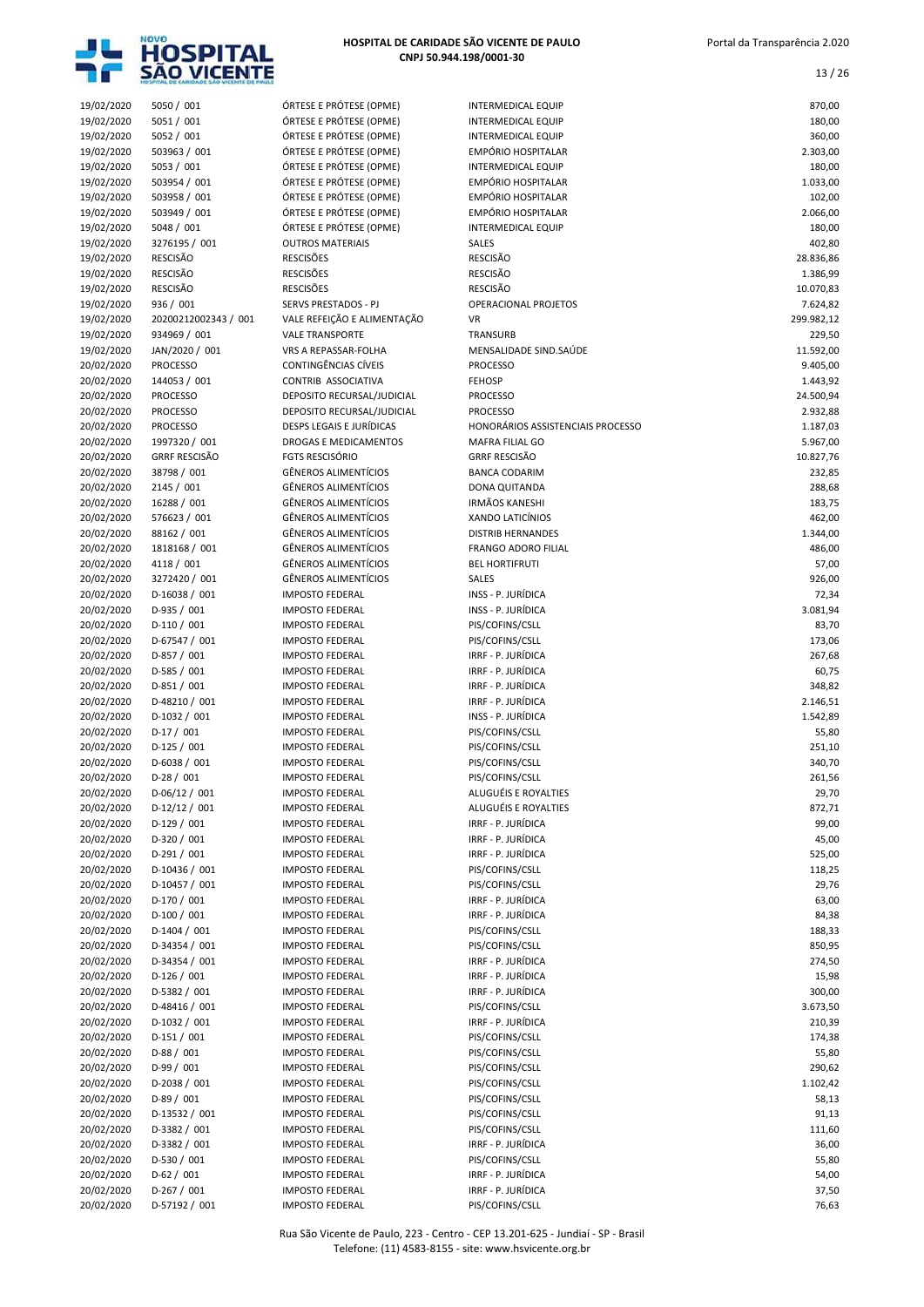

14 / 26

| 20/02/2020 | D-10436 / 001     | <b>IMPOSTO FEDERAL</b> | IRRF - P. JURÍDICA              | 38,15    |
|------------|-------------------|------------------------|---------------------------------|----------|
| 20/02/2020 | D-1220 / 001      | <b>IMPOSTO FEDERAL</b> | PIS/COFINS/CSLL                 | 140,52   |
| 20/02/2020 | D-170 / 001       | <b>IMPOSTO FEDERAL</b> | PIS/COFINS/CSLL                 | 195,30   |
| 20/02/2020 | D-1175 / 001      | <b>IMPOSTO FEDERAL</b> | INSS - P. JURÍDICA (INCIDÊNCIA) | 6.674,13 |
| 20/02/2020 | $D-454 / 001$     | <b>IMPOSTO FEDERAL</b> | IRRF - P. JURÍDICA              | 18,75    |
| 20/02/2020 | $D-285 / 001$     | <b>IMPOSTO FEDERAL</b> | INSS - P. JURÍDICA              | 253,00   |
| 20/02/2020 | $D-124 / 001$     | <b>IMPOSTO FEDERAL</b> | PIS/COFINS/CSLL                 | 119,28   |
| 20/02/2020 | D-942 / 001       | <b>IMPOSTO FEDERAL</b> | INSS - P. JURÍDICA              | 1.980,00 |
| 20/02/2020 | D-2050 / 001      | <b>IMPOSTO FEDERAL</b> | IRRF - P. JURÍDICA              | 255,00   |
| 20/02/2020 | D-940 / 001       | <b>IMPOSTO FEDERAL</b> | INSS - P. JURÍDICA              | 3.025,00 |
| 20/02/2020 | D-857 / 001       | <b>IMPOSTO FEDERAL</b> | PIS/COFINS/CSLL                 | 829,80   |
| 20/02/2020 | D-942 / 001       | <b>IMPOSTO FEDERAL</b> | IRRF - P. JURÍDICA              | 540,00   |
| 20/02/2020 | D-5372 / 001      | <b>IMPOSTO FEDERAL</b> | PIS/COFINS/CSLL                 | 930,00   |
| 20/02/2020 | D-1963 / 001      | <b>IMPOSTO FEDERAL</b> | PIS/COFINS/CSLL                 | 1.557,24 |
| 20/02/2020 | D-1963 / 001      | <b>IMPOSTO FEDERAL</b> | IRRF - P. JURÍDICA              | 502,33   |
| 20/02/2020 | D-48210 / 001     | <b>IMPOSTO FEDERAL</b> | PIS/COFINS/CSLL                 | 6.654,17 |
| 20/02/2020 | D-934 / 001       | <b>IMPOSTO FEDERAL</b> | INSS - P. JURÍDICA              | 3.733,95 |
| 20/02/2020 | $D-452 / 001$     | <b>IMPOSTO FEDERAL</b> | PIS/COFINS/CSLL                 | 58,13    |
| 20/02/2020 | D-2149 / 001      | <b>IMPOSTO FEDERAL</b> | PIS/COFINS/CSLL                 | 30,23    |
| 20/02/2020 | D-4146 / 001      | <b>IMPOSTO FEDERAL</b> | PIS/COFINS/CSLL                 | 277,61   |
| 20/02/2020 | D-20201433 / 001  | <b>IMPOSTO FEDERAL</b> | IRRF - P. JURÍDICA              | 22,66    |
| 20/02/2020 | $D-134 / 001$     | <b>IMPOSTO FEDERAL</b> | IRRF - P. JURÍDICA              | 54,00    |
| 20/02/2020 | $D-1404 / 001$    | <b>IMPOSTO FEDERAL</b> | IRRF - P. JURÍDICA              | 60,75    |
| 20/02/2020 | D-3955 / 001      | <b>IMPOSTO FEDERAL</b> | PIS/COFINS/CSLL                 | 871,88   |
| 20/02/2020 | D-48402 / 001     | <b>IMPOSTO FEDERAL</b> | PIS/COFINS/CSLL                 | 632,40   |
| 20/02/2020 | D-173 / 001       | <b>IMPOSTO FEDERAL</b> | PIS/COFINS/CSLL                 | 686,49   |
| 20/02/2020 | D-931 / 001       | <b>IMPOSTO FEDERAL</b> | INSS - P. JURÍDICA              | 1.657,54 |
| 20/02/2020 | D-2020/13 / 001   | <b>IMPOSTO FEDERAL</b> | IRRE - P. JURÍDICA              | 30,00    |
| 20/02/2020 | D-438 / 001       | <b>IMPOSTO FEDERAL</b> | IRRF - P. JURÍDICA              | 37,50    |
| 20/02/2020 | D-48416 / 001     | <b>IMPOSTO FEDERAL</b> | IRRF - P. JURÍDICA              | 1.185,00 |
| 20/02/2020 | D-940 / 001       | <b>IMPOSTO FEDERAL</b> | IRRF - P. JURÍDICA              | 825,00   |
| 20/02/2020 | D-3943 / 001      | <b>IMPOSTO FEDERAL</b> | PIS/COFINS/CSLL                 | 697,50   |
| 20/02/2020 | D-1032 / 001      | <b>IMPOSTO FEDERAL</b> | PIS/COFINS/CSLL                 | 652,23   |
| 20/02/2020 | $D-451/001$       | <b>IMPOSTO FEDERAL</b> | PIS/COFINS/CSLL                 | 174,38   |
| 20/02/2020 | $D-150 / 001$     | <b>IMPOSTO FEDERAL</b> | PIS/COFINS/CSLL                 | 334,80   |
| 20/02/2020 | D-201943797 / 001 | <b>IMPOSTO FEDERAL</b> | PIS/COFINS/CSLL                 | 70,24    |
| 20/02/2020 | $D-29/001$        | <b>IMPOSTO FEDERAL</b> | PIS/COFINS/CSLL                 | 58,13    |
| 20/02/2020 | $D-315 / 001$     | <b>IMPOSTO FEDERAL</b> | PIS/COFINS/CSLL                 | 139,50   |
| 20/02/2020 | D-24/36 / 001     | <b>IMPOSTO FEDERAL</b> | ALUGUÉIS E ROYALTIES            | 42,66    |
| 20/02/2020 | $D-149/001$       | <b>IMPOSTO FEDERAL</b> | PIS/COFINS/CSLL                 | 83,70    |
| 20/02/2020 | D-5620 / 001      | <b>IMPOSTO FEDERAL</b> | PIS/COFINS/CSLL                 | 1.535,86 |
| 20/02/2020 | D-8238 / 001      | <b>IMPOSTO FEDERAL</b> | IRRF - P. JURÍDICA              | 45,51    |
| 20/02/2020 | $D-156 / 001$     | <b>IMPOSTO FEDERAL</b> | IRRF - P. JURÍDICA              | 131,25   |
| 20/02/2020 | $D-133 / 001$     | <b>IMPOSTO FEDERAL</b> | IRRF - P. JURÍDICA              | 581,25   |
| 20/02/2020 | D-1043 / 001      | <b>IMPOSTO FEDERAL</b> | IRRF - P. JURÍDICA              | 91,01    |
| 20/02/2020 | D-13761 / 001     | <b>IMPOSTO FEDERAL</b> | PIS/COFINS/CSLL                 | 6.678,83 |
| 20/02/2020 | D-935 / 001       | <b>IMPOSTO FEDERAL</b> | PIS/COFINS/CSLL                 | 2.605,65 |
| 20/02/2020 | D-935 / 001       | <b>IMPOSTO FEDERAL</b> | IRRF - P. JURÍDICA              | 840,53   |
| 20/02/2020 | D-67547 / 001     | <b>IMPOSTO FEDERAL</b> | IRRF - P. JURÍDICA              | 55,83    |
| 20/02/2020 | D-5382 / 001      | <b>IMPOSTO FEDERAL</b> | INSS - P. JURÍDICA              | 2.200,00 |
| 20/02/2020 | D-942 / 001       | <b>IMPOSTO FEDERAL</b> | PIS/COFINS/CSLL                 | 1.674,00 |
| 20/02/2020 | D-2050 / 001      | <b>IMPOSTO FEDERAL</b> | PIS/COFINS/CSLL                 | 790,50   |
| 20/02/2020 | D-934 / 001       | <b>IMPOSTO FEDERAL</b> | PIS/COFINS/CSLL                 | 3.156,89 |
| 20/02/2020 | $D-316/001$       | <b>IMPOSTO FEDERAL</b> | PIS/COFINS/CSLL                 | 111,60   |
| 20/02/2020 | $D-144 / 001$     | <b>IMPOSTO FEDERAL</b> | PIS/COFINS/CSLL                 | 465,00   |
| 20/02/2020 | $D-121/001$       | <b>IMPOSTO FEDERAL</b> | PIS/COFINS/CSLL                 | 1.511,25 |
| 20/02/2020 | D-3863 / 001      | <b>IMPOSTO FEDERAL</b> | PIS/COFINS/CSLL                 | 104,63   |
| 20/02/2020 | D-13533 / 001     | <b>IMPOSTO FEDERAL</b> | PIS/COFINS/CSLL                 | 1.397,88 |
| 20/02/2020 | $D-05/12 / 001$   | <b>IMPOSTO FEDERAL</b> | ALUGUÉIS E ROYALTIES            | 170,20   |
| 20/02/2020 | D-136411 / 001    | <b>IMPOSTO FEDERAL</b> | IRRF - P. JURÍDICA              | 25,29    |
| 20/02/2020 | D-6432709 / 001   | <b>IMPOSTO FEDERAL</b> | PIS/COFINS/CSLL                 | 33,98    |
| 20/02/2020 | D-37782 / 001     | <b>IMPOSTO FEDERAL</b> | PIS/COFINS/CSLL                 | 53,01    |
| 20/02/2020 | D-231600 / 001    | <b>IMPOSTO FEDERAL</b> | PIS/COFINS/CSLL                 | 30,26    |
| 20/02/2020 | $D-266 / 001$     | <b>IMPOSTO FEDERAL</b> | IRRF - P. JURÍDICA              | 25,50    |
| 20/02/2020 | $D-157/001$       | <b>IMPOSTO FEDERAL</b> | IRRF - P. JURÍDICA              | 22,50    |
| 20/02/2020 | $D-154 / 001$     | <b>IMPOSTO FEDERAL</b> | IRRF - P. JURÍDICA              | 90,00    |
| 20/02/2020 | $D-35/001$        | <b>IMPOSTO FEDERAL</b> | IRRF - P. JURÍDICA              | 18,75    |
| 20/02/2020 | $D-291/001$       | <b>IMPOSTO FEDERAL</b> | PIS/COFINS/CSLL                 | 1.627,50 |
| 20/02/2020 | $D-51/001$        | <b>IMPOSTO FEDERAL</b> | IRRF - P. JURÍDICA              | 196,88   |
| 20/02/2020 | D-3955 / 001      | <b>IMPOSTO FEDERAL</b> | IRRF - P. JURÍDICA              | 281,25   |
| 20/02/2020 | $D-174/001$       | <b>IMPOSTO FEDERAL</b> | IRRF - P. JURÍDICA              | 211,60   |
| 20/02/2020 | $D-173 / 001$     | <b>IMPOSTO FEDERAL</b> | IRRF - P. JURÍDICA              | 221,45   |
| 20/02/2020 | D-1968 / 001      | <b>IMPOSTO FEDERAL</b> | IRRF - P. JURÍDICA              | 319,48   |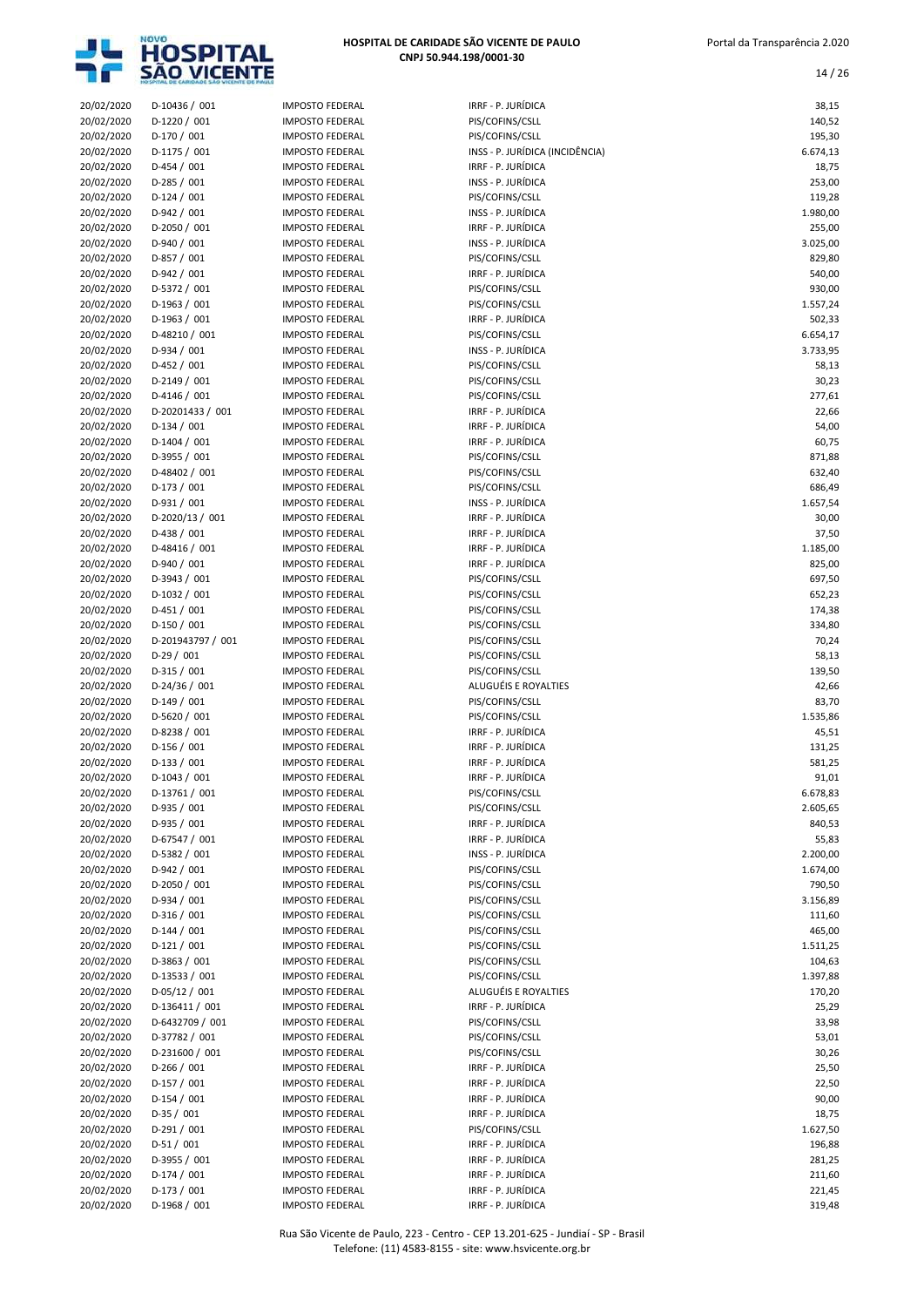

| 20/02/2020 | D-5382 / 001         | <b>IMPOSTO FEDERAL</b>     | PIS/COFINS/CSLL                      | 930,00     |
|------------|----------------------|----------------------------|--------------------------------------|------------|
| 20/02/2020 | $D-127/001$          | <b>IMPOSTO FEDERAL</b>     | IRRF - P. JURÍDICA                   | 15,98      |
| 20/02/2020 | D-5677 / 001         | <b>IMPOSTO FEDERAL</b>     | IRRF - P. JURÍDICA                   | 495,44     |
| 20/02/2020 | D-66335 / 001        | <b>IMPOSTO FEDERAL</b>     | PIS/COFINS/CSLL                      | 173,06     |
|            |                      |                            |                                      |            |
| 20/02/2020 | D-305 / 001          | <b>IMPOSTO FEDERAL</b>     | PIS/COFINS/CSLL                      | 232,50     |
| 20/02/2020 | D-33593 / 001        | <b>IMPOSTO FEDERAL</b>     | PIS/COFINS/CSLL                      | 762,60     |
| 20/02/2020 | $D-19/001$           | <b>IMPOSTO FEDERAL</b>     | IRRF - P. JURÍDICA                   | 27,00      |
| 20/02/2020 | D-09/12 / 001        | <b>IMPOSTO FEDERAL</b>     | ALUGUÉIS E ROYALTIES                 | 1.231,77   |
| 20/02/2020 | D-52027 / 001        | <b>IMPOSTO FEDERAL</b>     | PIS/COFINS/CSLL                      | 158,88     |
|            |                      |                            |                                      |            |
| 20/02/2020 | D-2038 / 001         | <b>IMPOSTO FEDERAL</b>     | IRRF - P. JURÍDICA                   | 355,62     |
| 20/02/2020 | $D-119/001$          | <b>IMPOSTO FEDERAL</b>     | PIS/COFINS/CSLL                      | 334,80     |
| 20/02/2020 | $D-95/001$           | <b>IMPOSTO FEDERAL</b>     | PIS/COFINS/CSLL                      | 558,00     |
| 20/02/2020 | $D-101/001$          | <b>IMPOSTO FEDERAL</b>     | PIS/COFINS/CSLL                      | 58,13      |
|            |                      | <b>IMPOSTO FEDERAL</b>     |                                      |            |
| 20/02/2020 | $D-157/001$          |                            | IRRF - P. JURÍDICA                   | 112,50     |
| 20/02/2020 | $D-97/001$           | <b>IMPOSTO FEDERAL</b>     | IRRF - P. JURÍDICA                   | 198,00     |
| 20/02/2020 | $D-669/001$          | <b>IMPOSTO FEDERAL</b>     | IRRF - P. JURÍDICA                   | 136,50     |
| 20/02/2020 | D-2020/5 / 001       | <b>IMPOSTO FEDERAL</b>     | IRRF - P. JURÍDICA                   | 71,30      |
| 20/02/2020 | $D-120 / 001$        | <b>IMPOSTO FEDERAL</b>     | PIS/COFINS/CSLL                      | 58,13      |
|            |                      |                            |                                      |            |
| 20/02/2020 | D-55707 / 001        | <b>IMPOSTO FEDERAL</b>     | PIS/COFINS/CSLL                      | 85,90      |
| 20/02/2020 | $D-259/001$          | <b>IMPOSTO FEDERAL</b>     | PIS/COFINS/CSLL                      | 186,00     |
| 20/02/2020 | D-53879 / 001        | <b>IMPOSTO FEDERAL</b>     | PIS/COFINS/CSLL                      | 13,95      |
| 20/02/2020 | D-08/12 / 001        | <b>IMPOSTO FEDERAL</b>     | ALUGUÉIS E ROYALTIES                 | 1.511,53   |
|            |                      |                            |                                      |            |
| 20/02/2020 | D-3048 / 001         | <b>IMPOSTO FEDERAL</b>     | PIS/COFINS/CSLL                      | 69,75      |
| 20/02/2020 | D-1220 / 001         | <b>IMPOSTO FEDERAL</b>     | IRRF - P. JURÍDICA                   | 45,34      |
| 20/02/2020 | D-4146 / 001         | <b>IMPOSTO FEDERAL</b>     | IRRF - P. JURÍDICA                   | 89,55      |
| 20/02/2020 | $D-455 / 001$        | <b>IMPOSTO FEDERAL</b>     | IRRF - P. JURÍDICA                   | 37,50      |
|            |                      | <b>IMPOSTO FEDERAL</b>     | PIS/COFINS/CSLL                      |            |
| 20/02/2020 | $D-174 / 001$        |                            |                                      | 655,96     |
| 20/02/2020 | D-926 / 001          | <b>IMPOSTO FEDERAL</b>     | INSS - P. JURÍDICA                   | 967,20     |
| 20/02/2020 | $D-120/001$          | <b>IMPOSTO FEDERAL</b>     | IRRF - P. JURÍDICA                   | 27,00      |
| 20/02/2020 | D-13625 / 001        | <b>IMPOSTO FEDERAL</b>     | IRRF - P. JURÍDICA                   | 1.736,42   |
| 20/02/2020 | D-5371 / 001         | <b>IMPOSTO FEDERAL</b>     | PIS/COFINS/CSLL                      | 1.255,50   |
|            |                      |                            |                                      |            |
| 20/02/2020 | $D-713 / 001$        | <b>IMPOSTO FEDERAL</b>     | PIS/COFINS/CSLL                      | 641,70     |
| 20/02/2020 | $D-260 / 001$        | <b>IMPOSTO FEDERAL</b>     | PIS/COFINS/CSLL                      | 58,13      |
| 20/02/2020 | D-312 / 001          | <b>IMPOSTO FEDERAL</b>     | IRRF - P. JURÍDICA                   | 46,88      |
| 20/02/2020 | $D-34/001$           | <b>IMPOSTO FEDERAL</b>     | IRRF - P. JURÍDICA                   | 65,63      |
|            |                      |                            |                                      |            |
| 20/02/2020 | $D-724 / 001$        | <b>IMPOSTO FEDERAL</b>     | IRRF - P. JURÍDICA                   | 144,00     |
| 20/02/2020 | $D-669/001$          | <b>IMPOSTO FEDERAL</b>     | PIS/COFINS/CSLL                      | 423,15     |
| 20/02/2020 | $D-1043 / 001$       | <b>IMPOSTO FEDERAL</b>     | PIS/COFINS/CSLL                      | 282,12     |
| 20/02/2020 | D-13761 / 001        | <b>IMPOSTO FEDERAL</b>     | IRRF - P. JURÍDICA                   | 2.154,46   |
| 20/02/2020 | D-1968 / 001         | <b>IMPOSTO FEDERAL</b>     | PIS/COFINS/CSLL                      | 990,41     |
|            |                      |                            |                                      |            |
| 20/02/2020 | D-1036 / 001         | <b>IMPOSTO FEDERAL</b>     | PIS/COFINS/CSLL                      | 487,40     |
| 20/02/2020 | D-1036 / 001         | <b>IMPOSTO FEDERAL</b>     | IRRF - P. JURÍDICA                   | 157,22     |
| 20/02/2020 | D-3424 / 001         | <b>IMPOSTO FEDERAL</b>     | PIS/COFINS/CSLL                      | 597,12     |
| 20/02/2020 | D-3424 / 001         | <b>IMPOSTO FEDERAL</b>     | IRRF - P. JURÍDICA                   | 192,62     |
|            |                      |                            |                                      |            |
| 20/02/2020 | D-934 / 001          | <b>IMPOSTO FEDERAL</b>     | IRRF - P. JURÍDICA                   | 1.018,35   |
| 20/02/2020 | D-8166 / 001         | <b>IMPOSTO FEDERAL</b>     | PIS/COFINS/CSLL                      | 141,09     |
| 20/02/2020 | D-45288 / 001        | <b>IMPOSTO FEDERAL</b>     | IRRF - P. JURÍDICA                   | 16,00      |
| 20/02/2020 | D-48402 / 001        | <b>IMPOSTO FEDERAL</b>     | IRRF - P. JURÍDICA                   | 204,00     |
|            |                      |                            | INSS - P. JURÍDICA                   |            |
| 20/02/2020 | D-1036 / 001         | <b>IMPOSTO FEDERAL</b>     |                                      | 1.152,98   |
| 20/02/2020 | D-5383 / 001         | <b>IMPOSTO FEDERAL</b>     | PIS/COFINS/CSLL                      | 1.255,50   |
| 20/02/2020 | D-5383 / 001         | <b>IMPOSTO FEDERAL</b>     | IRRF - P. JURÍDICA                   | 405,00     |
| 20/02/2020 | D-940 / 001          | <b>IMPOSTO FEDERAL</b>     | PIS/COFINS/CSLL                      | 2.557,50   |
| 20/02/2020 | D-13625 / 001        | <b>IMPOSTO FEDERAL</b>     | PIS/COFINS/CSLL                      | 5.382,90   |
|            |                      |                            |                                      |            |
| 20/02/2020 | D-851 / 001          | <b>IMPOSTO FEDERAL</b>     | PIS/COFINS/CSLL                      | 1.081,36   |
| 20/02/2020 | $D-134 / 001$        | <b>IMPOSTO FEDERAL</b>     | IRRF - P. JURÍDICA                   | 63,75      |
| 20/02/2020 | $D-321/001$          | <b>IMPOSTO FEDERAL</b>     | IRRF - P. JURÍDICA                   | 54,00      |
| 20/02/2020 | D-2049 / 001         | <b>IMPOSTO FEDERAL</b>     | IRRF - P. JURÍDICA                   | 184,89     |
| 20/02/2020 | D-943 / 001          | <b>IMPOSTO FEDERAL</b>     | INSS - P. JURÍDICA                   | 1.108,87   |
|            |                      |                            |                                      |            |
| 20/02/2020 | D-941 / 001          | <b>IMPOSTO FEDERAL</b>     | PIS/COFINS/CSLL                      | 1.650,93   |
| 20/02/2020 | D-941 / 001          | <b>IMPOSTO FEDERAL</b>     | IRRF - P. JURÍDICA                   | 532,56     |
| 20/02/2020 | D-943 / 001          | <b>IMPOSTO FEDERAL</b>     | IRRF - P. JURÍDICA                   | 302,42     |
| 20/02/2020 | D-858 / 001          | <b>IMPOSTO FEDERAL</b>     | PIS/COFINS/CSLL                      | 378,03     |
|            |                      |                            |                                      |            |
| 20/02/2020 | D-48415 / 001        | <b>IMPOSTO FEDERAL</b>     | IRRF - P. JURÍDICA                   | 763,19     |
| 20/02/2020 | D-858 / 001          | <b>IMPOSTO FEDERAL</b>     | IRRF - P. JURÍDICA                   | 121,95     |
| 20/02/2020 | $D-941 / 001$        | <b>IMPOSTO FEDERAL</b>     | INSS - P. JURÍDICA                   | 1.952,71   |
| 20/02/2020 | D-48415 / 001        | <b>IMPOSTO FEDERAL</b>     | PIS/COFINS/CSLL                      | 2.365,87   |
| 20/02/2020 | D-2049 / 001         | <b>IMPOSTO FEDERAL</b>     | PIS/COFINS/CSLL                      | 573,16     |
|            |                      |                            |                                      |            |
| 20/02/2020 | D-943 / 001          | <b>IMPOSTO FEDERAL</b>     | PIS/COFINS/CSLL                      | 937,51     |
| 20/02/2020 | JAN/2020 / 001       | <b>INSS-CONTR REPASSAR</b> | INSS FOLHA JANEIRO/2020              | 156.002,62 |
| 20/02/2020 | JAN/2020 / 001       | <b>INSS-CONTR REPASSAR</b> | INSS FOLHA JANEIRO/2020 - RESIDENTES | 19.316,61  |
| 20/02/2020 | JAN/2020 / 001       | <b>INSS-CONTR REPASSAR</b> | INSS FOLHA JANEIRO/2020 - RPA        | 6.690,96   |
| 20/02/2020 | JAN/2020 / 001       | <b>INSS-CONTR REPASSAR</b> | INSS FOLHA JANEIRO/2020              | 352.138,71 |
|            |                      |                            |                                      |            |
| 20/02/2020 | <b>IRRF RESCISÃO</b> | IRRF A REPASSAR            | <b>IRRF RESCISÃO</b>                 | 29,99      |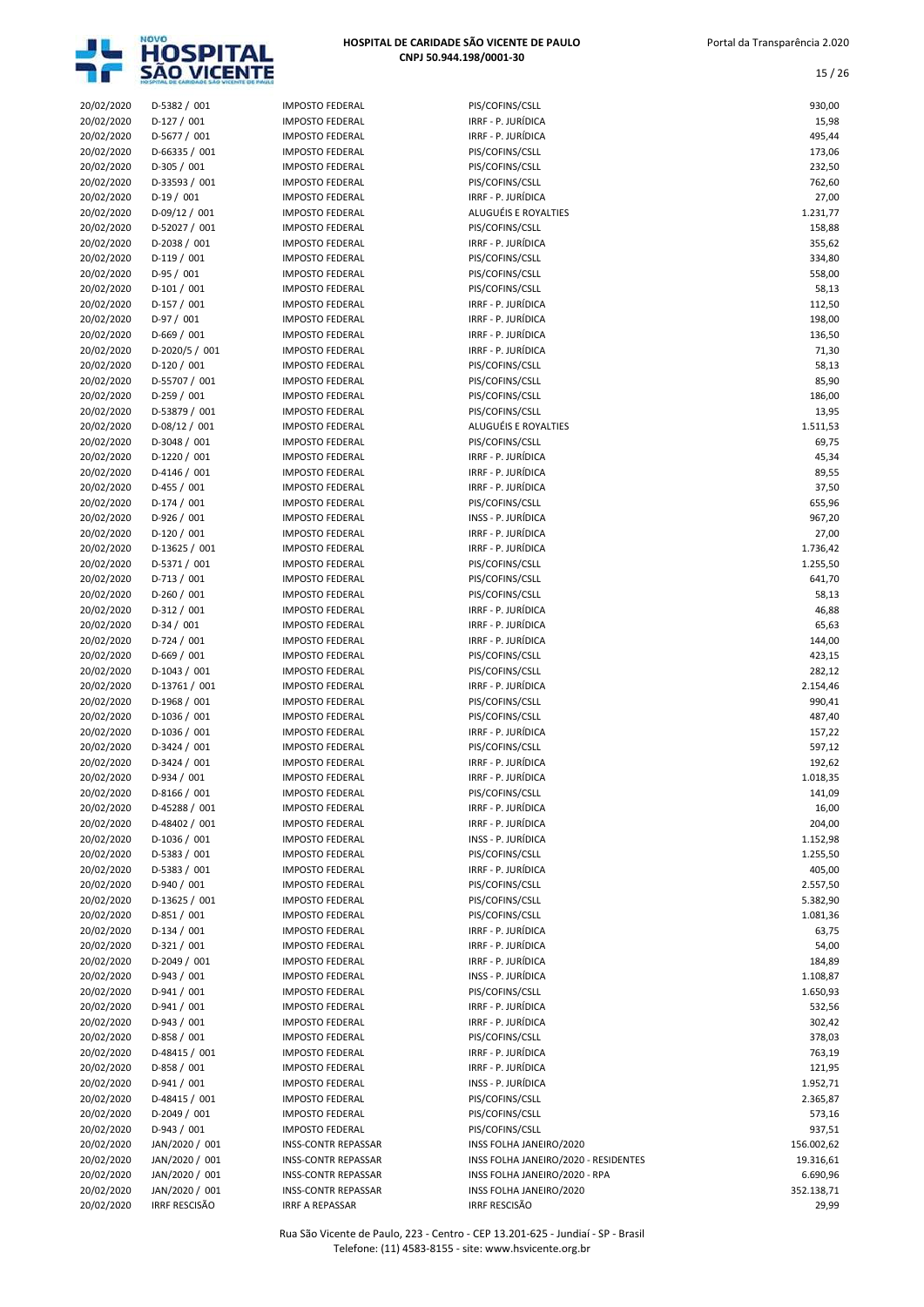

| 20/02/2020 | <b>IRRF RESCISÃO</b> | <b>IRRF A REPASSAR</b>       | <b>IRRF RESCISÃO</b>           | 103,85     |
|------------|----------------------|------------------------------|--------------------------------|------------|
| 20/02/2020 | <b>IRRF RESCISÃO</b> | <b>IRRF A REPASSAR</b>       | <b>IRRF RESCISÃO</b>           | 146,38     |
| 20/02/2020 | <b>IRRF RESCISÃO</b> | <b>IRRF A REPASSAR</b>       | <b>IRRF RESCISÃO</b>           | 324,70     |
| 20/02/2020 | <b>IRRF RESCISÃO</b> | <b>IRRF A REPASSAR</b>       | <b>IRRF RESCISÃO</b>           | 47,91      |
|            |                      |                              |                                |            |
| 20/02/2020 | DEZ/19 / 001         | <b>IRRF A REPASSAR</b>       | IRRF FOLHA DEZEMBRO/2019       | 709.536,91 |
| 20/02/2020 | JAN/2020 / 001       | <b>IRRF A REPASSAR</b>       | IRRF FÉRIAS FOLHA JANEIRO/2020 | 56.968,74  |
| 20/02/2020 | <b>IRRF RESCISÃO</b> | <b>IRRF A REPASSAR</b>       | <b>IRRF RESCISÃO</b>           | 11,76      |
|            | <b>IRRF RESCISÃO</b> | <b>IRRF A REPASSAR</b>       | <b>IRRF RESCISÃO</b>           |            |
| 20/02/2020 |                      |                              |                                | 844,07     |
| 20/02/2020 | JAN/20 / 001         | <b>IRRF A REPASSAR</b>       | IRRF FÉRIAS FOLHA JANEIRO/2020 | 6.772,54   |
| 20/02/2020 | <b>IRRF RESCISÃO</b> | <b>IRRF A REPASSAR</b>       | <b>IRRF RESCISÃO</b>           | 10,20      |
| 20/02/2020 | <b>IRRF RESCISÃO</b> | <b>IRRF A REPASSAR</b>       | <b>IRRF RESCISÃO</b>           | 602,57     |
|            |                      |                              |                                |            |
| 20/02/2020 | JAN/20 / 001         | <b>IRRF A REPASSAR</b>       | IRRF FÉRIAS FOLHA JANEIRO/2020 | 30.562,01  |
| 20/02/2020 | <b>IRRF RESCISÃO</b> | <b>IRRF A REPASSAR</b>       | <b>IRRF RESCISÃO</b>           | 69,76      |
| 20/02/2020 | <b>IRRF RESCISÃO</b> | <b>IRRF A REPASSAR</b>       | <b>IRRF RESCISÃO</b>           | 2.584,79   |
| 20/02/2020 | DEZ/19 / 001         | <b>IRRF A REPASSAR</b>       | IRRF RPA DEZEMBRO/2019         | 476,25     |
|            |                      |                              |                                |            |
| 20/02/2020 | JAN/2020 / 001       | <b>IRRF A REPASSAR</b>       | IRRF FÉRIAS FOLHA JANEIRO/2020 | 4.834,94   |
| 20/02/2020 | <b>IRRF RESCISÃO</b> | <b>IRRF A REPASSAR</b>       | <b>IRRF RESCISÃO</b>           | 181,42     |
| 20/02/2020 | 681902 / 001         | MANUTENÇÃO PREDIAL GERAL     | ELÉTRICA NEBLINA               | 383,45     |
| 20/02/2020 | 414552 / 001         | MANUTENÇÃO PREDIAL GERAL     | SCHIOPPA - RODÍZIOS            | 2.997,50   |
| 20/02/2020 |                      | MATERIAL DE LIMPEZA          | <b>TERRÃO</b>                  |            |
|            | 94055 / 001          |                              |                                | 147,00     |
| 20/02/2020 | 94056 / 001          | MATERIAL DE LIMPEZA          | <b>TERRÃO</b>                  | 428,36     |
| 20/02/2020 | 1784 / 001           | MATERIAL DE REPOSIÇÃO        | A.C.MED COMERCIO MAT           | 1.470,00   |
| 20/02/2020 | 5143 / 001           | MATL MÉDICO REEMBOLSÁVEL     | ALFALAGOS FILIAL 67            | 862,72     |
|            |                      |                              |                                |            |
| 20/02/2020 | 1175264 / 001        | MATL MÉDICO REEMBOLSÁVEL     | <b>CIRURGICA FERNANDES</b>     | 2.356,25   |
| 20/02/2020 | 138777 / 001         | MATL MÉDICO REEMBOLSÁVEL     | SOMA SP                        | 1.560,00   |
| 20/02/2020 | 184683 / 001         | MATL MÉDICO REEMBOLSÁVEL     | <b>DIPROMED</b>                | 1.968,00   |
| 20/02/2020 | 1175263 / 001        | MATL MÉDICO REEMBOLSÁVEL     | <b>CIRURGICA FERNANDES</b>     | 2.400,02   |
|            |                      |                              |                                |            |
| 20/02/2020 | 23732 / 002          | MATL MÉDICO REEMBOLSÁVEL     | DUPATRI HOSPITALAR C           | 1.440,43   |
| 20/02/2020 | 11/60 / 001          | <b>MULTA</b>                 | MULTA FGTS 20162017            | 15.028,13  |
| 20/02/2020 | JAN/2020 / 001       | <b>OUTROS CUSTOS GERAIS</b>  | 1 TABELIÃO DE NOTAS            | 213,65     |
| 20/02/2020 | 5143 / 001           | <b>OUTROS MATERIAIS</b>      | ALFALAGOS FILIAL 67            | 324,00     |
|            |                      |                              |                                |            |
| 20/02/2020 | <b>RESCISÃO</b>      | <b>RESCISÕES</b>             | <b>RESCISÃO</b>                | 18.833,07  |
| 20/02/2020 | <b>RESCISÃO</b>      | <b>RESCISÕES</b>             | <b>RESCISÃO</b>                | 1.014,66   |
| 20/02/2020 | <b>RESCISÃO</b>      | <b>RESCISÕES</b>             | <b>RESCISÃO</b>                | 2.104,91   |
| 20/02/2020 | 2019 / 005           | <b>SEGUROS</b>               | <b>BAS BRADESCO SEGUROS</b>    | 116,37     |
|            |                      |                              |                                |            |
| 20/02/2020 | 37986 / 001          | SERVS MÉDICOS COMPL - PJ     | <b>UNIOSS LTDA</b>             | 562,56     |
| 20/02/2020 | 280 / 001            | SERVS PRESTADOS - PJ         | MIDIA ONZE                     | 4.500,00   |
| 20/02/2020 | 24160 / 001          | SERVS PRESTADOS - PJ         | <b>TECNOCOPIAS</b>             | 194,00     |
| 20/02/2020 | 23949 / 001          | SERVS PRESTADOS - PJ         | <b>TECNOCOPIAS</b>             | 200,00     |
|            |                      |                              |                                |            |
| 20/02/2020 | 424404 / 001         | TREINAMENTOS E CONGRESSOS    | <b>IOB</b>                     | 157,50     |
| 21/02/2020 | <b>PROCESSO</b>      | CONTINGÊNCIAS CÍVEIS         | <b>PROCESSO</b>                | 5.776,61   |
| 21/02/2020 | <b>PROCESSO</b>      | CONTINGÊNCIAS CÍVEIS         | <b>PROCESSO</b>                | 5.776,62   |
| 21/02/2020 | 3/001                | DESPESAS FINANC MUNICIPAL    | SORELLE DRUZI M LTDA           | 16,49      |
|            |                      |                              |                                |            |
| 21/02/2020 | 3754 / 003           | DROGAS E MEDICAMENTOS        | <b>MEDICAMENTAL HOSP</b>       | 9.000,00   |
| 21/02/2020 | 1097971 / 001        | DROGAS E MEDICAMENTOS        | <b>HOSP PHARMA</b>             | 140,00     |
| 21/02/2020 | 1097908 / 001        | DROGAS E MEDICAMENTOS        | <b>HOSP PHARMA</b>             | 35,05      |
|            |                      | <b>DROGAS E MEDICAMENTOS</b> |                                |            |
| 21/02/2020 | 1097431 / 001        |                              | <b>HOSP PHARMA</b>             | 140,00     |
| 21/02/2020 | 1097025 / 001        | DROGAS E MEDICAMENTOS        | <b>HOSP PHARMA</b>             | 200,00     |
| 21/02/2020 | 1096774 / 001        | DROGAS E MEDICAMENTOS        | <b>HOSP PHARMA</b>             | 70,10      |
| 21/02/2020 | 1094294 / 001        | DROGAS E MEDICAMENTOS        | <b>HOSP PHARMA</b>             | 70,10      |
|            |                      |                              |                                |            |
| 21/02/2020 | 1094290 / 001        | DROGAS E MEDICAMENTOS        | <b>HOSP PHARMA</b>             | 140,00     |
| 21/02/2020 | 1099491 / 001        | DROGAS E MEDICAMENTOS        | <b>HOSP PHARMA</b>             | 70,10      |
| 21/02/2020 | 1099771 / 001        | DROGAS E MEDICAMENTOS        | <b>HOSP PHARMA</b>             | 140,00     |
| 21/02/2020 | 1097277 / 001        | DROGAS E MEDICAMENTOS        | <b>HOSP PHARMA</b>             | 140,00     |
|            |                      |                              |                                |            |
| 21/02/2020 | 1093641 / 001        | DROGAS E MEDICAMENTOS        | <b>HOSP PHARMA</b>             | 140,00     |
| 21/02/2020 | 1094577 / 001        | DROGAS E MEDICAMENTOS        | <b>HOSP PHARMA</b>             | 140,00     |
| 21/02/2020 | 8052 / 001           | DROGAS E MEDICAMENTOS        | MEDICAMENTAL HOSP              | 16.050,00  |
| 21/02/2020 |                      | DROGAS E MEDICAMENTOS        | <b>HOSP PHARMA</b>             |            |
|            | 1095292 / 001        |                              |                                | 70,10      |
| 21/02/2020 | 1097037 / 001        | DROGAS E MEDICAMENTOS        | <b>HOSP PHARMA</b>             | 70,10      |
| 21/02/2020 | 1097036 / 001        | DROGAS E MEDICAMENTOS        | <b>HOSP PHARMA</b>             | 35,05      |
| 21/02/2020 | 1099312 / 001        | DROGAS E MEDICAMENTOS        | <b>HOSP PHARMA</b>             | 140,00     |
| 21/02/2020 | 1099062 / 001        | DROGAS E MEDICAMENTOS        | <b>HOSP PHARMA</b>             | 140,00     |
|            |                      |                              |                                |            |
| 21/02/2020 | 1098925 / 001        | DROGAS E MEDICAMENTOS        | <b>HOSP PHARMA</b>             | 140,00     |
| 21/02/2020 | 1098586 / 001        | DROGAS E MEDICAMENTOS        | <b>HOSP PHARMA</b>             | 140,00     |
| 21/02/2020 | 1096175 / 001        | DROGAS E MEDICAMENTOS        | <b>HOSP PHARMA</b>             | 122,67     |
|            | 1096174 / 001        |                              |                                |            |
| 21/02/2020 |                      | DROGAS E MEDICAMENTOS        | <b>HOSP PHARMA</b>             | 70,10      |
| 21/02/2020 | 1669338 / 002        | DROGAS E MEDICAMENTOS        | EUROFARMA 69                   | 3.250,00   |
| 21/02/2020 | 926328 / 001         | DROGAS E MEDICAMENTOS        | <b>BAXTER</b>                  | 2.393,60   |
| 21/02/2020 | 1095925 / 001        | DROGAS E MEDICAMENTOS        | <b>HOSP PHARMA</b>             | 140,00     |
| 21/02/2020 |                      | DROGAS E MEDICAMENTOS        | <b>HOSP PHARMA</b>             | 140,00     |
|            | 1095809 / 001        |                              |                                |            |
| 21/02/2020 | 1095270 / 001        | DROGAS E MEDICAMENTOS        | <b>HOSP PHARMA</b>             | 140,00     |
| 21/02/2020 | 1097973 / 001        | DROGAS E MEDICAMENTOS        | <b>HOSP PHARMA</b>             | 200,00     |
| 21/02/2020 | 1097432 / 001        | DROGAS E MEDICAMENTOS        | <b>HOSP PHARMA</b>             | 200,00     |
|            |                      |                              |                                |            |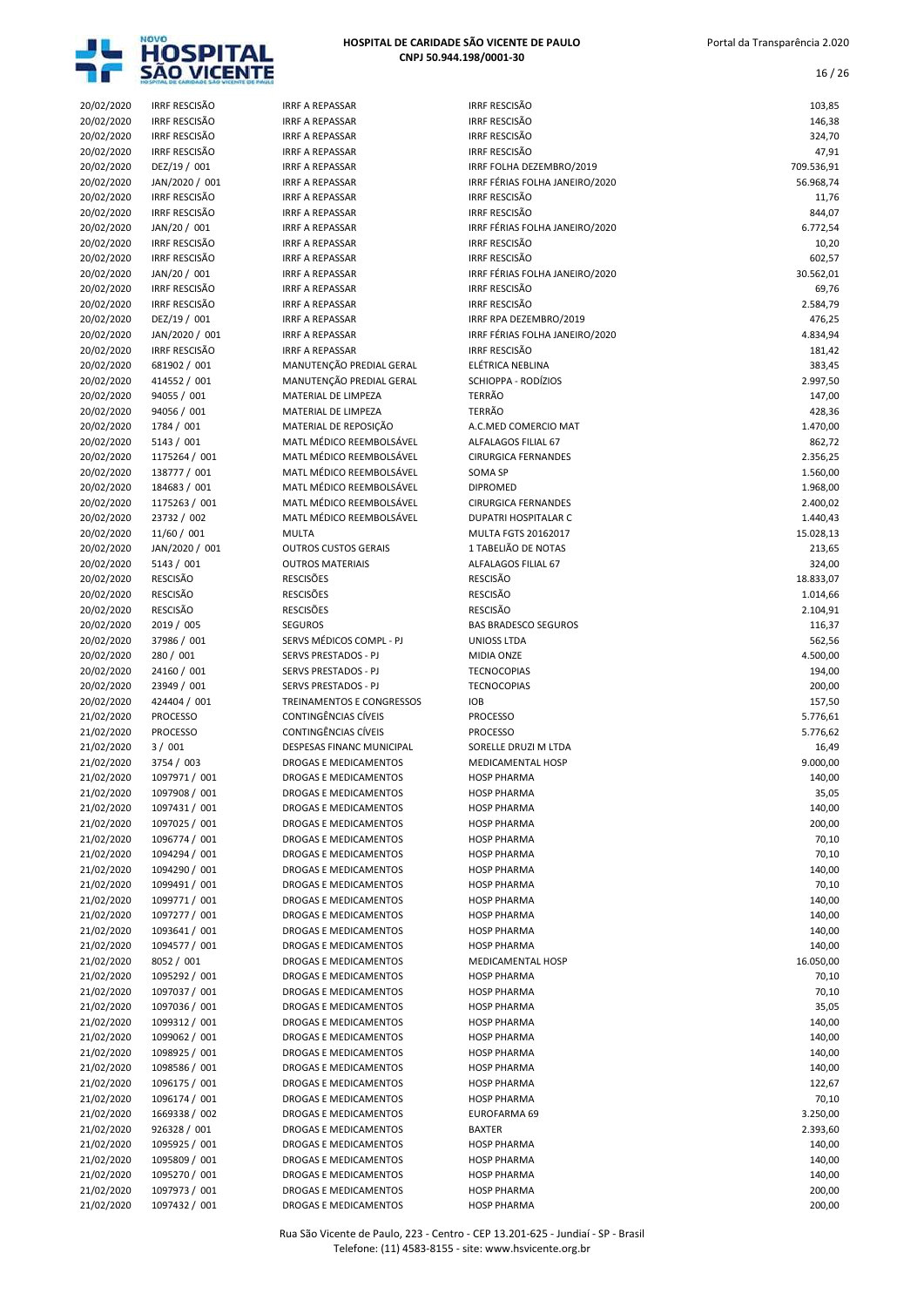

| 21/02/2020 | 1097429 / 001 | DROGAS E MEDICAMENTOS        | <b>HOSP PHARMA</b>     | 70,10     |
|------------|---------------|------------------------------|------------------------|-----------|
| 21/02/2020 | 1097278 / 001 | DROGAS E MEDICAMENTOS        | <b>HOSP PHARMA</b>     | 200,00    |
| 21/02/2020 | 1093443 / 001 | DROGAS E MEDICAMENTOS        | <b>HOSP PHARMA</b>     | 140,00    |
| 21/02/2020 | 1099061 / 001 | DROGAS E MEDICAMENTOS        | <b>HOSP PHARMA</b>     | 140,00    |
| 21/02/2020 | 1098587 / 001 | DROGAS E MEDICAMENTOS        | <b>HOSP PHARMA</b>     | 140,00    |
| 21/02/2020 | 1095943 / 001 | DROGAS E MEDICAMENTOS        | <b>HOSP PHARMA</b>     | 49,07     |
|            |               |                              |                        |           |
| 21/02/2020 | 1097972 / 001 | DROGAS E MEDICAMENTOS        | <b>HOSP PHARMA</b>     | 140,00    |
| 21/02/2020 | 1097655 / 001 | DROGAS E MEDICAMENTOS        | <b>HOSP PHARMA</b>     | 200,00    |
| 21/02/2020 | 1097654 / 001 | DROGAS E MEDICAMENTOS        | <b>HOSP PHARMA</b>     | 140,00    |
| 21/02/2020 | 1094151 / 001 | DROGAS E MEDICAMENTOS        | <b>HOSP PHARMA</b>     | 140,00    |
| 21/02/2020 | 1099490 / 001 | DROGAS E MEDICAMENTOS        | <b>HOSP PHARMA</b>     | 140,00    |
| 21/02/2020 | 1099313 / 001 | DROGAS E MEDICAMENTOS        | <b>HOSP PHARMA</b>     | 140,00    |
|            |               |                              |                        |           |
| 21/02/2020 | 1098441 / 001 | DROGAS E MEDICAMENTOS        | <b>HOSP PHARMA</b>     | 200,00    |
| 21/02/2020 | 1098439 / 001 | DROGAS E MEDICAMENTOS        | <b>HOSP PHARMA</b>     | 140,00    |
| 21/02/2020 | 210470 / 002  | DROGAS E MEDICAMENTOS        | <b>HDL HOSPITALAR</b>  | 23.060,00 |
| 21/02/2020 | 1094900 / 001 | DROGAS E MEDICAMENTOS        | <b>HOSP PHARMA</b>     | 140,00    |
| 21/02/2020 | 1094509 / 001 | DROGAS E MEDICAMENTOS        | <b>HOSP PHARMA</b>     | 52,58     |
| 21/02/2020 | 1099489 / 001 | DROGAS E MEDICAMENTOS        | <b>HOSP PHARMA</b>     | 140,00    |
|            | 234435 / 001  | DROGAS E MEDICAMENTOS        | <b>FARMARIN</b>        |           |
| 21/02/2020 |               |                              |                        | 1.231,44  |
| 21/02/2020 | 1095926 / 001 | DROGAS E MEDICAMENTOS        | <b>HOSP PHARMA</b>     | 140,00    |
| 21/02/2020 | 1095808 / 001 | DROGAS E MEDICAMENTOS        | <b>HOSP PHARMA</b>     | 140,00    |
| 21/02/2020 | 1097907 / 001 | DROGAS E MEDICAMENTOS        | <b>HOSP PHARMA</b>     | 52,58     |
| 21/02/2020 | 1097430 / 001 | DROGAS E MEDICAMENTOS        | <b>HOSP PHARMA</b>     | 52,58     |
| 21/02/2020 | 1096677 / 001 | <b>DROGAS E MEDICAMENTOS</b> | <b>HOSP PHARMA</b>     | 200,00    |
| 21/02/2020 | 1094611 / 001 | DROGAS E MEDICAMENTOS        | <b>HOSP PHARMA</b>     | 70,10     |
|            |               |                              |                        |           |
| 21/02/2020 | 1093846 / 001 | DROGAS E MEDICAMENTOS        | <b>HOSP PHARMA</b>     | 140,00    |
| 21/02/2020 | 1098623 / 001 | DROGAS E MEDICAMENTOS        | <b>HOSP PHARMA</b>     | 70,10     |
| 21/02/2020 | 1098148 / 001 | DROGAS E MEDICAMENTOS        | <b>HOSP PHARMA</b>     | 200,00    |
| 21/02/2020 | 1098147 / 001 | DROGAS E MEDICAMENTOS        | <b>HOSP PHARMA</b>     | 140,00    |
| 21/02/2020 | 1098146 / 001 | DROGAS E MEDICAMENTOS        | <b>HOSP PHARMA</b>     | 140,00    |
| 21/02/2020 | 1096407 / 001 | DROGAS E MEDICAMENTOS        | <b>HOSP PHARMA</b>     | 200,00    |
|            |               |                              |                        |           |
| 21/02/2020 | 1095573 / 001 | DROGAS E MEDICAMENTOS        | <b>HOSP PHARMA</b>     | 140,00    |
| 21/02/2020 | 1095062 / 001 | DROGAS E MEDICAMENTOS        | <b>HOSP PHARMA</b>     | 140,00    |
| 21/02/2020 | 1096846 / 001 | DROGAS E MEDICAMENTOS        | <b>HOSP PHARMA</b>     | 200,00    |
| 21/02/2020 | 1093224 / 001 | DROGAS E MEDICAMENTOS        | <b>HOSP PHARMA</b>     | 140,00    |
| 21/02/2020 | 1098588 / 001 | DROGAS E MEDICAMENTOS        | <b>HOSP PHARMA</b>     | 200,00    |
| 21/02/2020 | 1098440 / 001 | DROGAS E MEDICAMENTOS        | <b>HOSP PHARMA</b>     | 140,00    |
|            |               |                              |                        |           |
| 21/02/2020 | 1096220 / 001 | DROGAS E MEDICAMENTOS        | <b>HOSP PHARMA</b>     | 140,00    |
| 21/02/2020 | 217782 / 001  | DROGAS E MEDICAMENTOS        | CRISMED                | 60,00     |
| 21/02/2020 | 328229 / 003  | EQUIP. PROC. ELETRÔNICO      | GAZIN                  | 4.679,60  |
| 21/02/2020 | 52135 / 001   | <b>GASES MEDICINAIS</b>      | <b>IBG CRYO FILIAL</b> | 4.407,32  |
| 21/02/2020 | 38829 / 001   | <b>GÊNEROS ALIMENTÍCIOS</b>  | <b>BANCA CODARIM</b>   | 161,85    |
| 21/02/2020 | 38842 / 001   | <b>GÊNEROS ALIMENTÍCIOS</b>  | <b>BANCA CODARIM</b>   | 142,80    |
|            |               |                              |                        |           |
| 21/02/2020 | 16344 / 001   | <b>GÊNEROS ALIMENTÍCIOS</b>  | <b>IRMÃOS KANESHI</b>  | 193,45    |
| 21/02/2020 | 16356 / 001   | <b>GÊNEROS ALIMENTÍCIOS</b>  | <b>IRMÃOS KANESHI</b>  | 25,75     |
| 21/02/2020 | 2165 / 001    | <b>GÊNEROS ALIMENTÍCIOS</b>  | DONA QUITANDA          | 462,15    |
| 21/02/2020 | 2180 / 001    | <b>GÊNEROS ALIMENTÍCIOS</b>  | DONA QUITANDA          | 575,45    |
| 21/02/2020 | 2149 / 001    | <b>GÊNEROS ALIMENTÍCIOS</b>  | DONA QUITANDA          | 385,64    |
| 21/02/2020 | 38876 / 001   | <b>GÊNEROS ALIMENTÍCIOS</b>  | <b>BANCA CODARIM</b>   | 452,85    |
|            |               |                              |                        |           |
| 21/02/2020 | 2200 / 001    | <b>GÊNEROS ALIMENTÍCIOS</b>  | DONA QUITANDA          | 1.704,17  |
| 21/02/2020 | 16324 / 001   | <b>GÊNEROS ALIMENTÍCIOS</b>  | IRMÃOS KANESHI         | 49,45     |
| 21/02/2020 | 16307 / 001   | <b>GÊNEROS ALIMENTÍCIOS</b>  | IRMÃOS KANESHI         | 37,50     |
| 21/02/2020 | 38864 / 001   | <b>GÊNEROS ALIMENTÍCIOS</b>  | <b>BANCA CODARIM</b>   | 89,20     |
| 21/02/2020 | 903759 / 001  | <b>GÊNEROS ALIMENTÍCIOS</b>  | MARFRIG CD ITUPEVA     | 1.711,42  |
| 21/02/2020 | 901965 / 001  | <b>GÊNEROS ALIMENTÍCIOS</b>  | MARFRIG CD ITUPEVA     | 1.141,16  |
|            |               |                              |                        |           |
| 21/02/2020 | 5/001         | <b>GÊNEROS ALIMENTÍCIOS</b>  | <b>BEL HORTIFRUTI</b>  | 91,25     |
| 21/02/2020 | 39 / 001      | <b>GÊNEROS ALIMENTÍCIOS</b>  | <b>BEL HORTIFRUTI</b>  | 127,25    |
| 21/02/2020 | 578071/001    | <b>GÊNEROS ALIMENTÍCIOS</b>  | XANDO LATICÍNIOS       | 357,00    |
| 21/02/2020 | 5071 / 001    | <b>GÊNEROS ALIMENTÍCIOS</b>  | PANIFICADORA IBIPORÃ   | 9.126,80  |
| 21/02/2020 | 20 / 001      | <b>GÊNEROS ALIMENTÍCIOS</b>  | <b>BEL HORTIFRUTI</b>  | 68,00     |
| 21/02/2020 | 947255 / 001  | <b>GÊNEROS ALIMENTÍCIOS</b>  | CDI                    | 297,50    |
|            |               |                              |                        |           |
| 21/02/2020 | 201640 / 001  | <b>GÊNEROS ALIMENTÍCIOS</b>  | NUTRI SUCO IND E COM   | 233,80    |
| 21/02/2020 | 1885940 / 001 | <b>GÊNEROS ALIMENTÍCIOS</b>  | <b>IMPAKTO</b>         | 359,50    |
| 21/02/2020 | 17867 / 001   | <b>GÊNEROS ALIMENTÍCIOS</b>  | AO COZINHEIRO          | 954,00    |
| 21/02/2020 | 53902 / 001   | <b>GÊNEROS ALIMENTÍCIOS</b>  | SB ALIMENT SUPERMERC   | 1.623,06  |
| 21/02/2020 | 1820943 / 001 | <b>GÊNEROS ALIMENTÍCIOS</b>  | FRANGO ADORO FILIAL    | 930,00    |
| 21/02/2020 | 578321/001    | <b>GÊNEROS ALIMENTÍCIOS</b>  | XANDO LATICÍNIOS       | 315,00    |
|            |               |                              |                        |           |
| 21/02/2020 | 4154 / 001    | <b>GÊNEROS ALIMENTÍCIOS</b>  | <b>BEL HORTIFRUTI</b>  | 97,00     |
| 21/02/2020 | 883064 / 001  | <b>GÊNEROS ALIMENTÍCIOS</b>  | PAPEL ITUPEVA          | 580,00    |
| 21/02/2020 | 27213 / 001   | <b>GÊNEROS ALIMENTÍCIOS</b>  | <b>LONDRES DISTR</b>   | 1.336,50  |
| 21/02/2020 | 3/001         | <b>IMPOSTO FEDERAL</b>       | SORELLE DRUZI M LTDA   | 65,63     |
| 21/02/2020 | 882443 / 001  | IMPRESSOS E MATL DE EXP.     | PAPEL ITUPEVA          | 890,00    |
| 21/02/2020 | 58569 / 001   | MANUTENÇÃO PREDIAL GERAL     | AMARELINHA TINTAS      | 1.595,39  |
|            |               |                              |                        |           |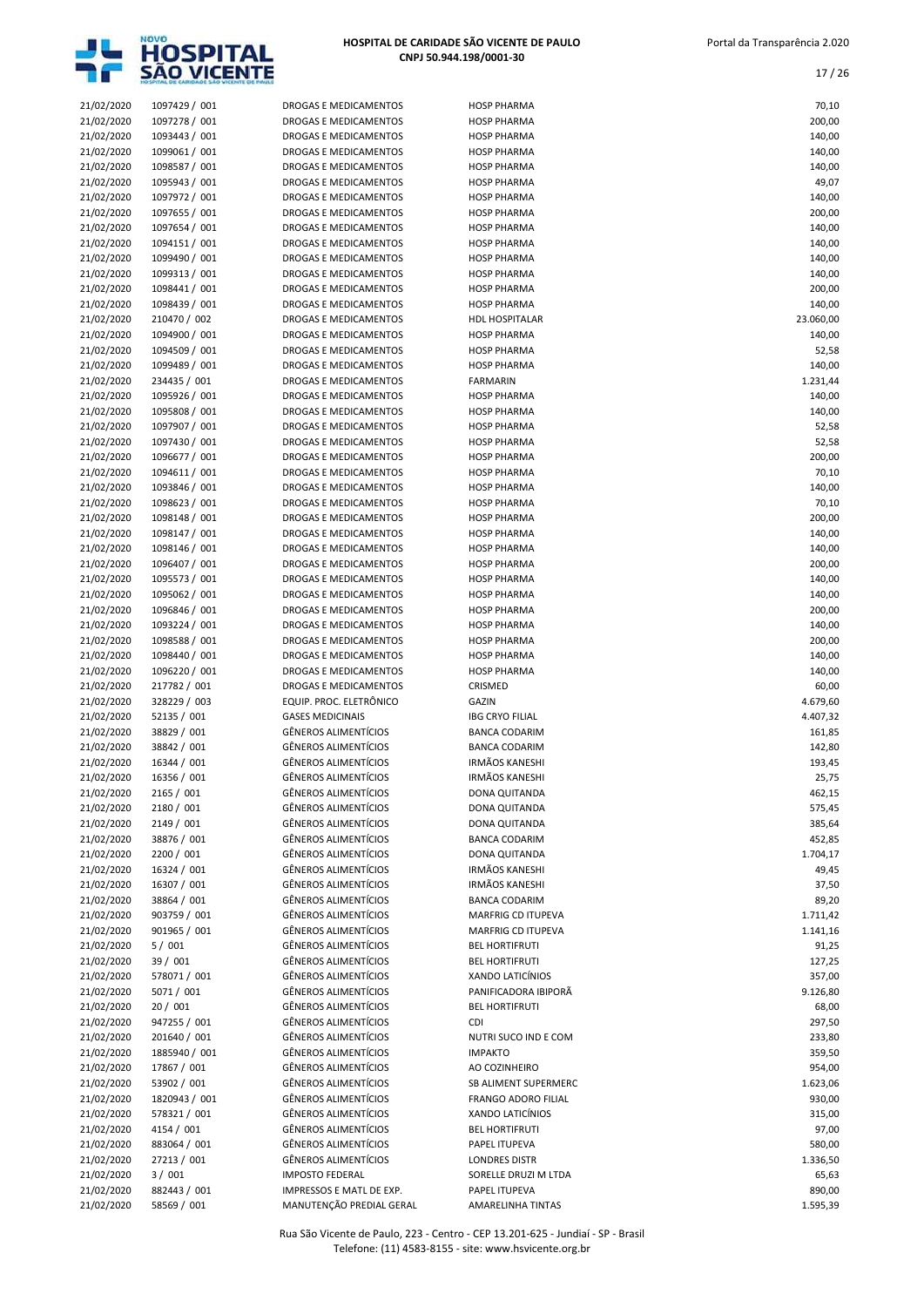

18 / 26

| 21/02/2020               | 1334 / 001                    | MANUTENÇÃO PREDIAL GERAL                                   | <b>INOVA JUNDIAÍ</b>                       | 744,60               |
|--------------------------|-------------------------------|------------------------------------------------------------|--------------------------------------------|----------------------|
| 21/02/2020               | 333390 / 003                  | MÁQUINAS E EQUIPAMENTOS                                    | FRIOVIX REFRIGERAÇÃO                       | 3.241,30             |
| 21/02/2020               | 94194 / 001                   | MATERIAL DE LIMPEZA                                        | <b>TERRÃO</b>                              | 153,00               |
| 21/02/2020               | 16712 / 001                   | MATERIAL DE REPOSIÇÃO                                      | GAMACAMP<br>ELÉTRICA NEBLINA               | 276,00               |
| 21/02/2020<br>21/02/2020 | 682373 / 001<br>19794 / 001   | MATERIAL DE REPOSIÇÃO<br>MATERIAL DE REPOSIÇÃO             | <b>INTERFRIO</b>                           | 193,00<br>730,00     |
| 21/02/2020               | 19826 / 001                   | MATERIAL DE REPOSIÇÃO                                      | <b>INTERFRIO</b>                           | 360,00               |
| 21/02/2020               | 146318 / 001                  | MATERIAL PERMANENTE                                        | LEMAX                                      | 300,93               |
| 21/02/2020               | 48833 / 002                   | MATL MÉDICO REEMBOLSÁVEL                                   | SUPERMED FINAL 41                          | 3.436,20             |
| 21/02/2020               | 54825 / 001                   | MATL MÉDICO REEMBOLSÁVEL                                   | SUPERMED FINAL 41                          | 2.128,50             |
| 21/02/2020               | 54824 / 001                   | MATL MÉDICO REEMBOLSÁVEL                                   | SUPERMED FINAL 41                          | 2.089,60             |
| 21/02/2020               | 1175511 / 001                 | MATL MÉDICO REEMBOLSÁVEL                                   | <b>CIRURGICA FERNANDES</b>                 | 1.799,99             |
| 21/02/2020               | 99114 / 001                   | MATL MÉDICO REEMBOLSÁVEL                                   | <b>HTS TECNOLOGIA</b>                      | 3.350,00             |
| 21/02/2020               | 138919 / 001                  | MATL MÉDICO REEMBOLSÁVEL                                   | SOMA SP                                    | 570,00               |
| 21/02/2020               | 16899 / 001                   | MATL MÉDICO REEMBOLSÁVEL                                   | <b>GMI GABISA MEDICAL</b>                  | 1.149,99             |
| 21/02/2020               | 217782 / 001                  | MEDICAMENTOS CONTROLADOS                                   | CRISMED                                    | 25,48                |
| 21/02/2020               | 5071 / 001                    | ÓRTESE E PRÓTESE (OPME)                                    | INTERMEDICAL EQUIP                         | 180,00               |
| 21/02/2020               | 21453 / 001                   | ÓRTESE E PRÓTESE (OPME)                                    | DOC MED                                    | 2.534,50             |
| 21/02/2020               | 907065 / 001                  | ÓRTESE E PRÓTESE (OPME)                                    | <b>BIOTRONIK</b>                           | 5.225,25             |
| 21/02/2020               | 58730 / 001                   | ÓRTESE E PRÓTESE (OPME)                                    | LUMINAL PRODUTOS MED                       | 195,45               |
| 21/02/2020               | 907058 / 001                  | ÓRTESE E PRÓTESE (OPME)                                    | <b>BIOTRONIK</b>                           | 7.426,43             |
| 21/02/2020               | 435 / 001                     | ÓRTESE E PRÓTESE (OPME)<br>ÓRTESE E PRÓTESE (OPME)         | OSTEO21<br>DOC MED                         | 601,81<br>500,00     |
| 21/02/2020<br>21/02/2020 | 21450 / 001<br>21451 / 001    | ÓRTESE E PRÓTESE (OPME)                                    | DOC MED                                    | 2.034,50             |
| 21/02/2020               | 21452 / 001                   | ÓRTESE E PRÓTESE (OPME)                                    | DOC MED                                    | 500,00               |
| 21/02/2020               | 58732 / 001                   | ÓRTESE E PRÓTESE (OPME)                                    | LUMINAL PRODUTOS MED                       | 2.534,50             |
| 21/02/2020               | 5078 / 001                    | ÓRTESE E PRÓTESE (OPME)                                    | INTERMEDICAL EQUIP                         | 360,00               |
| 21/02/2020               | 5075 / 001                    | ÓRTESE E PRÓTESE (OPME)                                    | INTERMEDICAL EQUIP                         | 360,00               |
| 21/02/2020               | 5073 / 001                    | ÓRTESE E PRÓTESE (OPME)                                    | <b>INTERMEDICAL EQUIP</b>                  | 180,00               |
| 21/02/2020               | 516016 / 001                  | ÓRTESE E PRÓTESE (OPME)                                    | SUPRIMED                                   | 959,40               |
| 21/02/2020               | 907032 / 001                  | ÓRTESE E PRÓTESE (OPME)                                    | <b>BIOTRONIK</b>                           | 7.426,43             |
| 21/02/2020               | 21454 / 001                   | ÓRTESE E PRÓTESE (OPME)                                    | DOC MED                                    | 4.069,00             |
| 21/02/2020               | 21449 / 001                   | ÓRTESE E PRÓTESE (OPME)                                    | DOC MED                                    | 2.034,50             |
| 21/02/2020               | 907054 / 001                  | ÓRTESE E PRÓTESE (OPME)                                    | <b>BIOTRONIK</b>                           | 7.172,65             |
| 21/02/2020               | 5069 / 001                    | ÓRTESE E PRÓTESE (OPME)                                    | <b>INTERMEDICAL EQUIP</b>                  | 180,00               |
| 21/02/2020               | 58564 / 001                   | ÓRTESE E PRÓTESE (OPME)                                    | LUMINAL PRODUTOS MED                       | 2.815,20             |
| 21/02/2020               | 516132 / 001                  | ÓRTESE E PRÓTESE (OPME)                                    | SUPRIMED                                   | 1.033,00             |
| 21/02/2020               | 498737 / 001                  | ÓRTESE E PRÓTESE (OPME)                                    | EMPÓRIO HOSPITALAR<br>EMPÓRIO HOSPITALAR   | 150,00               |
| 21/02/2020               | 504431 / 001<br>907038 / 001  | ÓRTESE E PRÓTESE (OPME)<br>ÓRTESE E PRÓTESE (OPME)         | <b>BIOTRONIK</b>                           | 1.033,00<br>6.525,52 |
| 21/02/2020<br>21/02/2020 | 77927 / 001                   | ÓRTESE E PRÓTESE (OPME)                                    | MM MEDICAL                                 | 5.561,48             |
| 21/02/2020               | 5074 / 001                    | ÓRTESE E PRÓTESE (OPME)                                    | <b>INTERMEDICAL EQUIP</b>                  | 180,00               |
| 21/02/2020               | 5072 / 001                    | ÓRTESE E PRÓTESE (OPME)                                    | INTERMEDICAL EQUIP                         | 180,00               |
| 21/02/2020               | 5076 / 001                    | ÓRTESE E PRÓTESE (OPME)                                    | INTERMEDICAL EQUIP                         | 690,00               |
| 21/02/2020               | 5070 / 001                    | ÓRTESE E PRÓTESE (OPME)                                    | INTERMEDICAL EQUIP                         | 180,00               |
| 21/02/2020               | 5067 / 001                    | ÓRTESE E PRÓTESE (OPME)                                    | <b>INTERMEDICAL EQUIP</b>                  | 180,00               |
| 21/02/2020               | 2480/2019 / 001               | <b>OUTROS CUSTOS GERAIS</b>                                | <b>MV SISTEMAS</b>                         | 6.627,12             |
| 21/02/2020               | 57783 / 001                   | <b>OUTROS CUSTOS GERAIS</b>                                | <b>GTS DISTRIBUIDORA</b>                   | 203,72               |
| 21/02/2020               | 590775 / 001                  | <b>OUTROS MATERIAIS</b>                                    | <b>BALASKA</b>                             | 453,09               |
| 21/02/2020               | 16234 / 001                   | <b>OUTROS MATERIAIS</b>                                    | <b>ALIANÇA</b>                             | 1.342,50             |
| 21/02/2020               | <b>RESCISÃO</b>               | <b>RESCISÕES</b>                                           | <b>RESCISÃO</b>                            | 1.172,26             |
| 21/02/2020               | 59491 / 001                   | SERVS MÉDICOS COMPL - PJ                                   | PRO-X PADRÃO DE RAD.                       | 495,00               |
| 21/02/2020               | 404 / 001                     | SERVS PRESTADOS - PJ                                       | <b>FPAVAN</b>                              | 3.450,00             |
| 21/02/2020               | 9117 / 001                    | SERVS PRESTADOS - PJ                                       | CAÇAMBINHAS<br>HIDROLABOR LABORATOR        | 174,01               |
| 21/02/2020<br>21/02/2020 | 48440 / 001<br>24 / 001       | SERVS PRESTADOS - PJ<br>SERVS PRESTADOS - PJ               | <b>TRACT</b>                               | 908,47<br>6.360,36   |
| 21/02/2020               | 6604787 / 001                 | SERVS PRESTADOS - PJ                                       | SERASA                                     | 539,28               |
| 21/02/2020               | 25 / 001                      | SERVS PRESTADOS - PJ                                       | TRACT                                      | 26.786,76            |
| 21/02/2020               | 67690 / 001                   | SERVS PRESTADOS - PJ                                       | MICROAMBIENTAL                             | 195,00               |
| 21/02/2020               | 55706 / 001                   | SERVS PRESTADOS - PJ                                       | <b>ELEVADORES ATLAS</b>                    | 1.761,34             |
| 26/02/2020               | 33478840 / 001                | CONT MANUTENÇÃO (EQUIP E INF)                              | LOCAWEB                                    | 40,41                |
| 26/02/2020               | 33478752 / 001                | CONT MANUTENÇÃO (EQUIP E INF)                              | LOCAWEB                                    | 712,15               |
| 26/02/2020               | 4720 02/2020 / 001            | DÍVIDA - REFIS                                             | REFIS - 3                                  | 231.806,15           |
| 26/02/2020               | 1204 02/2020 / 001            | DÍVIDA - REFIS                                             | REFIS-3                                    | 31.022,24            |
| 26/02/2020               | 27810 / 001                   | DROGAS E MEDICAMENTOS                                      | ATIVA COMERCIAL                            | 3.899,80             |
| 26/02/2020               | FEV/2020 / 001                | FGTS DÍVIDA CAIXA ECONÔMICA FE                             | FGTS DÍVIDA                                | 31.890,69            |
| 26/02/2020               | 2213 / 001                    | <b>GÊNEROS ALIMENTÍCIOS</b>                                | DONA QUITANDA                              | 407,15               |
| 26/02/2020               | 16384 / 001                   | <b>GÊNEROS ALIMENTÍCIOS</b>                                | <b>IRMÃOS KANESHI</b>                      | 135,08               |
| 26/02/2020               | 68887 / 001                   | <b>GÊNEROS ALIMENTÍCIOS</b>                                | <b>GRAN REAL</b>                           | 1.560,00             |
| 26/02/2020<br>26/02/2020 | 102541 / 001<br>4133207 / 001 | <b>GÊNEROS ALIMENTÍCIOS</b><br><b>GÊNEROS ALIMENTÍCIOS</b> | CASA IRMÃOS UNIDOS<br><b>FRIBOI FILIAL</b> | 370,70<br>1.219,05   |
| 26/02/2020               | 102540 / 001                  | <b>GÊNEROS ALIMENTÍCIOS</b>                                | CASA IRMÃOS UNIDOS                         | 677,10               |
| 26/02/2020               | 348 / 001                     | <b>GÊNEROS ALIMENTÍCIOS</b>                                | DENARDI BAZAR POPULA                       | 51,50                |
|                          |                               |                                                            |                                            |                      |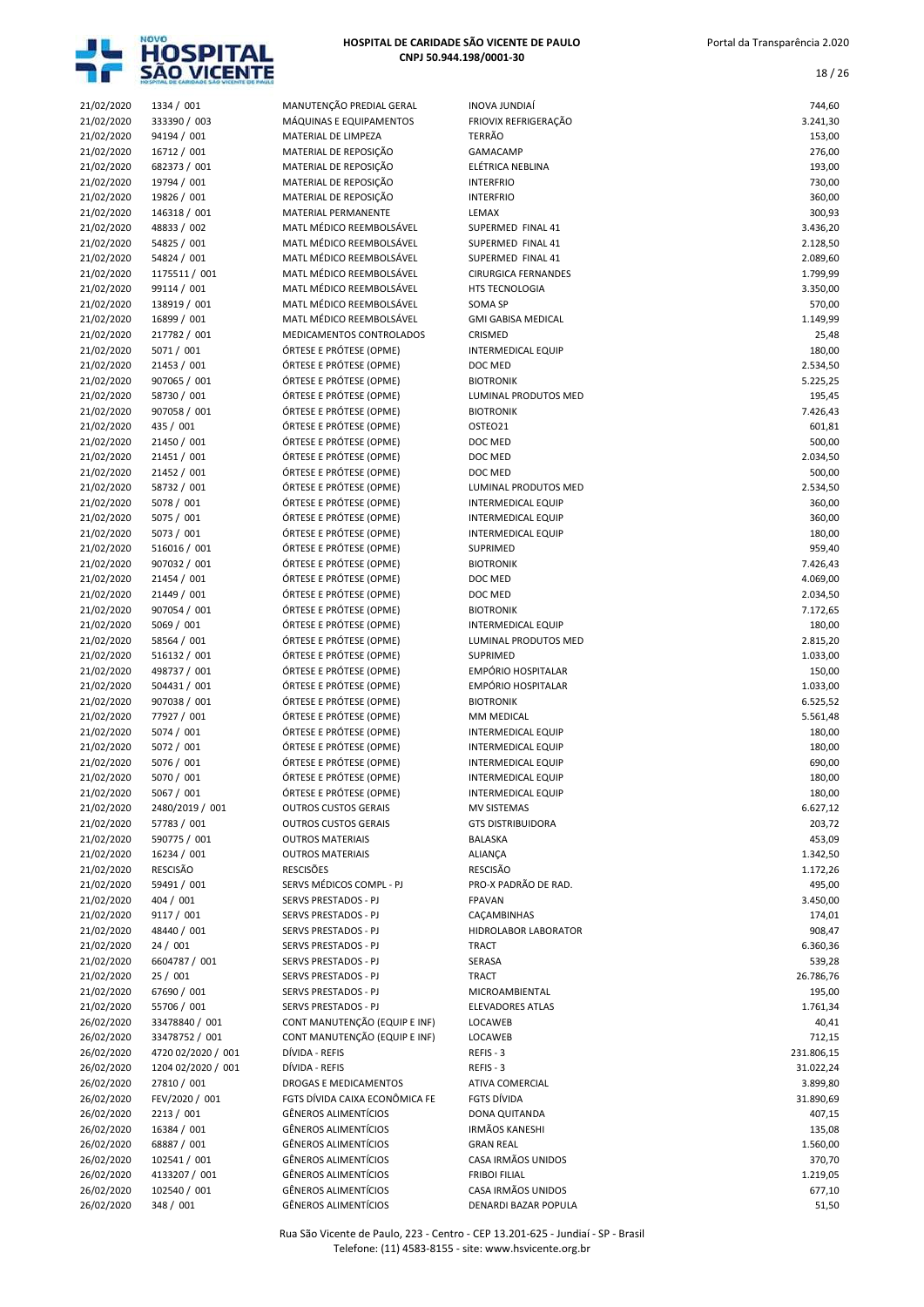

| 26/02/2020               | 347 / 001                     | <b>GÊNEROS ALIMENTÍCIOS</b>                                    | DENARDI BAZAR POPULA                                            | 340,40                 |
|--------------------------|-------------------------------|----------------------------------------------------------------|-----------------------------------------------------------------|------------------------|
| 26/02/2020               | 366 / 001                     | <b>GÊNEROS ALIMENTÍCIOS</b>                                    | DENARDI BAZAR POPULA                                            | 287,60                 |
| 26/02/2020               | 1249880 / 001                 | <b>GÊNEROS ALIMENTÍCIOS</b>                                    | <b>MARIUSSO</b>                                                 | 1.935,90               |
| 26/02/2020               | 1823517 / 001                 | <b>GÊNEROS ALIMENTÍCIOS</b>                                    | <b>FRANGO ADORO FILIAL</b>                                      | 1.085,00               |
| 26/02/2020               | 365 / 001                     | <b>GÊNEROS ALIMENTÍCIOS</b>                                    | <b>DENARDI BAZAR POPULA</b>                                     | 143,80                 |
| 26/02/2020               | 134711 / 001<br>367 / 001     | <b>GÊNEROS ALIMENTÍCIOS</b><br><b>GÊNEROS ALIMENTÍCIOS</b>     | CAFÉ CAIÇARA<br>DENARDI BAZAR POPULA                            | 1.456,00<br>239,80     |
| 26/02/2020<br>26/02/2020 | D-7063 / 001                  | <b>IMPOSTO MUNICIPAL</b>                                       | <b>ISS - TERCEIROS 3%</b>                                       | 0,64                   |
| 26/02/2020               | D-16038 / 001                 | <b>IMPOSTO MUNICIPAL</b>                                       | <b>ISS - TERCEIROS 5%</b>                                       | 41,10                  |
| 26/02/2020               | JAN/2020 / 001                | <b>IMPOSTO MUNICIPAL</b>                                       | ISS RPA FOLHA JANEIRO/2020                                      | 669,10                 |
| 26/02/2020               | D-8980 / 001                  | <b>IMPOSTO MUNICIPAL</b>                                       | <b>ISS - TERCEIROS 3%</b>                                       | 5,90                   |
| 26/02/2020               | D-8943 / 001                  | <b>IMPOSTO MUNICIPAL</b>                                       | <b>ISS - TERCEIROS 3%</b>                                       | 11,81                  |
| 26/02/2020               | D-931 / 001                   | <b>IMPOSTO MUNICIPAL</b>                                       | <b>ISS - TERCEIROS 3%</b>                                       | 1.808,22               |
| 26/02/2020               | $D-1061/001$                  | <b>IMPOSTO MUNICIPAL</b>                                       | <b>ISS - TERCEIROS 3%</b>                                       | 10,51                  |
| 26/02/2020               | D-285 / 001                   | <b>IMPOSTO MUNICIPAL</b>                                       | <b>ISS - TERCEIROS 3%</b>                                       | 57,04                  |
| 26/02/2020               | D-926 / 001                   | <b>IMPOSTO MUNICIPAL</b>                                       | <b>ISS - TERCEIROS 3%</b>                                       | 1.055,13               |
| 26/02/2020               | $D-157/001$                   | <b>IMPOSTO MUNICIPAL</b>                                       | <b>ISS - TERCEIROS 3%</b>                                       | 1.137,95               |
| 26/02/2020               | D-8917 / 001                  | <b>IMPOSTO MUNICIPAL</b>                                       | <b>ISS - TERCEIROS 3%</b>                                       | 5,90                   |
| 26/02/2020               | $D-156 / 001$                 | <b>IMPOSTO MUNICIPAL</b>                                       | <b>ISS - TERCEIROS 3%</b>                                       | 1.137,95               |
| 26/02/2020               | D-9032 / 001                  | <b>IMPOSTO MUNICIPAL</b>                                       | <b>ISS - TERCEIROS 3%</b>                                       | 5,90                   |
| 26/02/2020               | D-8932 / 001<br>D-39416 / 001 | <b>IMPOSTO MUNICIPAL</b><br><b>IMPOSTO MUNICIPAL</b>           | <b>ISS - TERCEIROS 3%</b><br><b>ISS - TERCEIROS 3%</b>          | 5,90                   |
| 26/02/2020<br>26/02/2020 | D-8953 / 001                  | <b>IMPOSTO MUNICIPAL</b>                                       | <b>ISS - TERCEIROS 3%</b>                                       | 46,38<br>5,90          |
| 26/02/2020               | D-39416 / 001                 | <b>IMPOSTO MUNICIPAL</b>                                       | <b>ISS - TERCEIROS 3%</b>                                       | 72,05                  |
| 26/02/2020               | 7285 / 001                    | IMPRESSOS E MATL DE EXP.                                       | ADEQUADRO                                                       | 716,58                 |
| 26/02/2020               | 69290 / 001                   | IMPRESSOS E MATL DE EXP.                                       | <b>GCE COMÉRCIO INTERNA</b>                                     | 3.058,00               |
| 26/02/2020               | 16908 / 001                   | MANUTENÇÃO PREDIAL GERAL                                       | <b>FIRE LESS</b>                                                | 640,68                 |
| 26/02/2020               | 341166 / 001                  | MANUTENÇÃO PREDIAL GERAL                                       | <b>DEPÓSITO TORTORELLA</b>                                      | 173,40                 |
| 26/02/2020               | 341165 / 001                  | MANUTENÇÃO PREDIAL GERAL                                       | DEPÓSITO TORTORELLA                                             | 254,50                 |
| 26/02/2020               | 37194 / 001                   | MANUTENÇÃO PREDIAL GERAL                                       | <b>3V TINTAS</b>                                                | 741,13                 |
| 26/02/2020               | 114556 / 001                  | MATERIAL DE REPOSIÇÃO                                          | <b>PROTEC</b>                                                   | 345,17                 |
| 26/02/2020               | 2535 / 001                    | MATERIAL DE REPOSIÇÃO                                          | RM BALANÇAS                                                     | 136,00                 |
| 26/02/2020               | 17572 / 001                   | MATERIAL DE REPOSIÇÃO                                          | <b>HAOXI</b>                                                    | 1.998,80               |
| 26/02/2020               | 19828 / 001                   | MATERIAL DE REPOSIÇÃO                                          | <b>INTERFRIO</b>                                                | 500,00                 |
| 26/02/2020               | 19829 / 001                   | MATERIAL DE REPOSIÇÃO                                          | <b>INTERFRIO</b>                                                | 545,00                 |
| 26/02/2020               | 4206 / 001                    | MATERIAL PERMANENTE                                            | <b>EXTIN SEVEN MATRIZ</b>                                       | 269,64                 |
| 26/02/2020               | 664477 / 001                  | MATL MÉDICO REEMBOLSÁVEL                                       | E TAMUSSINO                                                     | 3.300,00               |
| 26/02/2020               | 883627 / 001                  | MATL MÉDICO REEMBOLSÁVEL                                       | PAPEL ITUPEVA                                                   | 1.582,00               |
| 26/02/2020               | 1327 / 001                    | <b>MOBILIÁRIO</b>                                              | <b>GS DESIGN</b>                                                | 4.440,36               |
| 26/02/2020               | 1748 / 001<br>49183 / 001     | <b>MOBILIÁRIO</b>                                              | <b>ERGHO - PRODUTOS ERG</b>                                     | 2.230,00<br>2.800,00   |
| 26/02/2020<br>26/02/2020 | 02/2020 / 001                 | ÓRTESE E PRÓTESE (OPME)<br><b>OUTROS CUSTOS GERAIS</b>         | <b>GADALI MED</b><br>REGISTRO DO CARTORIO - CONTRATO CAIXA 2020 | 7.084,32               |
| 26/02/2020               | 1040 / 001                    | <b>OUTROS CUSTOS GERAIS</b>                                    | MASTER LUBRIFICAÇÃO                                             | 80,00                  |
| 26/02/2020               | 16250 / 001                   | <b>OUTROS MATERIAIS</b>                                        | <b>ALIANÇA</b>                                                  | 5.370,00               |
| 26/02/2020               | 114556 / 001                  | <b>OUTROS MATERIAIS</b>                                        | PROTEC                                                          | 139,25                 |
| 26/02/2020               | <b>RESCISÃO</b>               | <b>RESCISÕES</b>                                               | <b>RESCISÃO</b>                                                 | 823,94                 |
| 26/02/2020               | RESCISÃO                      | <b>RESCISÕES</b>                                               | <b>RESCISÃO</b>                                                 | 369,44                 |
| 26/02/2020               | 177 / 001                     | SERVS MÉDICOS REPASSE - PJ                                     | INST DE ONCOLOGIA                                               | 245.326,71             |
| 26/02/2020               | 7063 / 001                    | <b>SERVS PRESTADOS - PJ</b>                                    | LAVANDERIA S. JORGE                                             | 31,36                  |
| 26/02/2020               | 2648 / 001                    | SERVS PRESTADOS - PJ                                           | RM BALANCAS                                                     | 260,00                 |
| 26/02/2020               | 6192 / 001                    | SERVS PRESTADOS - PJ                                           | AGFA                                                            | 6.986,20               |
| 26/02/2020               | 2649 / 001                    | SERVS PRESTADOS - PJ                                           | RM BALANÇAS                                                     | 139,00                 |
| 26/02/2020               | 285 / 001                     | SERVS PRESTADOS - PJ                                           | ELETEC COM ELET HIDR                                            | 1.989,96               |
| 26/02/2020               | 233812 / 001                  | SERVS PRESTADOS - PJ                                           | <b>SIMPRO</b>                                                   | 620,37                 |
| 26/02/2020               | 464 / 001                     | UTENSÍLIOS DE INFORMÁTICA                                      | <b>NKSEC</b>                                                    | 1.405,00               |
| 27/02/2020               | 1153 / 001                    | COMBUSTÍVEIS E LUBRIFICANTES                                   | ULTRAGAZ                                                        | 5.918,32               |
| 27/02/2020               | 3463 / 001                    | CONT MANUTENÇÃO (EQUIP E INF)<br>CONT MANUTENÇÃO (EQUIP E INF) | SISQUAL                                                         | 12.051,44<br>27.740,67 |
| 27/02/2020<br>27/02/2020 | 13845 / 001<br>13847 / 001    | CONT MANUTENÇÃO (EQUIP E INF)                                  | SIEMENS HEALTHCARE<br>SIEMENS HEALTHCARE                        | 1.818,22               |
| 27/02/2020               | <b>PROCESSO</b>               | CONTINGÊNCIAS TRABALHISTAS                                     | <b>PROCESSO</b>                                                 | 800,00                 |
| 27/02/2020               | <b>PROCESSO</b>               | CONTINGÊNCIAS TRABALHISTAS                                     | <b>PROCESSO</b>                                                 | 4.983,83               |
| 27/02/2020               | PROCESSO                      | CONTINGÊNCIAS TRABALHISTAS                                     | <b>PROCESSO</b>                                                 | 2.000,00               |
| 27/02/2020               | <b>PROCESSO</b>               | CONTINGÊNCIAS TRABALHISTAS                                     | <b>PROCESSO</b>                                                 | 50.000,00              |
| 27/02/2020               | <b>PROCESSO</b>               | CONTINGÊNCIAS TRABALHISTAS                                     | <b>PROCESSO</b>                                                 | 5.000,00               |
| 27/02/2020               | <b>PROCESSO</b>               | CONTINGÊNCIAS TRABALHISTAS                                     | <b>PROCESSO</b>                                                 | 8.000,00               |
| 27/02/2020               | PROCESSO                      | CONTINGÊNCIAS TRABALHISTAS                                     | <b>PROCESSO</b>                                                 | 3.750,00               |
| 27/02/2020               | <b>PROCESSO</b>               | CONTINGÊNCIAS TRABALHISTAS                                     | <b>PROCESSO</b>                                                 | 1.900,00               |
| 27/02/2020               | <b>PROCESSO</b>               | CONTINGÊNCIAS TRABALHISTAS                                     | <b>PROCESSO</b>                                                 | 1.250,00               |
| 27/02/2020               | <b>PROCESSO</b>               | CONTINGÊNCIAS TRABALHISTAS                                     | <b>PROCESSO</b>                                                 | 1.200,00               |
| 27/02/2020               | <b>PROCESSO</b>               | CONTINGÊNCIAS TRABALHISTAS                                     | <b>PROCESSO</b>                                                 | 1.400,00               |
| 27/02/2020               | PROCESSO                      | CONTINGÊNCIAS TRABALHISTAS                                     | <b>PROCESSO</b>                                                 | 2.000,00               |
| 27/02/2020               | 1168961 / 001                 | DESPESAS FINANC MUNICIPAL                                      | <b>IOB</b>                                                      | 0,03                   |
| 27/02/2020               | 3636 / 001                    | DROGAS E MEDICAMENTOS                                          | FARMÁCIA SOBAM                                                  | 69,00                  |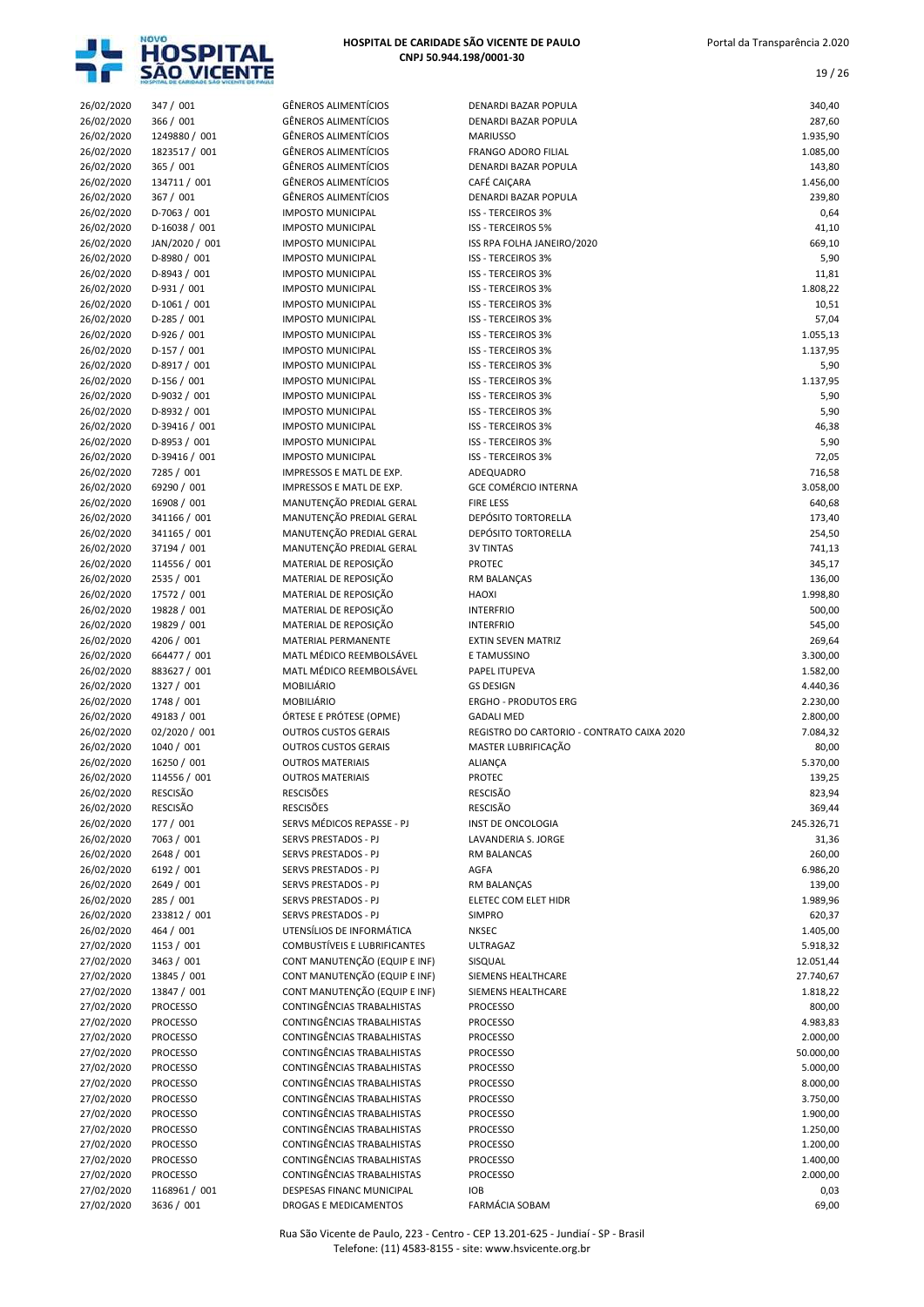

20 / 26

| 27/02/2020               | 547 / 001                  | DROGAS E MEDICAMENTOS                                | MICENAS FARMACIA                     | 140,00               |
|--------------------------|----------------------------|------------------------------------------------------|--------------------------------------|----------------------|
| 27/02/2020               | 1253308 / 001              | DROGAS E MEDICAMENTOS                                | RIOCLARENSE 91                       | 7.600,00             |
| 27/02/2020               | 58943 / 001                | <b>DROGAS E MEDICAMENTOS</b>                         | OPEM                                 | 2.040,00             |
| 27/02/2020               | 71495 / 001                | DROGAS E MEDICAMENTOS                                | <b>GLOBAL HOSPITALAR</b>             | 686,82               |
| 27/02/2020               | 58636 / 002                | DROGAS E MEDICAMENTOS                                | <b>BELIVE</b>                        | 4.037,50             |
| 27/02/2020               | 15566 / 002                | DROGAS E MEDICAMENTOS                                | <b>BELIVE FILIAL GO</b>              | 2.337,50             |
| 27/02/2020               | 546 / 001                  | DROGAS E MEDICAMENTOS                                | MICENAS FARMACIA                     | 35,00                |
| 27/02/2020               | 545 / 001                  | DROGAS E MEDICAMENTOS                                | MICENAS FARMACIA                     | 122,00               |
| 27/02/2020<br>27/02/2020 | 5147 / 001<br>59328 / 001  | DROGAS E MEDICAMENTOS<br>DROGAS E MEDICAMENTOS       | <b>PRECISION</b><br><b>BELIVE</b>    | 990,00<br>432,00     |
| 27/02/2020               | 44426750 / 001             | ENERGIA ELÉTRICA                                     | <b>CPFL</b>                          | 122.003,14           |
| 27/02/2020               | 4724 / 001                 | EQUIP. PROC. ELETRÔNICO                              | ALFATEL                              | 858,78               |
| 27/02/2020               | 306963 / 001               | <b>GASES MEDICINAIS</b>                              | IBG                                  | 742,83               |
| 27/02/2020               | 52289 / 001                | <b>GASES MEDICINAIS</b>                              | <b>IBG CRYO FILIAL</b>               | 2.257,41             |
| 27/02/2020               | 906692 / 001               | <b>GÊNEROS ALIMENTÍCIOS</b>                          | MARFRIG CD ITUPEVA                   | 593,73               |
| 27/02/2020               | 16398 / 001                | <b>GÊNEROS ALIMENTÍCIOS</b>                          | <b>IRMÃOS KANESHI</b>                | 138,78               |
| 27/02/2020               | 2232 / 001                 | <b>GÊNEROS ALIMENTÍCIOS</b>                          | DONA QUITANDA                        | 424,54               |
| 27/02/2020               | 906775 / 001               | <b>GÊNEROS ALIMENTÍCIOS</b>                          | MARFRIG CD ITUPEVA                   | 1.053,57             |
| 27/02/2020               | 38929 / 001                | <b>GÊNEROS ALIMENTÍCIOS</b>                          | <b>BANCA CODARIM</b>                 | 71,95                |
| 27/02/2020               | 76 / 001                   | <b>GÊNEROS ALIMENTÍCIOS</b>                          | <b>BEL HORTIFRUTI</b>                | 81,40                |
| 27/02/2020               | 17928 / 001                | <b>GÊNEROS ALIMENTÍCIOS</b>                          | AO COZINHEIRO                        | 73,08                |
| 27/02/2020               | 579304 / 001               | <b>GÊNEROS ALIMENTÍCIOS</b>                          | XANDO LATICÍNIOS                     | 540,50               |
| 27/02/2020               | 88411 / 001                | <b>GÊNEROS ALIMENTÍCIOS</b>                          | <b>DISTRIB HERNANDES</b>             | 1.612,80             |
| 27/02/2020               | 1824509 / 001              | <b>GÊNEROS ALIMENTÍCIOS</b>                          | <b>FRANGO ADORO FILIAL</b>           | 310,00               |
| 27/02/2020               | 38948 / 001                | <b>GÊNEROS ALIMENTÍCIOS</b>                          | <b>BANCA CODARIM</b>                 | 17,10                |
| 27/02/2020               | 16419 / 001                | <b>GÊNEROS ALIMENTÍCIOS</b>                          | <b>IRMÃOS KANESHI</b>                | 62,39                |
| 27/02/2020               | 2241 / 001                 | <b>GÊNEROS ALIMENTÍCIOS</b>                          | DONA QUITANDA                        | 812,60               |
| 27/02/2020               | 48756 / 001                | <b>GÊNEROS ALIMENTÍCIOS</b>                          | SAMAPI PROD HOSP                     | 270,00               |
| 27/02/2020               | 2020 / 001                 | <b>IMPOSTO MUNICIPAL</b>                             | <b>IPTU 2020</b>                     | 266,23               |
| 27/02/2020               | 2020 / 001                 | <b>IMPOSTO MUNICIPAL</b>                             | <b>IPTU 2020</b>                     | 180,60               |
| 27/02/2020               | 2020 / 001                 | <b>IMPOSTO MUNICIPAL</b>                             | <b>IPTU 2020</b>                     | 224,59               |
| 27/02/2020<br>27/02/2020 | 2020 / 001<br>2020 / 001   | <b>IMPOSTO MUNICIPAL</b><br><b>IMPOSTO MUNICIPAL</b> | <b>IPTU 2020</b><br><b>IPTU 2020</b> | 232,52<br>334,88     |
| 27/02/2020               | 2020 / 001                 | <b>IMPOSTO MUNICIPAL</b>                             | <b>IPTU 2020</b>                     | 114,81               |
| 27/02/2020               | 338183 / 001               | <b>IMPOSTO MUNICIPAL</b>                             | PREFEITURA JUNDIAI                   | 70,00                |
| 27/02/2020               | 884324 / 001               | IMPRESSOS E MATL DE EXP.                             | PAPEL ITUPEVA                        | 1.062,00             |
| 27/02/2020               | 12563 / 001                | IMPRESSOS E MATL DE EXP.                             | <b>FEMAG PASTAS</b>                  | 5.460,00             |
| 27/02/2020               | 286417 / 001               | IMPRESSOS E MATL DE EXP.                             | PROCOMP                              | 360,00               |
| 27/02/2020               | 1168961 / 001              | LIVROS, JORNAIS, REVISTAS, PUB                       | <b>IOB</b>                           | 101,64               |
| 27/02/2020               | 1168960 / 001              | LIVROS, JORNAIS, REVISTAS, PUB                       | <b>IOB</b>                           | 446,73               |
| 27/02/2020               | 371 / 001                  | LOCAÇÃO (EQUIP, MÁQ. ESPAÇO)                         | NCR LOCAÇÃO EQUIP                    | 1.770,00             |
| 27/02/2020               | 367 / 001                  | LOCAÇÃO (EQUIP, MÁQ. ESPAÇO)                         | NCR LOCAÇÃO EQUIP                    | 4.000,00             |
| 27/02/2020               | 370 / 001                  | LOCAÇÃO (EQUIP, MÁQ. ESPAÇO)                         | NCR LOCAÇÃO EQUIP                    | 1.770,00             |
| 27/02/2020               | 406 / 001                  | LOCAÇÃO (EQUIP, MÁQ. ESPAÇO)                         | <b>INTERMEDICAL EQUIP</b>            | 800,00               |
| 27/02/2020               | 22 / 001                   | LOCAÇÃO (EQUIP, MÁQ. ESPAÇO)                         | <b>GADALI MED</b>                    | 6.500,00             |
| 27/02/2020               | 06/12 / 001                | LOCAÇÃO DE IMÓVEIS                                   | IMOBILIÁRIA ELO                      | 3.329,80             |
| 27/02/2020               | 1356 / 001                 | MANUTENÇÃO E CONSERVAÇÃO                             | INOVA JUNDIAÍ                        | 654,00               |
| 27/02/2020               | 4724 / 001                 | MANUTENÇÃO PREDIAL GERAL                             | ALFATEL                              | 1.986,08             |
| 27/02/2020               | 151756 / 001               | MANUTENÇÃO PREDIAL GERAL                             | <b>SACI TINTAS</b>                   | 164,16               |
| 27/02/2020               | 69127 / 001                | MANUTENÇÃO PREDIAL GERAL                             | COMESP                               | 415,00               |
| 27/02/2020               | 19858 / 001<br>19855 / 001 | MÁQUINAS E EQUIPAMENTOS<br>MÁQUINAS E EQUIPAMENTOS   | <b>INTERFRIO</b>                     | 4.350,00             |
| 27/02/2020<br>27/02/2020 | 243719 / 002               | MÁQUINAS E EQUIPAMENTOS                              | <b>INTERFRIO</b><br><b>CLIMARIO</b>  | 7.280,00<br>4.624,78 |
| 27/02/2020               | 17578 / 001                | MATERIAL DE REPOSIÇÃO                                | HAOXI                                | 589,67               |
| 27/02/2020               | 41575 / 001                | MATERIAL DE REPOSIÇÃO                                | DORMED                               | 343,00               |
| 27/02/2020               | 4819 / 001                 | MATERIAL DE REPOSIÇÃO                                | VITALPLAST                           | 805,50               |
| 27/02/2020               | 14894 / 001                | MATERIAL DE REPOSIÇÃO                                | <b>OLIVERTEC</b>                     | 3.415,00             |
| 27/02/2020               | 19851 / 001                | MATERIAL DE REPOSIÇÃO                                | <b>INTERFRIO</b>                     | 430,00               |
| 27/02/2020               | 19849 / 001                | MATERIAL DE REPOSIÇÃO                                | <b>INTERFRIO</b>                     | 750,00               |
| 27/02/2020               | 4724 / 001                 | MATERIAL PERMANENTE                                  | ALFATEL                              | 1.023,82             |
| 27/02/2020               | 17578 / 001                | MATERIAL PERMANENTE                                  | HAOXI                                | 1.715,21             |
| 27/02/2020               | 30073 / 001                | MATERIAL PERMANENTE                                  | <b>INSTRUSUL</b>                     | 312,00               |
| 27/02/2020               | 976349 / 001               | MATL MÉDICO REEMBOLSÁVEL                             | CBS                                  | 4.917,84             |
| 27/02/2020               | 75776 / 001                | MEDICAMENTOS CONTROLADOS                             | SULMEDIC COM MED                     | 1.228,45             |
| 27/02/2020               | 4724 / 001                 | <b>MOBILIÁRIO</b>                                    | ALFATEL                              | 77,01                |
| 27/02/2020               | 26/001                     | MOBILIÁRIO                                           | MARCENARIA W CORREA                  | 3.250,00             |
| 27/02/2020               | 27 / 001                   | MOBILIÁRIO                                           | MARCENARIA W CORREA                  | 2.050,00             |
| 27/02/2020               | 25 / 001                   | MOBILIÁRIO                                           | MARCENARIA W CORREA                  | 1.600,00             |
| 27/02/2020               | 24/001                     | MOBILIÁRIO                                           | MARCENARIA W CORREA                  | 5.400,00             |
| 27/02/2020               | 58838 / 001                | ÓRTESE E PRÓTESE (OPME)                              | LUMINAL PRODUTOS MED                 | 3.010,65             |
| 27/02/2020               | 518031/001                 | ÓRTESE E PRÓTESE (OPME)                              | <b>SUPRIMED</b>                      | 959,40               |
| 27/02/2020<br>27/02/2020 | 21702 / 001<br>21512 / 001 | ÓRTESE E PRÓTESE (OPME)<br>ÓRTESE E PRÓTESE (OPME)   | DOC MED<br>DOC MED                   | 500,00<br>500,00     |
|                          |                            |                                                      |                                      |                      |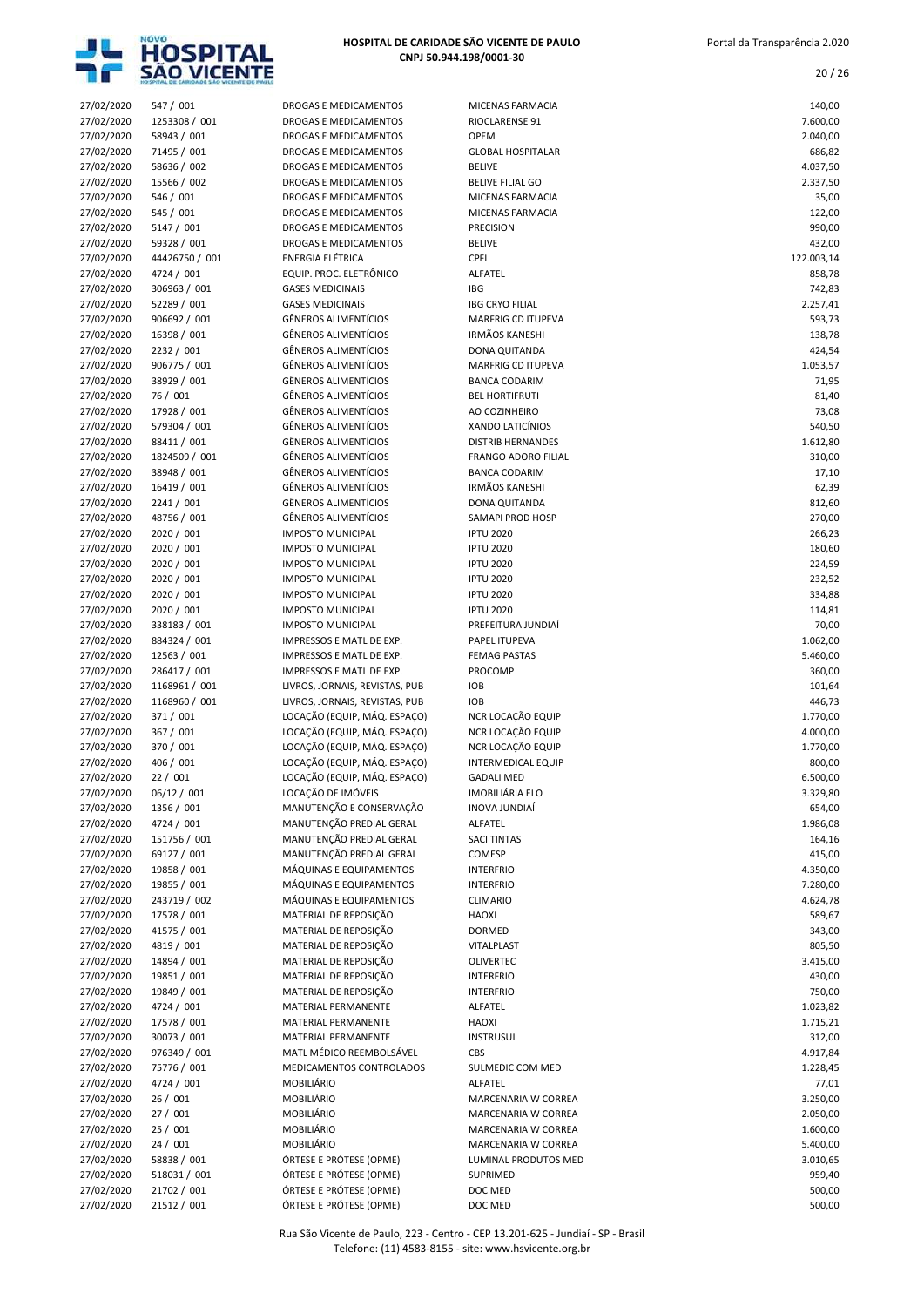

| 27/02/2020 | 5108 / 001            | ÓRTESE E PRÓTESE (OPME)                               | <b>INTERMEDICAL EQUIP</b>    | 2.630,00   |
|------------|-----------------------|-------------------------------------------------------|------------------------------|------------|
| 27/02/2020 | 21515 / 001           | ÓRTESE E PRÓTESE (OPME)                               | DOC MED                      | 4.569,00   |
| 27/02/2020 | 178967 / 001          | ÓRTESE E PRÓTESE (OPME)                               | <b>BIOCATH COM</b>           | 3.200,00   |
| 27/02/2020 | 49317 / 001           | ÓRTESE E PRÓTESE (OPME)                               | <b>GADALI MED</b>            | 1.260,00   |
| 27/02/2020 | 178965 / 001          | ÓRTESE E PRÓTESE (OPME)                               | <b>BIOCATH COM</b>           | 1.460,00   |
| 27/02/2020 | 127719 / 001          | <b>OUTROS CUSTOS GERAIS</b>                           | JORNAL DE JUNDIAI            | 150,00     |
| 27/02/2020 | 94331 / 001           | <b>OUTROS MATERIAIS</b>                               | <b>TERRÃO</b>                | 45,00      |
| 27/02/2020 | 591378 / 001          | <b>OUTROS MATERIAIS</b>                               | BALASKA                      | 637,70     |
| 27/02/2020 | RESCISÃO              | <b>RESCISÕES</b>                                      | <b>RESCISÃO</b>              | 247,81     |
| 27/02/2020 | 168 / 001             | SEGURO FUNCIONÁRIOS                                   | CAIXA SEGURADORA SA          | 3.534,60   |
| 27/02/2020 | 1102 / 001            | SERVS MÉDICOS COMPL - PJ                              | EGIDIO SERVIÇOS MED.         | 5.818,70   |
| 27/02/2020 | 327 / 001             | SERVS PRESTADOS - PJ                                  | CKS AUD E CONSUL             | 2.993,43   |
| 27/02/2020 | 21490 / 001           | SERVS PRESTADOS - PJ                                  | ALFATEL                      | 2.279,00   |
| 27/02/2020 | 162 / 001             | SERVS PRESTADOS - PJ                                  | AGS SERVIÇOS                 | 16.954,94  |
| 27/02/2020 | 24955 / 001           | SERVS PRESTADOS - PJ                                  | <b>IRON</b>                  | 33.768,34  |
| 27/02/2020 | 2951 / 001            | SERVS PRESTADOS - PJ                                  | FLEXIMED COM E SERV          | 5.024,46   |
| 27/02/2020 | 52028 / 001           | SERVS PRESTADOS - PJ                                  | <b>ELEVADORES ATLAS</b>      | 3.257,79   |
| 27/02/2020 | 57739 / 001           | SERVS PRESTADOS - PJ                                  | <b>ELEVADORES ATLAS</b>      | 1.654,51   |
| 27/02/2020 | 9139 / 001            | SERVS PRESTADOS - PJ                                  | CAÇAMBINHAS                  | 174,01     |
| 27/02/2020 | 9155 / 001            | SERVS PRESTADOS - PJ                                  | CAÇAMBINHAS                  | 174,01     |
| 27/02/2020 | 16038 / 001           | SERVS PRESTADOS - PJ                                  | VPV SAÚDE AMBIENTAL          | 708,55     |
| 27/02/2020 | 1585 / 001            | SERVS PRESTADOS - PJ                                  | <b>CERRI</b>                 | 1.270,00   |
| 27/02/2020 | 202000000014788 / 001 | <b>SERVS PRESTADOS - PJ</b>                           | <b>APONTO SISTEMAS</b>       | 374,00     |
| 27/02/2020 | 35819 / 002           | SERVS PRESTADOS - PJ                                  | ATMOSFERA                    | 101.982,28 |
| 27/02/2020 | CONF DÍV / 016        | TERMO CONFISSÃO DÍVIDA                                | HOSPITAL DIA OFTALMO         | 6.530,12   |
| 27/02/2020 | <b>CONF DÍV / 024</b> | TERMO CONFISSÃO DÍVIDA                                | <b>BIOTRONIK</b>             | 5.498,00   |
| 27/02/2020 | CONF DÍVIDA / 021     | TERMO CONFISSÃO DÍVIDA                                | <b>ISI</b>                   | 10.264,36  |
| 28/02/2020 | 302341 / 001          | CONTRIB ASSOCIATIVA                                   | SINDHOSFIL                   | 2.788,00   |
| 28/02/2020 | 168920 / 001          | DESPESAS FINANC MUNICIPAL                             | <b>BIONEXO</b>               | 98,24      |
| 28/02/2020 | 336123 / 001          | DESPESAS FINANC MUNICIPAL                             | PREFEITURA JUNDIAÍ           | 4,37       |
| 28/02/2020 | <b>PROCESSO</b>       | DESPS LEGAIS E JURÍDICAS                              | <b>GPS PROCESSO</b>          | 600,41     |
| 28/02/2020 | 921453 / 002          | DROGAS E MEDICAMENTOS                                 | <b>SANTA RITA</b>            | 1.971,80   |
| 28/02/2020 | 2464711 / 001         | DROGAS E MEDICAMENTOS                                 | CRISTALIA                    | 2.781,60   |
| 28/02/2020 | 2464692 / 001         | DROGAS E MEDICAMENTOS                                 | CRISTALIA                    | 7.037,50   |
| 28/02/2020 | 2464710 / 001         | DROGAS E MEDICAMENTOS                                 | CRISTALIA                    | 24.887,20  |
| 28/02/2020 | 1989236 / 001         | DROGAS E MEDICAMENTOS                                 | MAFRA FILIAL GO              | 66.428,26  |
|            | 2472199 / 001         | DROGAS E MEDICAMENTOS                                 | CRISTALIA                    |            |
| 28/02/2020 |                       |                                                       |                              | 15.361,70  |
| 28/02/2020 | 1987527 / 001         | DROGAS E MEDICAMENTOS                                 | MAFRA FILIAL GO<br>CRISTALIA | 16.714,00  |
| 28/02/2020 | 2472244 / 001         | DROGAS E MEDICAMENTOS                                 |                              | 7.950,00   |
| 28/02/2020 | 1237173 / 002         | DROGAS E MEDICAMENTOS<br><b>DROGAS E MEDICAMENTOS</b> | RIOCLARENSE 91               | 4.021,52   |
| 28/02/2020 | 177377 / 001          |                                                       | CIRUR SÃO JOSÉ 04            | 1.166,00   |
| 28/02/2020 | MAR/2020 / 001        | FÉRIAS                                                | FÉRIAS FOLHA MARÇO/2020      | 19.342,22  |
| 28/02/2020 | MAR/2020 / 001        | FÉRIAS                                                | FÉRIAS FOLHA MARÇO/2020      | 19.134,24  |
| 28/02/2020 | MAR/2020 / 001        | FÉRIAS                                                | FÉRIAS FOLHA MARCO/2020      | 21.904,21  |
| 28/02/2020 | 16438 / 001           | <b>GÊNEROS ALIMENTÍCIOS</b>                           | <b>IRMÃOS KANESHI</b>        | 220,18     |
| 28/02/2020 | 2249 / 001            | <b>GENEROS ALIMENTICIOS</b>                           | DONA QUITANDA                | 234,55     |
| 28/02/2020 | 38995 / 001           | <b>GÊNEROS ALIMENTÍCIOS</b>                           | <b>BANCA CODARIM</b>         | 15,35      |
| 28/02/2020 | 38972 / 001           | <b>GÊNEROS ALIMENTÍCIOS</b>                           | <b>BANCA CODARIM</b>         | 4,00       |
| 28/02/2020 | 580111 / 001          | <b>GÊNEROS ALIMENTÍCIOS</b>                           | XANDO LATICÍNIOS             | 329,00     |
| 28/02/2020 | 201966 / 001          | <b>GÊNEROS ALIMENTÍCIOS</b>                           | NUTRI SUCO IND E COM         | 267,20     |
| 28/02/2020 | 177263 / 001          | <b>GÊNEROS ALIMENTÍCIOS</b>                           | CIRUR SÃO JOSÉ 04            | 2.358,72   |
| 28/02/2020 | 336123 / 001          | <b>IMPOSTO MUNICIPAL</b>                              | PREFEITURA JUNDIAÍ           | 70,00      |
| 28/02/2020 | 25948 / 001           | LOCAÇÃO (EQUIP, MÁQ. ESPAÇO)                          | DIGITAL JUNDIAÍ              | 3.060,00   |
| 28/02/2020 | 24718 / 001           | LOCAÇÃO (EQUIP, MÁQ. ESPAÇO)                          | DIGITAL JUNDIAÍ              | 32.590,80  |
| 28/02/2020 | 24824 / 001           | LOCAÇÃO (EQUIP, MÁQ. ESPAÇO)                          | DIGITAL JUNDIAI              | 3.060,00   |
| 28/02/2020 | 25564 / 001           | LOCAÇÃO (EQUIP, MÁQ. ESPAÇO)                          | DIGITAL JUNDIAÍ              | 3.060,00   |
| 28/02/2020 | 25582 / 001           | LOCAÇÃO (EQUIP, MÁQ. ESPAÇO)                          | DIGITAL JUNDIAÍ              | 38.553,36  |
| 28/02/2020 | 01/12 REAJUSTE / 001  | LOCAÇÃO DE IMÓVEIS                                    | <b>ITUPEVA</b>               | 5.795,52   |
| 28/02/2020 | 88366 / 001           | MANUTENÇÃO PREDIAL GERAL                              | <b>MULTIBOR</b>              | 531,30     |
| 28/02/2020 | 574730 / 001          | MATERIAL DE LIMPEZA                                   | COLUMBIA                     | 280,00     |
| 28/02/2020 | 117723 / 001          | MATERIAL DE LIMPEZA                                   | <b>ITW FLUIDS E HYGIENE</b>  | 1.401,12   |
| 28/02/2020 | 117726 / 001          | MATERIAL DE LIMPEZA                                   | <b>ITW FLUIDS E HYGIENE</b>  | 6.447,79   |
| 28/02/2020 | 402760 / 001          | MATERIAL DE REPOSIÇÃO                                 | <b>RONDI</b>                 | 23,93      |
| 28/02/2020 | 402761 / 001          | MATERIAL DE REPOSIÇÃO                                 | <b>RONDI</b>                 | 47,66      |
| 28/02/2020 | 191583 / 001          | MATERIAL DE REPOSIÇÃO                                 | <b>CNPH</b>                  | 550,00     |
| 28/02/2020 | 60668 / 001           | MATERIAL DE REPOSIÇÃO                                 | <b>DRAGER</b>                | 1.043,22   |
| 28/02/2020 | 11481 / 001           | MATERIAL LABORATÓRIO                                  | <b>CINCO CIRURGICA</b>       | 9.520,00   |
| 28/02/2020 | 176305 / 002          | MATL MÉDICO REEMBOLSÁVEL                              | CIRUR SÃO JOSÉ 04            | 10.862,41  |
| 28/02/2020 | 1114 / 001            | MATL MÉDICO REEMBOLSÁVEL                              | POLAR FIX IND E COM          | 12.150,00  |
| 28/02/2020 | 316188 / 001          | MATL MÉDICO REEMBOLSÁVEL                              | POLAR FIX                    | 13.331,16  |
| 28/02/2020 | 313622 / 001          | MATL MÉDICO REEMBOLSÁVEL                              | POLAR FIX                    | 8.725,85   |
| 28/02/2020 | 316146 / 001          | MATL MÉDICO REEMBOLSÁVEL                              | POLAR FIX                    | 169,51     |
| 28/02/2020 | 314772 / 001          | MATL MÉDICO REEMBOLSÁVEL                              | POLAR FIX                    | 2.311,00   |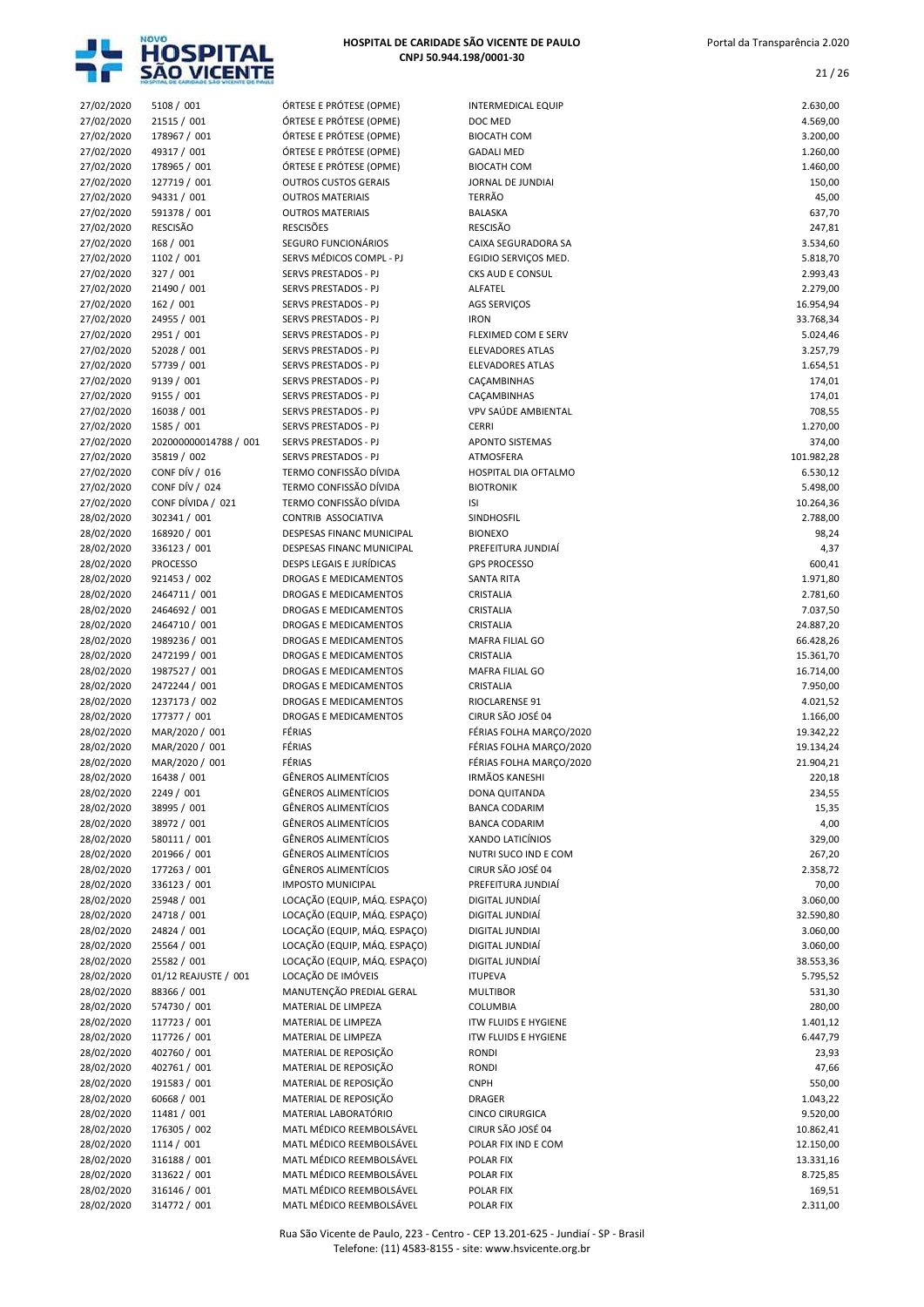

| 28/02/2020 | 314043 / 001  | MATL MÉDICO REEMBOLSÁVEL | <b>POLAR FIX</b>        | 1.017,00  |
|------------|---------------|--------------------------|-------------------------|-----------|
| 28/02/2020 | 312898 / 001  | MATL MÉDICO REEMBOLSÁVEL | POLAR FIX               | 4.783,44  |
| 28/02/2020 | 314705 / 001  | MATL MÉDICO REEMBOLSÁVEL | POLAR FIX               | 2.480,00  |
| 28/02/2020 | 315677 / 001  | MATL MÉDICO REEMBOLSÁVEL | POLAR FIX               | 493,44    |
| 28/02/2020 | 2428 / 001    | MATL MÉDICO REEMBOLSÁVEL | <b>GAMACAMP SERVICE</b> | 509,50    |
| 28/02/2020 | 316270 / 001  | MATL MÉDICO REEMBOLSÁVEL | POLAR FIX               | 600,00    |
| 28/02/2020 | 177830 / 001  | MATL MÉDICO REEMBOLSÁVEL | CIRUR SÃO JOSÉ 04       | 756,82    |
| 28/02/2020 | 314744 / 001  | MATL MÉDICO REEMBOLSÁVEL | POLAR FIX               | 5.017,92  |
| 28/02/2020 | 177570 / 001  | MATL MÉDICO REEMBOLSÁVEL | CIRUR SÃO JOSÉ 04       | 12.250,76 |
| 28/02/2020 | 176530 / 002  | MATL MÉDICO REEMBOLSÁVEL | CIRUR SÃO JOSÉ 04       | 3.150,00  |
| 28/02/2020 | 2478526 / 001 | MEDICAMENTOS CONTROLADOS | CRISTALIA               | 2.240,00  |
| 28/02/2020 | 2464710 / 001 | MEDICAMENTOS CONTROLADOS | CRISTALIA               | 20.305,00 |
| 28/02/2020 | 2465631 / 001 | MEDICAMENTOS CONTROLADOS | CRISTALIA               | 4.000,00  |
| 28/02/2020 | 2476392 / 001 | MEDICAMENTOS CONTROLADOS | CRISTALIA               | 1.250,00  |
| 28/02/2020 | 2472199 / 001 | MEDICAMENTOS CONTROLADOS | CRISTALIA               | 17.750,90 |
| 28/02/2020 | 2465322 / 001 | MEDICAMENTOS CONTROLADOS | CRISTALIA               | 264,00    |
| 28/02/2020 | 2467460 / 001 | MEDICAMENTOS CONTROLADOS | CRISTALIA               | 6.720,00  |
| 28/02/2020 | 57394 / 001   | ÓRTESE E PRÓTESE (OPME)  | LUMINAL PRODUTOS MED    | 2.034,50  |
| 28/02/2020 | 58147 / 001   | ÓRTESE E PRÓTESE (OPME)  | <b>MEDICAL CAMP</b>     | 3.184,19  |
| 28/02/2020 | 57127 / 001   | ÓRTESE E PRÓTESE (OPME)  | LUMINAL PRODUTOS MED    | 4.069,00  |
| 28/02/2020 | 146423 / 001  | ÓRTESE E PRÓTESE (OPME)  | <b>ERECTA</b>           | 2.654,80  |
| 28/02/2020 | 211676 / 001  | ÓRTESE E PRÓTESE (OPME)  | VITÓRIA HOSPITALAR      | 597,73    |
| 28/02/2020 | 212298 / 001  | ÓRTESE E PRÓTESE (OPME)  | VITÓRIA HOSPITALAR      | 347,73    |
| 28/02/2020 | 209447 / 002  | ÓRTESE E PRÓTESE (OPME)  | VITÓRIA HOSPITALAR      | 445,45    |
| 28/02/2020 | 208659 / 002  | ÓRTESE E PRÓTESE (OPME)  | VITÓRIA HOSPITALAR      | 1.267,25  |
| 28/02/2020 | 209611 / 002  | ÓRTESE E PRÓTESE (OPME)  | VITÓRIA HOSPITALAR      | 250,00    |
| 28/02/2020 | 210748 / 002  | ÓRTESE E PRÓTESE (OPME)  | VITÓRIA HOSPITALAR      | 597,72    |
| 28/02/2020 | 136666 / 001  | ÓRTESE E PRÓTESE (OPME)  | PLANTÃO MÉDICO          | 195,45    |
| 28/02/2020 | 210083 / 002  | ÓRTESE E PRÓTESE (OPME)  | VITÓRIA HOSPITALAR      | 1.364,97  |
| 28/02/2020 | 210064 / 002  | ÓRTESE E PRÓTESE (OPME)  | VITÓRIA HOSPITALAR      | 1.114,97  |
| 28/02/2020 | 210756 / 002  | ÓRTESE E PRÓTESE (OPME)  | VITÓRIA HOSPITALAR      | 2.632,22  |
| 28/02/2020 | 58337 / 001   | ÓRTESE E PRÓTESE (OPME)  | MEDICAL CAMP            | 5.255,90  |
| 28/02/2020 | 57126 / 001   | ÓRTESE E PRÓTESE (OPME)  | LUMINAL PRODUTOS MED    | 2.815,20  |
| 28/02/2020 | 57125 / 001   | ÓRTESE E PRÓTESE (OPME)  | LUMINAL PRODUTOS MED    | 2.534,50  |
| 28/02/2020 | 57609 / 001   | ÓRTESE E PRÓTESE (OPME)  | LUMINAL PRODUTOS MED    | 390,90    |
| 28/02/2020 | 57536 / 001   | ÓRTESE E PRÓTESE (OPME)  | LUMINAL PRODUTOS MED    | 3.010,65  |
| 28/02/2020 | 57535 / 001   | ÓRTESE E PRÓTESE (OPME)  | LUMINAL PRODUTOS MED    | 2.034,50  |
| 28/02/2020 | 211358 / 001  | ÓRTESE E PRÓTESE (OPME)  | VITÓRIA HOSPITALAR      | 97,73     |
| 28/02/2020 | 211596 / 001  | ÓRTESE E PRÓTESE (OPME)  | VITÓRIA HOSPITALAR      | 500,00    |
| 28/02/2020 | 209946 / 002  | ÓRTESE E PRÓTESE (OPME)  | VITÓRIA HOSPITALAR      | 1.114,97  |
| 28/02/2020 | 208118 / 002  | ÓRTESE E PRÓTESE (OPME)  | VITÓRIA HOSPITALAR      | 97,72     |
| 28/02/2020 | 210062 / 002  | ÓRTESE E PRÓTESE (OPME)  | VITÓRIA HOSPITALAR      | 1.712,70  |
| 28/02/2020 | 58489 / 001   | ÓRTESE E PRÓTESE (OPME)  | <b>MEDICAL CAMP</b>     | 3.184,19  |
| 28/02/2020 | 136495 / 001  | ÓRTESE E PRÓTESE (OPME)  | PLANTÃO MÉDICO          | 477,48    |
| 28/02/2020 | 421701 / 001  | ÓRTESE E PRÓTESE (OPME)  | ST JUDE MEDICAL         | 1.100,59  |
| 28/02/2020 | 57608 / 001   | ORTESE E PROTESE (OPME)  | LUMINAL PRODUTOS MED    | 2.229,95  |
| 28/02/2020 | 211357 / 001  | ÓRTESE E PRÓTESE (OPME)  | VITÓRIA HOSPITALAR      | 500,00    |
| 28/02/2020 | 211597 / 001  | ÓRTESE E PRÓTESE (OPME)  | VITÓRIA HOSPITALAR      | 1.017,25  |
| 28/02/2020 | 211598 / 001  | ÓRTESE E PRÓTESE (OPME)  | VITÓRIA HOSPITALAR      | 97,73     |
| 28/02/2020 | 209623 / 002  | ÓRTESE E PRÓTESE (OPME)  | VITÓRIA HOSPITALAR      | 97,72     |
| 28/02/2020 | 210080 / 002  | ÓRTESE E PRÓTESE (OPME)  | VITÓRIA HOSPITALAR      | 195,45    |
| 28/02/2020 | 210063 / 002  | ÓRTESE E PRÓTESE (OPME)  | VITÓRIA HOSPITALAR      | 1.114,97  |
| 28/02/2020 | 136262 / 001  | ÓRTESE E PRÓTESE (OPME)  | PLANTÃO MÉDICO          | 195,45    |
| 28/02/2020 | 146677 / 001  | ÓRTESE E PRÓTESE (OPME)  | ERECTA                  | 1.809,00  |
| 28/02/2020 | 146421 / 001  | ÓRTESE E PRÓTESE (OPME)  | ERECTA                  | 1.429,52  |
| 28/02/2020 | 209622 / 002  | ÓRTESE E PRÓTESE (OPME)  | VITÓRIA HOSPITALAR      | 1.017,25  |
| 28/02/2020 | 209612 / 002  | ÓRTESE E PRÓTESE (OPME)  | VITÓRIA HOSPITALAR      | 1.364,97  |
| 28/02/2020 | 208664 / 002  | ÓRTESE E PRÓTESE (OPME)  | VITÓRIA HOSPITALAR      | 1.114,97  |
| 28/02/2020 | 421929 / 001  | ÓRTESE E PRÓTESE (OPME)  | ST JUDE MEDICAL         | 7.426,43  |
| 28/02/2020 | 136261 / 001  | ÓRTESE E PRÓTESE (OPME)  | PLANTÃO MÉDICO          | 195,45    |
| 28/02/2020 | 58146 / 001   | ÓRTESE E PRÓTESE (OPME)  | MEDICAL CAMP            | 4.504,19  |
| 28/02/2020 | 146679 / 001  | ÓRTESE E PRÓTESE (OPME)  | ERECTA                  | 980,00    |
| 28/02/2020 | 146678 / 001  | ÓRTESE E PRÓTESE (OPME)  | ERECTA                  | 1.429,52  |
| 28/02/2020 | 421703 / 001  | ÓRTESE E PRÓTESE (OPME)  | ST JUDE MEDICAL         | 5.424,93  |
| 28/02/2020 | 57439 / 001   | ÓRTESE E PRÓTESE (OPME)  | LUMINAL PRODUTOS MED    | 4.849,70  |
| 28/02/2020 | 146673 / 001  | ÓRTESE E PRÓTESE (OPME)  | ERECTA                  | 2.532,62  |
| 28/02/2020 | 212301 / 001  | ÓRTESE E PRÓTESE (OPME)  | VITÓRIA HOSPITALAR      | 347,73    |
| 28/02/2020 | 209940 / 002  | ÓRTESE E PRÓTESE (OPME)  | VITÓRIA HOSPITALAR      | 1.267,25  |
| 28/02/2020 | 209621 / 002  | ÓRTESE E PRÓTESE (OPME)  | VITÓRIA HOSPITALAR      | 1.195,45  |
| 28/02/2020 | 209058 / 002  | ÓRTESE E PRÓTESE (OPME)  | VITÓRIA HOSPITALAR      | 97,72     |
| 28/02/2020 | 210423 / 002  | ÓRTESE E PRÓTESE (OPME)  | VITÓRIA HOSPITALAR      | 97,72     |
| 28/02/2020 | 210392 / 002  | ÓRTESE E PRÓTESE (OPME)  | VITÓRIA HOSPITALAR      | 445,45    |
| 28/02/2020 | 136665 / 001  | ÓRTESE E PRÓTESE (OPME)  | PLANTÃO MÉDICO          | 195,45    |
|            |               |                          |                         |           |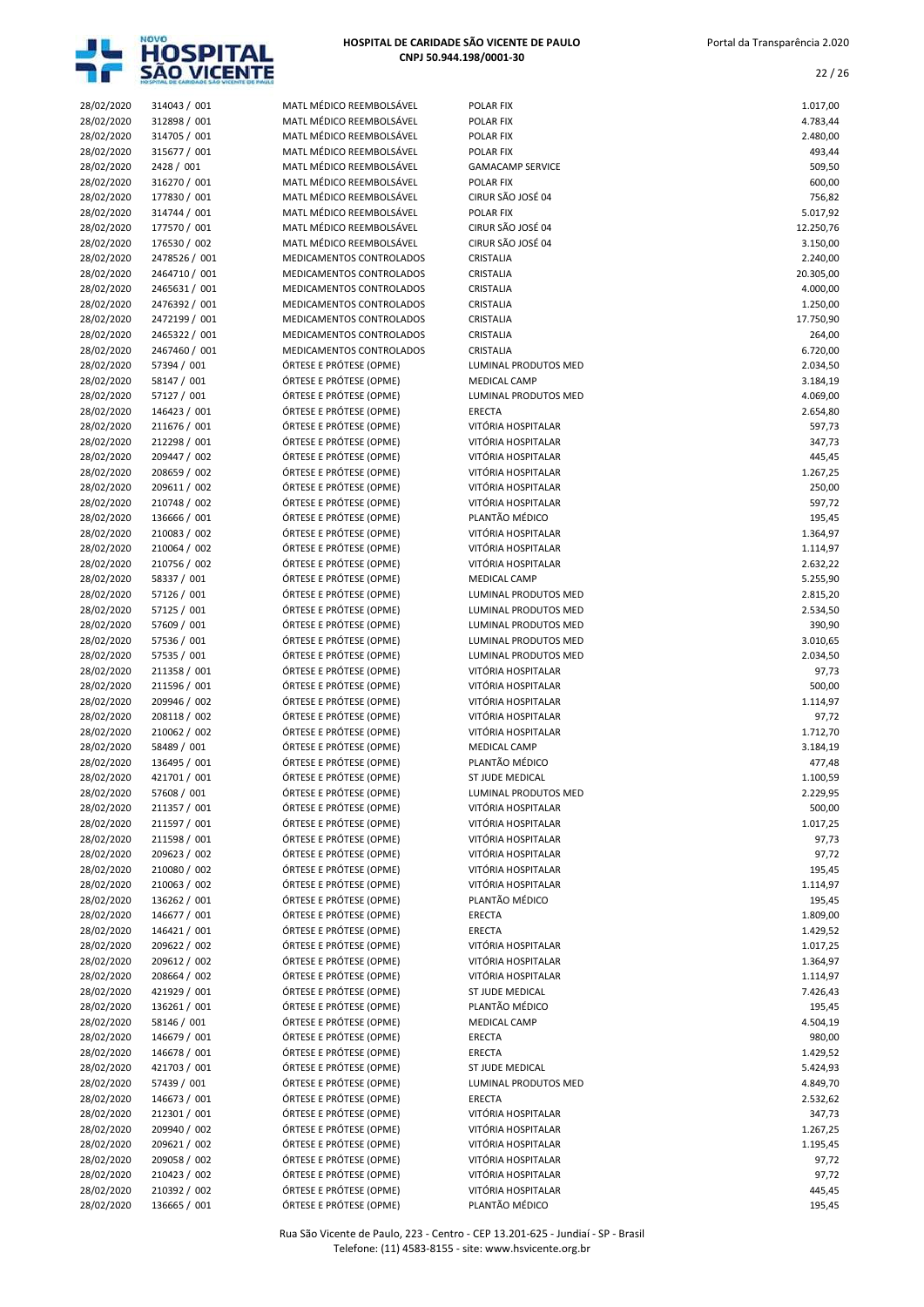

| 28/02/2020 | 137204 / 001 | ÓRTESE E PRÓTESE (OPME) | PLANTÃO MÉDICO       | 195,45   |
|------------|--------------|-------------------------|----------------------|----------|
| 28/02/2020 | 146420 / 001 | ÓRTESE E PRÓTESE (OPME) | <b>ERECTA</b>        | 904,50   |
| 28/02/2020 | 146422 / 001 | ÓRTESE E PRÓTESE (OPME) | ERECTA               | 1.809,00 |
| 28/02/2020 | 137205 / 001 | ÓRTESE E PRÓTESE (OPME) | PLANTÃO MÉDICO       | 390,90   |
| 28/02/2020 | 146675 / 001 | ÓRTESE E PRÓTESE (OPME) | ERECTA               | 2.713,50 |
| 28/02/2020 | 212299 / 001 | ÓRTESE E PRÓTESE (OPME) | VITÓRIA HOSPITALAR   | 97,73    |
| 28/02/2020 | 212300 / 001 | ÓRTESE E PRÓTESE (OPME) | VITÓRIA HOSPITALAR   | 97,73    |
| 28/02/2020 | 208660 / 002 | ÓRTESE E PRÓTESE (OPME) | VITÓRIA HOSPITALAR   | 347,72   |
| 28/02/2020 | 208741 / 002 | ÓRTESE E PRÓTESE (OPME) | VITÓRIA HOSPITALAR   | 500,00   |
| 28/02/2020 | 210385 / 002 | ÓRTESE E PRÓTESE (OPME) | VITÓRIA HOSPITALAR   | 97,72    |
| 28/02/2020 | 210747 / 002 | ÓRTESE E PRÓTESE (OPME) | VITÓRIA HOSPITALAR   | 695,45   |
| 28/02/2020 | 58397 / 001  | ÓRTESE E PRÓTESE (OPME) | MEDICAL CAMP         | 5.226,80 |
| 28/02/2020 | 136494 / 001 | ÓRTESE E PRÓTESE (OPME) | PLANTÃO MÉDICO       | 195,45   |
|            |              | ÓRTESE E PRÓTESE (OPME) | PLANTÃO MÉDICO       |          |
| 28/02/2020 | 136667 / 001 |                         |                      | 390,90   |
| 28/02/2020 | 135855 / 001 | ÓRTESE E PRÓTESE (OPME) | PLANTÃO MÉDICO       | 195,45   |
| 28/02/2020 | 136263 / 001 | ÓRTESE E PRÓTESE (OPME) | PLANTÃO MÉDICO       | 292,93   |
| 28/02/2020 | 211868 / 001 | ÓRTESE E PRÓTESE (OPME) | VITÓRIA HOSPITALAR   | 500,00   |
| 28/02/2020 | 209223 / 002 | ÓRTESE E PRÓTESE (OPME) | VITÓRIA HOSPITALAR   | 1.017,25 |
| 28/02/2020 | 208119 / 002 | ÓRTESE E PRÓTESE (OPME) | VITÓRIA HOSPITALAR   | 97,72    |
| 28/02/2020 | 208117 / 002 | ÓRTESE E PRÓTESE (OPME) | VITÓRIA HOSPITALAR   | 97,72    |
| 28/02/2020 | 208742 / 002 | ÓRTESE E PRÓTESE (OPME) | VITÓRIA HOSPITALAR   | 97,72    |
| 28/02/2020 | 209919 / 002 | ÓRTESE E PRÓTESE (OPME) | VITÓRIA HOSPITALAR   | 1.017,25 |
| 28/02/2020 | 210081 / 002 | ÓRTESE E PRÓTESE (OPME) | VITÓRIA HOSPITALAR   | 195,45   |
| 28/02/2020 | 210065 / 002 | ÓRTESE E PRÓTESE (OPME) | VITÓRIA HOSPITALAR   | 347,72   |
|            |              |                         |                      |          |
| 28/02/2020 | 79998 / 001  | ÓRTESE E PRÓTESE (OPME) | LIMEIRA              | 2.184,13 |
| 28/02/2020 | 79952 / 001  | ÓRTESE E PRÓTESE (OPME) | LIMEIRA              | 1.026,96 |
| 28/02/2020 | 80066 / 001  | ÓRTESE E PRÓTESE (OPME) | LIMEIRA              | 936,58   |
| 28/02/2020 | 147211 / 001 | ÓRTESE E PRÓTESE (OPME) | ERECTA               | 1.429,52 |
| 28/02/2020 | 147288 / 001 | ÓRTESE E PRÓTESE (OPME) | ERECTA               | 1.429,52 |
| 28/02/2020 | 147295 / 001 | ÓRTESE E PRÓTESE (OPME) | ERECTA               | 4.160,74 |
| 28/02/2020 | 147311 / 001 | ÓRTESE E PRÓTESE (OPME) | ERECTA               | 904,50   |
| 28/02/2020 | 147312 / 001 | ÓRTESE E PRÓTESE (OPME) | <b>ERECTA</b>        | 1.900,00 |
| 28/02/2020 | 147313 / 001 | ÓRTESE E PRÓTESE (OPME) | ERECTA               | 1.429,52 |
| 28/02/2020 | 90600 / 001  | ÓRTESE E PRÓTESE (OPME) | PRIME                | 144,07   |
|            |              | ÓRTESE E PRÓTESE (OPME) |                      |          |
| 28/02/2020 | 91040 / 001  |                         | PRIME                | 286,95   |
| 28/02/2020 | 91036 / 001  | ÓRTESE E PRÓTESE (OPME) | PRIME                | 671,35   |
| 28/02/2020 | 91757 / 001  | ÓRTESE E PRÓTESE (OPME) | PRIME                | 1.096,39 |
| 28/02/2020 | 91825 / 001  | ÓRTESE E PRÓTESE (OPME) | PRIME                | 148,40   |
| 28/02/2020 | 55396 / 001  | ÓRTESE E PRÓTESE (OPME) | ORTHO SYSTEM         | 1.120,00 |
| 28/02/2020 | 55572 / 001  | ÓRTESE E PRÓTESE (OPME) | ORTHO SYSTEM         | 764,34   |
| 28/02/2020 | 55568 / 001  | ÓRTESE E PRÓTESE (OPME) | <b>ORTHO SYSTEM</b>  | 203,82   |
| 28/02/2020 | 55218 / 001  | ÓRTESE E PRÓTESE (OPME) | ORTHO SYSTEM         | 471,11   |
| 28/02/2020 | 55260 / 001  | ÓRTESE E PRÓTESE (OPME) | ORTHO SYSTEM         | 1.026,96 |
| 28/02/2020 | 55299 / 001  | ÓRTESE E PRÓTESE (OPME) | <b>ORTHO SYSTEM</b>  | 367,62   |
| 28/02/2020 | 55292 / 001  | ÓRTESE E PRÓTESE (OPME) | ORTHO SYSTEM         | 183,81   |
|            |              |                         |                      |          |
| 28/02/2020 | 83821 / 001  | ORTESE E PROTESE (OPME) | LINE LIFE            | 97,48    |
| 28/02/2020 | 212932 / 001 | ÓRTESE E PRÓTESE (OPME) | VITÍRIA HOSPITALAR   | 500,00   |
| 28/02/2020 | 58611 / 001  | ÓRTESE E PRÓTESE (OPME) | LUMINAL PRODUTOS MED | 2.034,50 |
| 28/02/2020 | 79949 / 001  | ÓRTESE E PRÓTESE (OPME) | LIMEIRA              | 148,40   |
| 28/02/2020 | 79991 / 001  | ÓRTESE E PRÓTESE (OPME) | LIMEIRA              | 1.026,96 |
| 28/02/2020 | 80064 / 001  | ÓRTESE E PRÓTESE (OPME) | LIMEIRA              | 235,88   |
| 28/02/2020 | 80063 / 001  | ÓRTESE E PRÓTESE (OPME) | LIMEIRA              | 197,60   |
| 28/02/2020 | 80017 / 001  | ÓRTESE E PRÓTESE (OPME) | LIMEIRA              | 1.500,00 |
| 28/02/2020 | 147604 / 001 | ÓRTESE E PRÓTESE (OPME) | ERECTA               | 980,00   |
| 28/02/2020 | 147601 / 001 | ÓRTESE E PRÓTESE (OPME) | ERECTA               | 904,50   |
| 28/02/2020 | 146969 / 001 | ÓRTESE E PRÓTESE (OPME) | ERECTA               | 4.598,93 |
|            |              |                         |                      |          |
| 28/02/2020 | 146971 / 001 | ÓRTESE E PRÓTESE (OPME) | ERECTA               | 525,02   |
| 28/02/2020 | 147297 / 001 | ÓRTESE E PRÓTESE (OPME) | ERECTA               | 904,50   |
| 28/02/2020 | 90987 / 001  | ÓRTESE E PRÓTESE (OPME) | PRIME                | 5.383,24 |
| 28/02/2020 | 91623 / 001  | ÓRTESE E PRÓTESE (OPME) | PRIME                | 1.096,39 |
| 28/02/2020 | 147599 / 001 | ÓRTESE E PRÓTESE (OPME) | ERECTA               | 904,50   |
| 28/02/2020 | 147603 / 001 | ÓRTESE E PRÓTESE (OPME) | ERECTA               | 904,50   |
| 28/02/2020 | 147605 / 001 | ÓRTESE E PRÓTESE (OPME) | ERECTA               | 525,02   |
| 28/02/2020 | 91614 / 001  | ÓRTESE E PRÓTESE (OPME) | PRIME                | 148,40   |
| 28/02/2020 | 91818 / 001  | ÓRTESE E PRÓTESE (OPME) | PRIME                | 764,34   |
| 28/02/2020 | 55359 / 001  | ÓRTESE E PRÓTESE (OPME) | ORTHO SYSTEM         | 120,00   |
| 28/02/2020 | 55581 / 001  | ÓRTESE E PRÓTESE (OPME) | ORTHO SYSTEM         | 1.300,00 |
|            |              |                         |                      |          |
| 28/02/2020 | 55548 / 001  | ÓRTESE E PRÓTESE (OPME) | ORTHO SYSTEM         | 270,87   |
| 28/02/2020 | 55220 / 001  | ÓRTESE E PRÓTESE (OPME) | ORTHO SYSTEM         | 1.300,00 |
| 28/02/2020 | 55296 / 001  | ÓRTESE E PRÓTESE (OPME) | ORTHO SYSTEM         | 367,62   |
| 28/02/2020 | 213805 / 001 | ÓRTESE E PRÓTESE (OPME) | VITÓRIA HOSPITALAR   | 695,45   |
| 28/02/2020 | 213511 / 001 | ÓRTESE E PRÓTESE (OPME) | VITÓRIA HOSPITALAR   | 1.364,98 |
| 28/02/2020 | 58908 / 001  | ÓRTESE E PRÓTESE (OPME) | MEDICAL CAMP         | 3.184,19 |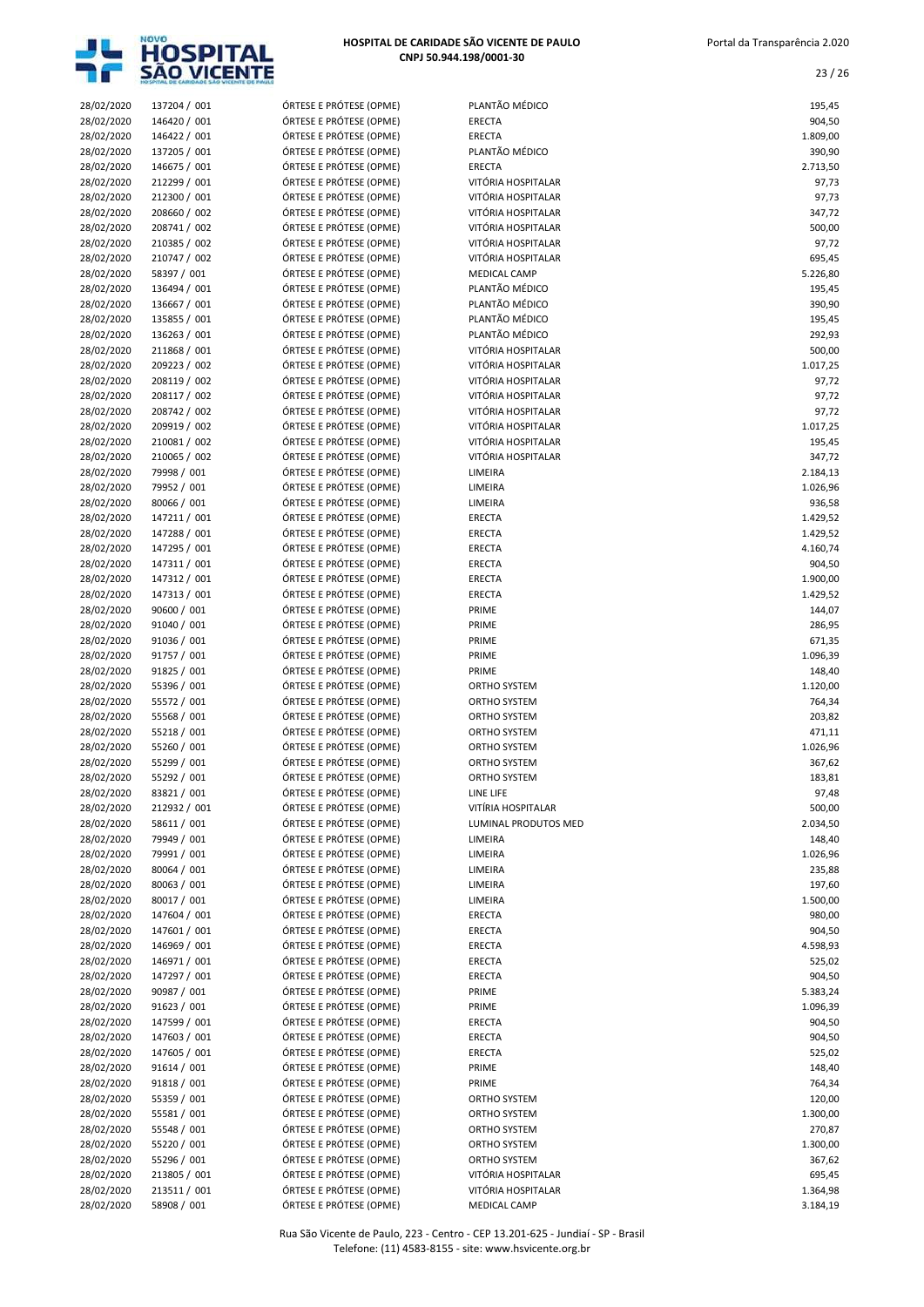

| 28/02/2020 | 212934 / 001 | ÓRTESE E PRÓTESE (OPME) | VITÓRIA HOSPITALAR   | 347,73    |
|------------|--------------|-------------------------|----------------------|-----------|
| 28/02/2020 | 213512 / 001 | ÓRTESE E PRÓTESE (OPME) | VITÓRIA HOSPITALAR   | 1.364,98  |
| 28/02/2020 | 79994 / 001  | ÓRTESE E PRÓTESE (OPME) | LIMEIRA              | 1.026,96  |
| 28/02/2020 | 79951 / 001  | ÓRTESE E PRÓTESE (OPME) | LIMEIRA              | 395,20    |
| 28/02/2020 | 79975 / 001  | ÓRTESE E PRÓTESE (OPME) | LIMEIRA              | 299,90    |
| 28/02/2020 | 80065 / 001  | ÓRTESE E PRÓTESE (OPME) | LIMEIRA              | 148,40    |
| 28/02/2020 | 80061 / 001  | ÓRTESE E PRÓTESE (OPME) | LIMEIRA              | 1.026,96  |
| 28/02/2020 | 80060 / 001  | ÓRTESE E PRÓTESE (OPME) | LIMEIRA              | 1.026,96  |
| 28/02/2020 | 80022 / 001  | ÓRTESE E PRÓTESE (OPME) | LIMEIRA              | 30,68     |
| 28/02/2020 | 80016 / 001  | ÓRTESE E PRÓTESE (OPME) | LIMEIRA              | 1.500,00  |
| 28/02/2020 | 79885 / 001  | ÓRTESE E PRÓTESE (OPME) | LIMEIRA              | 1.360,00  |
| 28/02/2020 | 79891 / 001  | ÓRTESE E PRÓTESE (OPME) | LIMEIRA              | 148,40    |
|            |              | ÓRTESE E PRÓTESE (OPME) | LIMEIRA              |           |
| 28/02/2020 | 79901 / 001  | ÓRTESE E PRÓTESE (OPME) |                      | 1.500,00  |
| 28/02/2020 | 79919 / 001  |                         | LIMEIRA              | 5.000,00  |
| 28/02/2020 | 79921 / 001  | ÓRTESE E PRÓTESE (OPME) | LIMEIRA              | 3.203,48  |
| 28/02/2020 | 146967 / 001 | ÓRTESE E PRÓTESE (OPME) | ERECTA               | 1.809,00  |
| 28/02/2020 | 79977 / 001  | ÓRTESE E PRÓTESE (OPME) | LIMEIRA              | 989,15    |
| 28/02/2020 | 79976 / 001  | ÓRTESE E PRÓTESE (OPME) | LIMEIRA              | 1.771,88  |
| 28/02/2020 | 80062 / 001  | ÓRTESE E PRÓTESE (OPME) | LIMEIRA              | 1.026,96  |
| 28/02/2020 | 80021 / 001  | ÓRTESE E PRÓTESE (OPME) | LIMEIRA              | 989,15    |
| 28/02/2020 | 80019 / 001  | ÓRTESE E PRÓTESE (OPME) | LIMEIRA              | 1.316,94  |
| 28/02/2020 | 79920 / 001  | ÓRTESE E PRÓTESE (OPME) | LIMEIRA              | 4.366,82  |
| 28/02/2020 | 58613 / 001  | ÓRTESE E PRÓTESE (OPME) | LUMINAL PRODUTOS MED | 2.534,50  |
| 28/02/2020 | 147210 / 001 | ÓRTESE E PRÓTESE (OPME) | ERECTA               | 1.809,00  |
| 28/02/2020 | 147298 / 001 | ÓRTESE E PRÓTESE (OPME) | ERECTA               | 4.884,36  |
| 28/02/2020 | 147314 / 001 | ÓRTESE E PRÓTESE (OPME) | ERECTA               | 1.429,52  |
| 28/02/2020 | 91043 / 001  | ÓRTESE E PRÓTESE (OPME) | PRIME                | 183,81    |
| 28/02/2020 | 90997 / 001  | ÓRTESE E PRÓTESE (OPME) | PRIME                | 764,34    |
| 28/02/2020 | 90995 / 001  | ÓRTESE E PRÓTESE (OPME) | PRIME                | 989,15    |
| 28/02/2020 | 90990 / 001  | ÓRTESE E PRÓTESE (OPME) | PRIME                | 1.952,58  |
| 28/02/2020 | 90989 / 001  | ÓRTESE E PRÓTESE (OPME) | PRIME                | 1.096,39  |
| 28/02/2020 | 91821 / 001  | ÓRTESE E PRÓTESE (OPME) | PRIME                | 671,35    |
| 28/02/2020 | 55447 / 001  | ÓRTESE E PRÓTESE (OPME) | ORTHO SYSTEM         | 19.582,00 |
| 28/02/2020 | 55518 / 001  | ÓRTESE E PRÓTESE (OPME) | ORTHO SYSTEM         |           |
|            |              |                         |                      | 235,88    |
| 28/02/2020 | 55511 / 001  | ÓRTESE E PRÓTESE (OPME) | ORTHO SYSTEM         | 180,58    |
| 28/02/2020 | 55298 / 001  | ÓRTESE E PRÓTESE (OPME) | ORTHO SYSTEM         | 327,61    |
| 28/02/2020 | 55328 / 001  | ÓRTESE E PRÓTESE (OPME) | <b>ORTHO SYSTEM</b>  | 1.300,00  |
| 28/02/2020 | 147602 / 001 | ÓRTESE E PRÓTESE (OPME) | ERECTA               | 525,02    |
| 28/02/2020 | 146974 / 001 | ÓRTESE E PRÓTESE (OPME) | ERECTA               | 1.429,52  |
| 28/02/2020 | 90595 / 001  | ÓRTESE E PRÓTESE (OPME) | PRIME                | 1.026,96  |
| 28/02/2020 | 90597 / 001  | ÓRTESE E PRÓTESE (OPME) | PRIME                | 335,02    |
| 28/02/2020 | 90994 / 001  | ÓRTESE E PRÓTESE (OPME) | PRIME                | 27,71     |
| 28/02/2020 | 91602 / 001  | ÓRTESE E PRÓTESE (OPME) | PRIME                | 203,82    |
| 28/02/2020 | 90594 / 001  | ÓRTESE E PRÓTESE (OPME) | PRIME                | 936,58    |
| 28/02/2020 | 55374 / 001  | ÓRTESE E PRÓTESE (OPME) | <b>ORTHO SYSTEM</b>  | 936,58    |
| 28/02/2020 | 55573 / 001  | ÓRTESE E PRÓTESE (OPME) | ORTHO SYSTEM         | 3.382,30  |
| 28/02/2020 | 55431 / 001  | ÓRTESE E PRÓTESE (OPME) | ORTHO SYSTEM         | 1.300,00  |
| 28/02/2020 | 55397 / 001  | ÓRTESE E PRÓTESE (OPME) | ORTHO SYSTEM         | 1.096,39  |
| 28/02/2020 | 55390 / 001  | ÓRTESE E PRÓTESE (OPME) | ORTHO SYSTEM         | 203,82    |
| 28/02/2020 | 55389 / 001  | ÓRTESE E PRÓTESE (OPME) | ORTHO SYSTEM         | 296,80    |
| 28/02/2020 | 55559 / 001  | ÓRTESE E PRÓTESE (OPME) | ORTHO SYSTEM         | 1.409,58  |
| 28/02/2020 | 55294 / 001  | ÓRTESE E PRÓTESE (OPME) | ORTHO SYSTEM         | 148,40    |
| 28/02/2020 | 55331 / 001  | ÓRTESE E PRÓTESE (OPME) | ORTHO SYSTEM         | 764,34    |
| 28/02/2020 | 214286 / 001 | ÓRTESE E PRÓTESE (OPME) | VITÓRIA HOSPITALAR   | 445,45    |
| 28/02/2020 | 214022 / 001 | ÓRTESE E PRÓTESE (OPME) | VITÓRIA HOSPITALAR   | 97,73     |
| 28/02/2020 | 213140 / 001 | ÓRTESE E PRÓTESE (OPME) | VITÓRIA HOSPITALAR   | 2.284,50  |
| 28/02/2020 | 213645 / 001 | ÓRTESE E PRÓTESE (OPME) | VITÓRIA HOSPITALAR   | 1.364,98  |
| 28/02/2020 | 58655 / 001  | ÓRTESE E PRÓTESE (OPME) | <b>MEDICAL CAMP</b>  | 3.184,19  |
| 28/02/2020 | 79996 / 001  | ÓRTESE E PRÓTESE (OPME) | LIMEIRA              | 1.026,96  |
|            |              | ÓRTESE E PRÓTESE (OPME) |                      |           |
| 28/02/2020 | 80067 / 001  |                         | LIMEIRA              | 154,38    |
| 28/02/2020 | 80036 / 001  | ÓRTESE E PRÓTESE (OPME) | LIMEIRA              | 1.026,96  |
| 28/02/2020 | 80024 / 001  | ÓRTESE E PRÓTESE (OPME) | LIMEIRA              | 936,58    |
| 28/02/2020 | 79892 / 001  | ÓRTESE E PRÓTESE (OPME) | LIMEIRA              | 1.026,96  |
| 28/02/2020 | 79916 / 001  | ÓRTESE E PRÓTESE (OPME) | LIMEIRA              | 138,14    |
| 28/02/2020 | 79918 / 001  | ÓRTESE E PRÓTESE (OPME) | LIMEIRA              | 936,58    |
| 28/02/2020 | 146962 / 001 | ÓRTESE E PRÓTESE (OPME) | ERECTA               | 904,50    |
| 28/02/2020 | 146966 / 001 | ÓRTESE E PRÓTESE (OPME) | ERECTA               | 1.809,00  |
| 28/02/2020 | 146972 / 001 | ÓRTESE E PRÓTESE (OPME) | ERECTA               | 6.223,95  |
| 28/02/2020 | 147287 / 001 | ÓRTESE E PRÓTESE (OPME) | ERECTA               | 3.954,50  |
| 28/02/2020 | 147290 / 001 | ÓRTESE E PRÓTESE (OPME) | ERECTA               | 1.429,52  |
| 28/02/2020 | 91606 / 001  | ÓRTESE E PRÓTESE (OPME) | PRIME                | 203,82    |
| 28/02/2020 | 91600 / 001  | ÓRTESE E PRÓTESE (OPME) | PRIME                | 260,09    |
| 28/02/2020 | 79992 / 001  | ÓRTESE E PRÓTESE (OPME) | LIMEIRA              | 1.026,96  |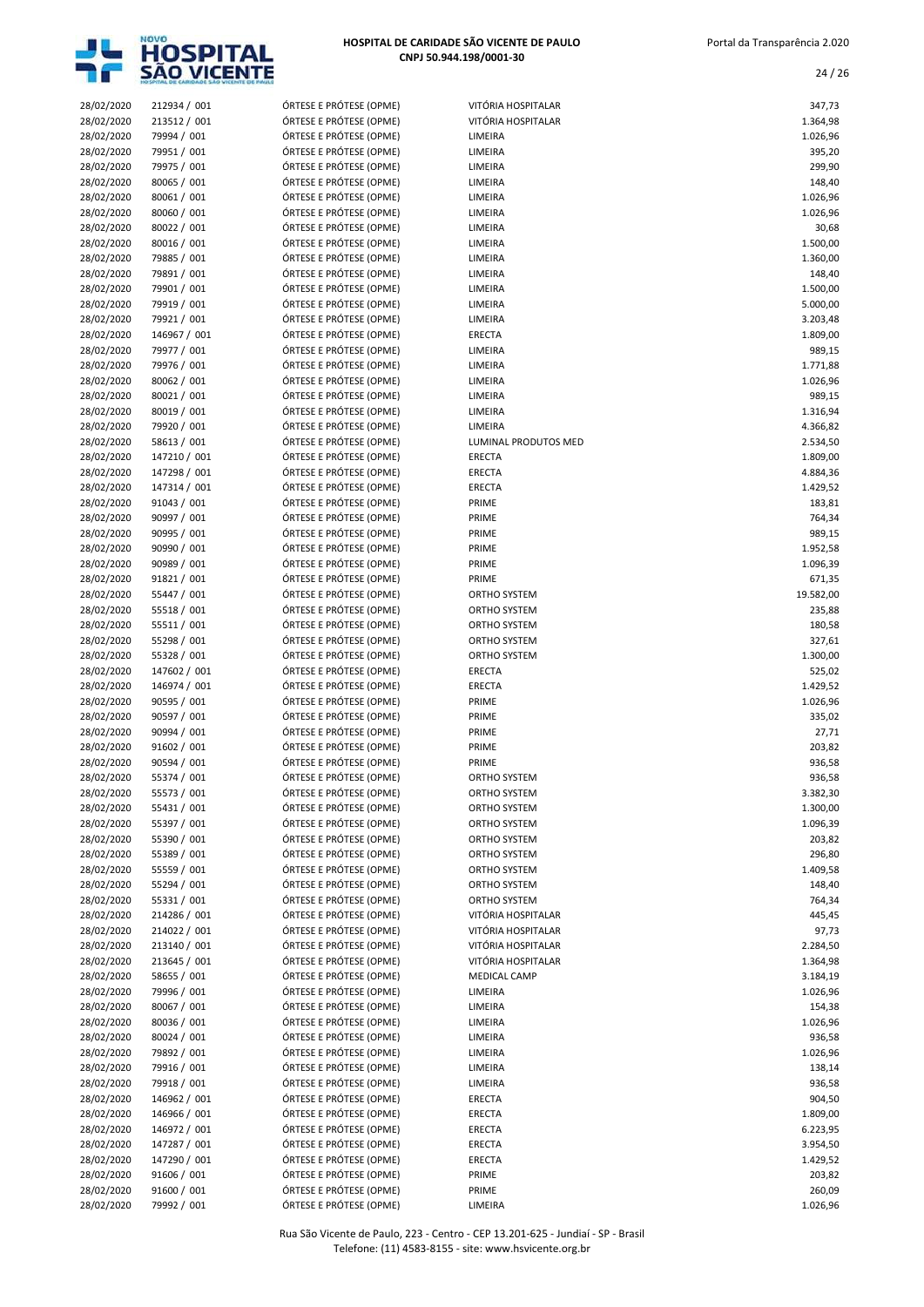

| 28/02/2020 | 80083 / 001  | ÓRTESE E PRÓTESE (OPME) | LIMEIRA              |                    |
|------------|--------------|-------------------------|----------------------|--------------------|
| 28/02/2020 |              | ÓRTESE E PRÓTESE (OPME) | LIMEIRA              | 933,61<br>1.010,56 |
|            | 80020 / 001  | ÓRTESE E PRÓTESE (OPME) |                      |                    |
| 28/02/2020 | 55356 / 001  |                         | ORTHO SYSTEM         | 764,34             |
| 28/02/2020 | 55358 / 001  | ÓRTESE E PRÓTESE (OPME) | ORTHO SYSTEM         | 989,15             |
| 28/02/2020 | 55567 / 001  | ÓRTESE E PRÓTESE (OPME) | ORTHO SYSTEM         | 148,40             |
| 28/02/2020 | 55485 / 001  | ÓRTESE E PRÓTESE (OPME) | ORTHO SYSTEM         | 18,06              |
| 28/02/2020 | 214017 / 001 | ÓRTESE E PRÓTESE (OPME) | VITÓRIA HOSPITALAR   | 195,45             |
| 28/02/2020 | 213015 / 001 | ÓRTESE E PRÓTESE (OPME) | VITÓRIA HOSPITALAR   | 597,73             |
| 28/02/2020 | 79902 / 001  | ÓRTESE E PRÓTESE (OPME) | LIMEIRA              | 1.500,00           |
| 28/02/2020 | 147606 / 001 | ÓRTESE E PRÓTESE (OPME) | <b>ERECTA</b>        | 1.429,52           |
| 28/02/2020 | 143817 / 001 | ÓRTESE E PRÓTESE (OPME) | <b>ERECTA</b>        | 980,00             |
| 28/02/2020 | 146964 / 001 | ÓRTESE E PRÓTESE (OPME) | ERECTA               | 1.809,00           |
| 28/02/2020 | 146970 / 001 | ÓRTESE E PRÓTESE (OPME) | ERECTA               | 904,50             |
| 28/02/2020 | 90996 / 001  | ÓRTESE E PRÓTESE (OPME) | PRIME                | 905,90             |
| 28/02/2020 | 91625 / 001  | ÓRTESE E PRÓTESE (OPME) | PRIME                | 159,83             |
| 28/02/2020 | 91817 / 001  | ÓRTESE E PRÓTESE (OPME) | PRIME                | 671,35             |
| 28/02/2020 | 55357 / 001  | ÓRTESE E PRÓTESE (OPME) | ORTHO SYSTEM         | 1.953,40           |
| 28/02/2020 | 55445 / 001  | ÓRTESE E PRÓTESE (OPME) | ORTHO SYSTEM         | 203,82             |
| 28/02/2020 | 55402 / 001  | ÓRTESE E PRÓTESE (OPME) | ORTHO SYSTEM         | 443,05             |
| 28/02/2020 | 55486 / 001  | ÓRTESE E PRÓTESE (OPME) | ORTHO SYSTEM         | 1.096,39           |
| 28/02/2020 | 214019 / 001 | ÓRTESE E PRÓTESE (OPME) | VITÓRIA HOSPITALAR   | 1.614,98           |
| 28/02/2020 | 214020 / 001 | ÓRTESE E PRÓTESE (OPME) | VITÓRIA HOSPITALAR   | 347,73             |
| 28/02/2020 | 213670 / 001 | ÓRTESE E PRÓTESE (OPME) | VITÓRIA HOSPITALAR   | 97,73              |
| 28/02/2020 | 79995 / 001  | ÓRTESE E PRÓTESE (OPME) | LIMEIRA              | 1.026,96           |
| 28/02/2020 | 80093 / 001  | ÓRTESE E PRÓTESE (OPME) | LIMEIRA              | 3.023,48           |
|            |              | ÓRTESE E PRÓTESE (OPME) |                      |                    |
| 28/02/2020 | 147598 / 001 |                         | <b>ERECTA</b>        | 1.429,52           |
| 28/02/2020 | 146963 / 001 | ÓRTESE E PRÓTESE (OPME) | <b>ERECTA</b>        | 904,50             |
| 28/02/2020 | 213509 / 001 | ÓRTESE E PRÓTESE (OPME) | VITÓRIA HOSPITALAR   | 945,45             |
| 28/02/2020 | 55430 / 001  | ÓRTESE E PRÓTESE (OPME) | ORTHO SYSTEM         | 2.270,00           |
| 28/02/2020 | 55560 / 001  | ÓRTESE E PRÓTESE (OPME) | ORTHO SYSTEM         | 148,40             |
| 28/02/2020 | 55512 / 001  | ÓRTESE E PRÓTESE (OPME) | ORTHO SYSTEM         | 203,82             |
| 28/02/2020 | 55509 / 001  | ÓRTESE E PRÓTESE (OPME) | ORTHO SYSTEM         | 203,82             |
| 28/02/2020 | 55462 / 001  | ÓRTESE E PRÓTESE (OPME) | ORTHO SYSTEM         | 989,15             |
| 28/02/2020 | 55283 / 001  | ÓRTESE E PRÓTESE (OPME) | ORTHO SYSTEM         | 6.062,00           |
| 28/02/2020 | 55288 / 001  | ÓRTESE E PRÓTESE (OPME) | ORTHO SYSTEM         | 148,40             |
| 28/02/2020 | 214018 / 001 | ÓRTESE E PRÓTESE (OPME) | VITÓRIA HOSPITALAR   | 1.114,98           |
| 28/02/2020 | 213812 / 001 | ÓRTESE E PRÓTESE (OPME) | VITÓRIA HOSPITALAR   | 97,73              |
| 28/02/2020 | 79950 / 001  | ÓRTESE E PRÓTESE (OPME) | LIMEIRA              | 2.053,92           |
| 28/02/2020 | 79974 / 001  | ÓRTESE E PRÓTESE (OPME) | LIMEIRA              | 1.628,06           |
| 28/02/2020 | 80038 / 001  | ÓRTESE E PRÓTESE (OPME) | LIMEIRA              | 989,15             |
| 28/02/2020 | 80037 / 001  | ÓRTESE E PRÓTESE (OPME) | LIMEIRA              | 148,40             |
| 28/02/2020 | 80023 / 001  | ÓRTESE E PRÓTESE (OPME) | LIMEIRA              | 183,81             |
| 28/02/2020 | 80018 / 001  | ÓRTESE E PRÓTESE (OPME) | LIMEIRA              | 1.026,96           |
| 28/02/2020 | 79997 / 001  | ÓRTESE E PRÓTESE (OPME) | LIMEIRA              | 989,15             |
| 28/02/2020 | 79993 / 001  | ÓRTESE E PRÓTESE (OPME) | LIMEIRA              | 1.026,96           |
| 28/02/2020 | 79953 / 001  | ORTESE E PROTESE (OPME) | LIMEIRA              | 1.435,34           |
| 28/02/2020 | 80084 / 001  | ÓRTESE E PRÓTESE (OPME) | LIMEIRA              | 1.636,26           |
|            |              | ÓRTESE E PRÓTESE (OPME) |                      |                    |
| 28/02/2020 | 79917 / 001  |                         | LIMEIRA              | 843,58             |
| 28/02/2020 | 147212 / 001 | ÓRTESE E PRÓTESE (OPME) | <b>ERECTA</b>        | 4.251,74           |
| 28/02/2020 | 91627 / 001  | ÓRTESE E PRÓTESE (OPME) | PRIME                | 989,15             |
| 28/02/2020 | 91621 / 001  | ÓRTESE E PRÓTESE (OPME) | PRIME                | 5.383,24           |
| 28/02/2020 | 91619 / 001  | ÓRTESE E PRÓTESE (OPME) | PRIME                | 203,82             |
| 28/02/2020 | 91618 / 001  | ÓRTESE E PRÓTESE (OPME) | PRIME                | 671,35             |
| 28/02/2020 | 91612 / 001  | ÓRTESE E PRÓTESE (OPME) | PRIME                | 671,35             |
| 28/02/2020 | 91609 / 001  | ÓRTESE E PRÓTESE (OPME) | PRIME                | 55,42              |
| 28/02/2020 | 91788 / 001  | ÓRTESE E PRÓTESE (OPME) | PRIME                | 1.508,55           |
| 28/02/2020 | 58748 / 001  | ÓRTESE E PRÓTESE (OPME) | MEDICAL CAMP         | 3.184,19           |
| 28/02/2020 | 58612 / 001  | ÓRTESE E PRÓTESE (OPME) | LUMINAL PRODUTOS MED | 500,00             |
| 28/02/2020 | 147597 / 001 | ÓRTESE E PRÓTESE (OPME) | ERECTA               | 5.183,57           |
| 28/02/2020 | 146968 / 001 | ÓRTESE E PRÓTESE (OPME) | <b>ERECTA</b>        | 6.033,69           |
| 28/02/2020 | 147291 / 001 | ÓRTESE E PRÓTESE (OPME) | <b>ERECTA</b>        | 904,50             |
| 28/02/2020 | 91617 / 001  | ÓRTESE E PRÓTESE (OPME) | PRIME                | 764,34             |
| 28/02/2020 | 55373 / 001  | ÓRTESE E PRÓTESE (OPME) | ORTHO SYSTEM         | 1.300,00           |
| 28/02/2020 | 55435 / 001  | ÓRTESE E PRÓTESE (OPME) | ORTHO SYSTEM         | 235,88             |
| 28/02/2020 | 55487 / 001  | ÓRTESE E PRÓTESE (OPME) | ORTHO SYSTEM         | 299,90             |
| 28/02/2020 | 55219 / 001  | ÓRTESE E PRÓTESE (OPME) | ORTHO SYSTEM         | 764,34             |
| 28/02/2020 | 55216 / 001  | ÓRTESE E PRÓTESE (OPME) | ORTHO SYSTEM         | 90,29              |
| 28/02/2020 | 55330 / 001  | ÓRTESE E PRÓTESE (OPME) | ORTHO SYSTEM         | 936,58             |
| 28/02/2020 | 83864 / 001  | ÓRTESE E PRÓTESE (OPME) | LINE LIFE            | 2.034,50           |
| 28/02/2020 | 214297 / 001 | ÓRTESE E PRÓTESE (OPME) | VITÓRIA HOSPITALAR   | 1.267,25           |
| 28/02/2020 | 213811 / 001 | ÓRTESE E PRÓTESE (OPME) | VITÓRIA HOSPITALAR   | 97,73              |
|            | 316146 / 001 |                         |                      |                    |
| 28/02/2020 |              | <b>OUTROS MATERIAIS</b> | POLAR FIX            | 45,99              |
| 28/02/2020 | 314772 / 001 | <b>OUTROS MATERIAIS</b> | POLAR FIX            | 414,00             |